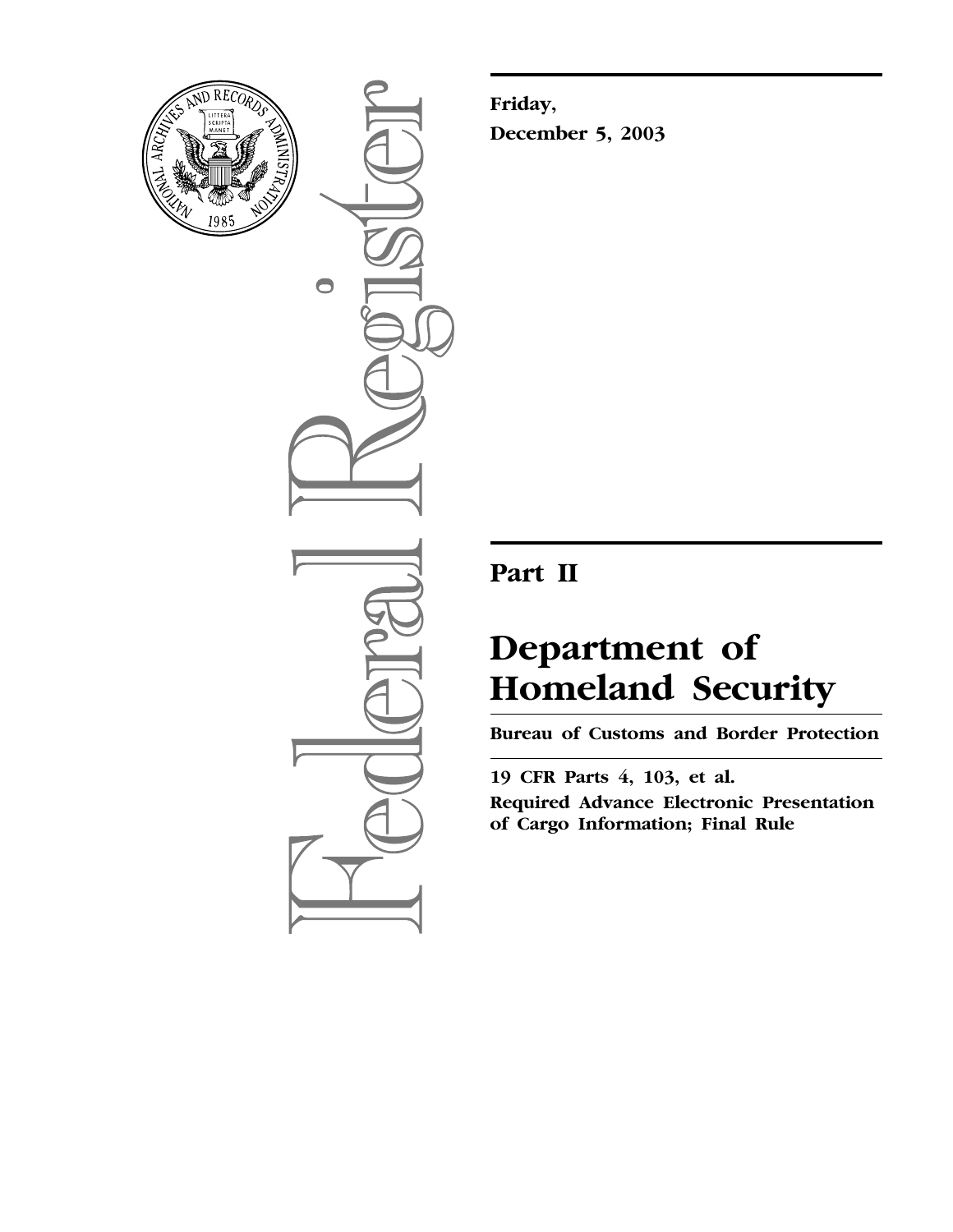## **DEPARTMENT OF HOMELAND SECURITY**

## **Bureau of Customs and Border Protection**

**19 CFR Parts 4, 103, 113, 122, 123, 178 and 192** 

**[CBP Dec. 03–32]** 

**RIN 1651–AA49** 

## **Required Advance Electronic Presentation of Cargo Information**

**AGENCY:** Customs and Border Protection, Homeland Security. **ACTION:** Final rule.

**SUMMARY:** This document amends the Customs Regulations to provide that the Bureau of Customs and Border Protection (CBP) must receive, by way of a CBP-approved electronic data interchange system, information pertaining to cargo before the cargo is either brought into or sent from the United States by any mode of commercial transportation (sea, air, rail or truck). The cargo information required is that which is reasonably necessary to enable high-risk shipments to be identified for purposes of ensuring cargo safety and security and preventing smuggling pursuant to the laws enforced and administered by CBP. These regulations are specifically intended to effectuate the provisions of section 343(a) of the Trade Act of 2002, as amended by the Maritime

Transportation Security Act of 2002. **DATES:** Effective Date: This rule is

effective January 5, 2004. Compliance Dates: The various compliance dates for these regulations

are set forth, as applicable, in §§ 4.7(b)(5), 122.48a(e), 123.91(e), 123.92(e), and 192.14(e).

## **FOR FURTHER INFORMATION CONTACT:**

Legal matters: Glen E. Vereb, Office of Regulations and Rulings, 202–572–8724; Trade compliance issues:

- Inbound vessel cargo: Kimberly Nott, Field Operations, 202–927–0042;
- Inbound air cargo: David M. King, Field Operations, 202–927–1133;
- Inbound truck cargo: Enrique Tamayo, Field Operations, 202–927–3112;
- Inbound rail cargo: Juan Cancio-Bello, Field Operations, 202–927–3459;
- Outbound cargo, all modes: Robert Rawls, Field Operations, 202–927– 5301.

#### **SUPPLEMENTARY INFORMATION:**

#### **Background**

Section 343(a) of the Trade Act of 2002 (Pub. L. 107–210, 116 Stat. 933, enacted on August 6, 2002), as amended by section 108 of the Maritime Transportation Security Act of 2002 (Pub. L. 107–295, 116 Stat. 2064, enacted on November 25, 2002), required that the Secretary endeavor to promulgate final regulations not later than October 1, 2003, providing for the mandatory collection of electronic cargo information by the Customs Service (now the Bureau of Customs and Border Protection (CBP)), either prior to the arrival of the cargo in the United States or its departure from the United States by any mode of commercial transportation (sea, air, rail or truck). Under section 343(a), as amended (codified at 19 U.S.C. 2071 note), the information required must consist of that information about the cargo which is determined to be reasonably necessary to enable CBP to identify high-risk shipments so as to ensure cargo safety and security and prevent smuggling pursuant to the laws that are enforced and administered by CBP.

#### **Proposed Rulemaking**

Consequently, in accordance with the parameters set forth in section 343(a), as amended, a document was published in the **Federal Register** (68 FR 43574) on July 23, 2003, proposing to amend the Customs Regulations in order to require the advance electronic transmission of information pertaining to cargo prior to its being brought into, or sent from, the United States by sea, air, rail or truck.

In part, section 343(a), as amended, required that a broad range of parties likely to be affected by the regulations be consulted and their comments be taken into consideration in developing these regulations. For this reason, separate public meetings were held in January 2003 to address specific issues, and to obtain public input, related to the advance electronic presentation of information, respectively, for sea, air, rail or truck cargo. The CBP also received numerous public comments via e-mail. In addition, extensive meetings were held with workgroups of the subcommittee on advance cargo information requirements of the Treasury Advisory Committee on the Commercial Operations of the U.S. Customs Service (COAC). For a detailed discussion of the development of the proposed rule, and the evaluation of the comments received as the result of the consultation process, see 68 FR 43574– 43592.

#### **Discussion of Comments**

A total of 128 commenters responded in timely manner to the July 23, 2003, notice of proposed rulemaking. What follows is a review of, and CBP's

response to, the issues and questions that were presented by these commenters concerning the proposed regulations. The CBP also received comments pertaining to the preliminary regulatory impact analysis which was published as an appendix to the proposed rule. Those comments, and the corresponding CBP response, have been addressed separately immediately following this section under the heading, ''Comments on Economic Analysis''. In addition, a summary of the findings contained in the regulatory impact analysis for this rule can be found in the ''REGULATORY ANALYSES'' section of this document. For more detailed information, the complete regulatory impact analysis is available on the following Web site, *<http://www.cbp.gov>*

## **General; Issues Affecting Multiple Modes; Issuance of Separate House Bills of Lading**

*Comment:* The requirement that a separate house bill of lading be issued for each shipper/consignee relationship imposed significant costs upon commerce. Carriers would now have to issue multiple bills of lading for each container of consolidated cargo, and they would charge a fee for each additional bill of lading, where the consolidated goods were tendered for shipment by a single freight forwarder and were destined to a single consignee in the United States. It was stated that CBP should modify AMS (the Automated Manifest System) so that it could receive vendor information for consolidated shipments without requiring the entry of entirely separate bills of lading.

*CBP Response:* The CBP reasonably needs detailed shipper information on the house bill of lading because this information is critical for targeting purposes under section 343(a)(2) of the Trade Act of 2002, as amended (19 U.S.C. 2071 note, section (a)(2)). Thus, where a freight forwarder or other consolidator receives goods from several foreign vendors (shippers) for consolidation and shipment to a single consignee in the United States, listing the freight forwarder or other consolidator, instead of the foreign vendor, as the shipper on the house bill of lading would be at odds with the intent of section 343(a). It is, of course, a business decision as to whether a forwarder or consolidator would choose to charge for any additional bill(s) of lading issued.

However, at the present time, the AMS system generally lacks the capability to process data for multiple shippers/consignees from a single house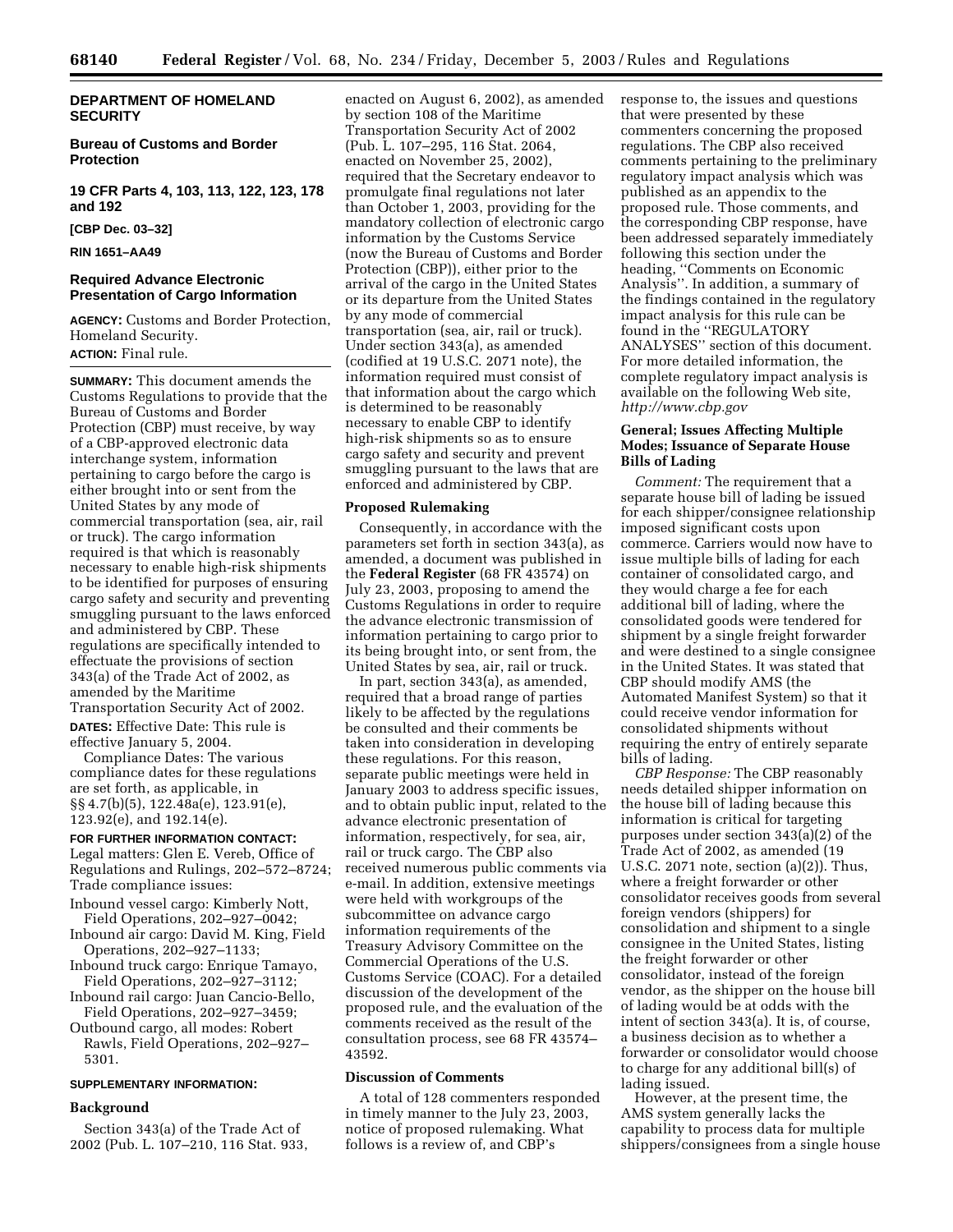bill of lading. The AMS systems were built with a one-to-one relationship one shipper to one consignee. To alter this would require a complete redesign of the system for all modes of transportation. In addition, it would also force the entire bill of lading to be placed on hold rather than one specific shipment. This is not a programming process that CBP can undertake at this time and, more specifically, detailed communication with the trade community would be required.

#### **Confidentiality**

*Comment:* Proposed § 103.31a should be revised to indicate that advance cargo information which contained classified or sensitive unclassified information would be released only in accordance with applicable regulations, statutes, and orders. Also, it was believed that the vessel cargo declaration information required to be reported in advance could be different from the manifest information envisioned in 19 U.S.C. 1431.

*CBP Response:* Section 103.31a, as proposed pursuant to section  $343(a)(3)(\tilde{G})$ , as amended (19 U.S.C.  $2071$  note, section  $(a)(3)(G)$ , exempts from disclosure advance cargo data for all inbound and outbound air, rail, or truck cargo unless the owner of the information expressly agrees in writing to its release. In addition, as far as vessel cargo data collected under 19 U.S.C. 1431 is concerned, section 1431 already adequately addresses the conditions under which such information may not be disclosed, including where the information is authorized to be kept secret in the interest of national defense, as provided in 5 U.S.C. 552(b)(1); or where disclosure of the information would pose a threat of personal injury or property damage (see 19 U.S.C.  $1431(c)(2)(A) & (B)$ ).

*Comment:* One commenter discussed the matter of public disclosure of outbound cargo information which would be required to be submitted to CBP electronically. It was stated that since cargo information on outbound ocean shipments would rely upon Automated Export System (AES) submissions and not upon vessel cargo manifests, such information should not be subject to the public disclosure provisions of 19 U.S.C. 1431. Another commenter, however, fully supported the release of cargo data from outward vessel cargo manifests pursuant to the disclosure provisions of section 1431.

*CBP Response:* The underlying cargo manifest statute in question, 19 U.S.C. 1431, applies to both inbound and outbound cargoes. Although manifests are actually comprised of numerous

documents, including the Shipper's Export Declaration (SED), the SED document itself is exempt from public disclosure pursuant to 13 U.S.C. 301(g) unless the Secretary of Commerce determines that such exemption would be contrary to the national interest.

Also appearing in existing Customs Regulations (19 CFR 103.31) is a provision making available for copying and publication certain information and data appearing on outward manifests. The scope of that information is described and limited in § 103.31. As in the case of inward vessel cargo manifest information, § 103.31 also provides that certain parties may file certifications with CBP to request confidentiality for outward vessel cargo manifest information (19 CFR 103.31(d)(2)).

## **Automated Manifest System (AMS)**

*Comment:* The CBP did not provide an updated response to the question of what carriers should do when the Automated Manifest System (AMS) was not functioning.

*CBP Response:* The CBP currently has procedures in place for the processing of cargo when automated systems have experienced a level of failure. The CBP offices routinely accept voluntary submissions of paper documents during this time from trade members looking for immediate release. The CBP's automated systems are designed to queue transmissions sent from the trade during downtime, and the system automatically begins to issue status and release messages when service is restored.

For the purposes of the 24-Hour rule, the trade has been instructed to present paper manifests to CBP in either the appropriate Container Security Initiative (CSI) port of departure, or at the Domestic port of arrival in order to allow for advance targeting. The CBP anticipates instructing the trade the same for the purposes of section 343(a) of the Trade Act of 2002. It will admittedly be difficult and not all submissions will be made promptly. The CBP will then use informed, considered judgement in the issuance of penalties, the mitigation of penalties and other possible action against particular shipments.

If downtime is identified as severe and anticipated to last a significant period, the trade is notified and instructed to present papers entries, inbond transportation documents and other release paperwork to the CBP offices. Carriers are instructed to present paper manifests for their arriving conveyances. As CBP manually processes the release and other paperwork, determining risk and

satisfaction of all requirements to the best of the inspector's ability, copies of those documents are presented to the carriers to gain release of the cargo, or to demonstrate authorization for it to move in-bond or within the port.

When the automated system resumes service, CBP policy is to enter the information about paper processing into the system to generate corresponding electronic release messages and to also ensure that historical records are updated, and the clocks for duties, taxes and fees are correctly started.

Over the last years, the Automated Commercial System (ACS) has been very reliable in its processing and suffered very little unscheduled downtime. The CBP has made downtime requirements available on its Web site for the enforcement of the 24- Hour rule and will also do the same for the purposes of section 343(a) of the Trade Act of 2002.

*Comment:* For ABI (Automated Broker Interface) filers (importer or brokers) that transmitted advance air or truck cargo data, it was asked whether their ABI Filer Codes would qualify as their unique identification code, or whether CBP would require that they obtain another code, such as an IATA (International Air Transport Association) code or a SCAC code (Standard Carrier Alpha Code).

*CBP Response:* The ABI filer that transmits advance cargo data would be identified by its 3-digit ABI Filer Code. However, in the air environment, since the Air Automated Manifest System (Air AMS) requires a 7-character code to identify parties transmitting house air waybill level information, ABI filers electing to transmit such advance cargo data will be assigned codes in the format ''BCBPXXX'', where, in place of the ''XXX'', the ABI filer would insert its own unique 3-digit ABI filer code.

*Comment:* Under the 24-hour rule for incoming vessel cargo, Non Vessel Operating Common Carriers (NVOCCs) had to apply for approval to become a Vessel AMS filer. The question was raised, in the context of other modes of inbound transportation (air and truck), as to whether an ABI filer of information would have to go through the same approval process, including some form of application and qualification testing, before being allowed to file advance cargo data with CBP for incoming shipments.

*CBP Response:* ABI transmission capabilities are available to all entry filers who handle truck entries and that have been authorized to participate in ABI under the procedures prescribed in part 143, subpart A, Customs Regulations (19 CFR part 143, subpart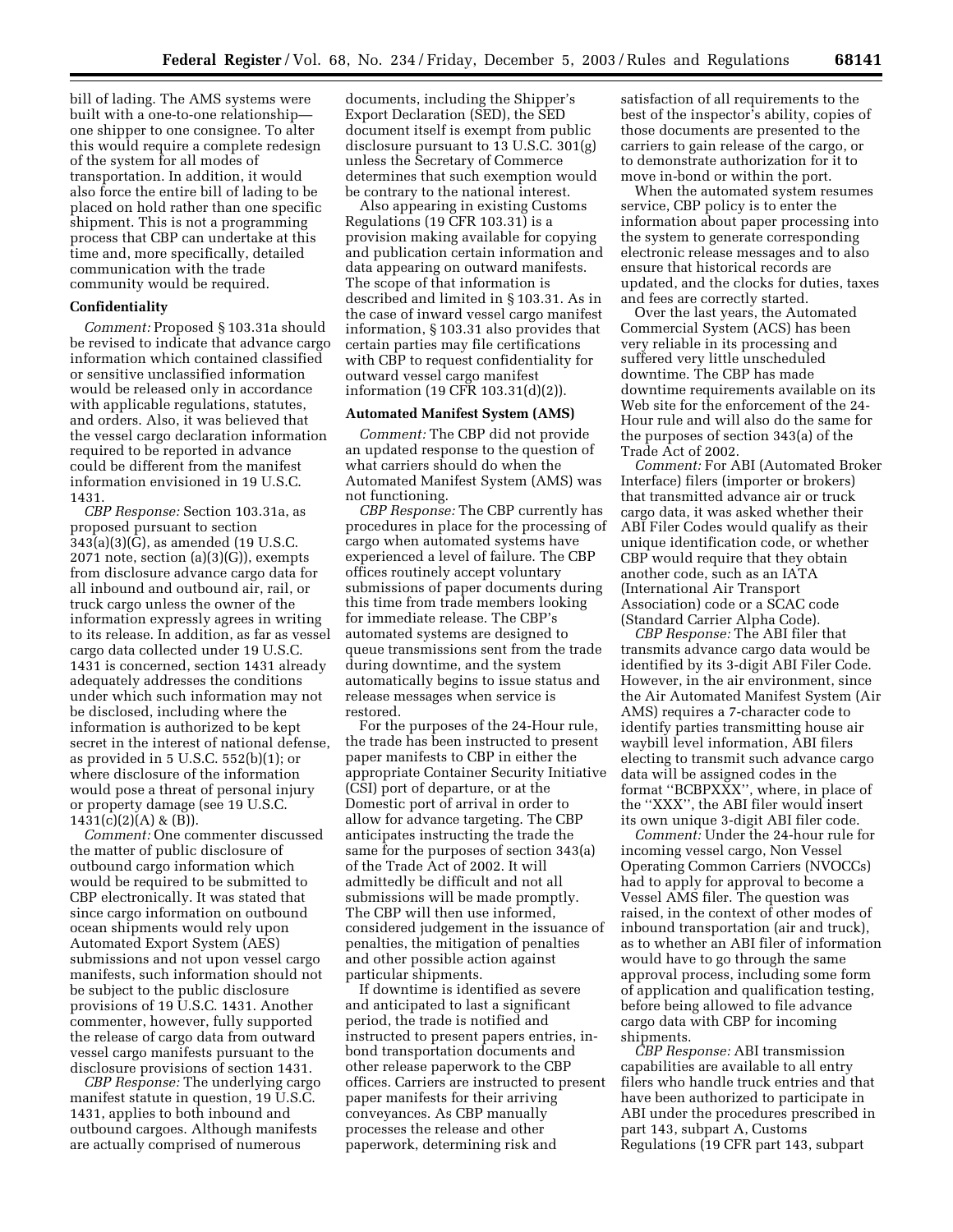A). In this context, it is the carrier's responsibility to ensure that the ABI transmitter of cargo data (broker or importer) receives the appropriate corresponding transportation information via fax or other means.

However, each new participant in the Air Automated Manifest System (Air AMS) will be required to undergo certification testing prior to full participation. Certification/ authorization to participate in ABI will not, by itself, be sufficient to satisfy this requirement. The CBP will provide updated lists of approved Air AMS participants.

*Comment:* Under the 24-hour rule, where an NVOCC filed the advance vessel cargo data, the NVOCC then had to perform other duties otherwise undertaken by the incoming ocean carrier for the arriving cargo, such as handling the arrival of the cargo, obtaining permits for its transfer, and coordinating any in-bond movements. However, as to incoming air cargo, provided that accurate links existed between the house and master bills of lading, the issue arose as to whether the incoming air carrier would be responsible for all of the documentary transactions related to the arrival and movement of the air freight once it had landed at the port of arrival.

*CBP Response:* With consolidated shipments, given that an air carrier would transmit information for the incoming cargo at the master air waybill level, the carrier would be responsible for handling those transactions related to the arrival and movement of such cargo following its landing at the port of arrival. Coincident with this, any other eligible party transmitting (house bill) information for the incoming cargo would need to associate the house bill number with the master air waybill pertaining to such cargo (see § 122.48a(d)(2)(i) in this final rule).

Furthermore, CBP is currently working on additional programming changes to the Vessel Automated Manifest System (Vessel AMS) which would allow the incoming ocean carrier, after the cargo is landed at the port of arrival, to handle the movement of the cargo, and its clearance, etc., on the master bill of lading.

*Comment:* It was remarked that all CBP automated systems in place had to be able to accommodate the required manifest reporting sufficiently for legitimate trade to continue to flow smoothly.

*CBP Response:* The requirement that cargo information be electronically presented in advance allows CBP to effectively target any cargo that may need to be held for further examination prior to the arrival of the vessel or other conveyance, which thereby enables legitimate cargo to move smoothly through the chain of commerce.

#### **C–TPAT Exemption**

*Comment:* It was proposed that ''lowrisk'' companies and those who were engaged in supply-chain security programs, such as the Customs-Trade Partnership Against Terrorism (C– TPAT), should be given a preference that would let such parties file their cargo declarations after, rather than prior to, the arrival of the cargo, or be subject to various relaxed restrictions in cargo information reporting. It was also suggested that CBP allow C–TPAT participants to use ''Buyers Consolidation'' (where multiple shippers/consignees were listed on a single bill of lading, instead of each shipper/consignee having to be included on a separate bill of lading). Otherwise, CBP was asked to explain what benefits accrued to C–TPAT members.

*CBP Response:* The CBP will not allow exemption from, or alteration of, the requirement that C–TPAT partners submit cargo information in advance of arrival under these regulations, which includes the requirement that each shipper/consignee relationship be documented by a separate house bill of lading; and, moreover, CBP believes that compliance with these regulations complements supply chain security and efficiency procedures being implemented by C–TPAT partners.

Furthermore, it is again emphasized that C–TPAT membership will continue to be viewed in a positive light for targeting purposes. It is more likely that shipments made by C–TPAT members will be readily and expeditiously cleared, and not be delayed for greater CBP scrutiny. Other related perquisites of C–TPAT partnership may include essential security benefits for suppliers, employees, and customers, such as a reduction in the number and extent of border inspections, an opportunity for self-policing rather than Customs verifications, and eligibility for accountbased processes.

Account-based processing is only offered to importers at this time. Account-based processing provides advantages to importers such as webbased views into their importing history with CBP, the important elements of their bond sufficiency records, and the future ability to make periodic payments of the their duty statements. Each transaction is still reviewed as part of the manifest processing; while there may be a reduced number of trade compliance examinations, no account is

exempt from enforcement or security screening.

*Comment:* It was asked whether CBP would take into consideration low-risk status and participation in programs, such as C–TPAT, when minor reporting discrepancies occurred.

*CBP Response:* While participants in programs such as C–TPAT will not be exempt from electronically filing their cargo information in advance, as noted above, such participation will also be taken into account in connection with the occurrence of minor discrepancies in the advance reporting of cargo data.

## **Exemption; U.S. Department of Defense (DoD)**

*Comment:* Concern was expressed about the movement of military cargo on U.S. Department of Defense (DoD) chartered aircraft, vessels, or trucks where DoD had exclusive use and control of the conveyance. The revised advance reporting time standards could adversely affect transit time for DoD cargo in the commercial transportation system. Exemptions were requested from advance cargo information reporting for DoD-chartered vessels, aircraft, and trucks.

*CBP Response:* In the proposed rule, CBP agreed that an exemption from the requirement of entry would be extended to certain DoD-chartered vessels or aircraft (see 68 FR at 43577 and 43579, respectively). To accomplish this, §§ 4.5 and 122.41, Customs Regulations (19 CFR 4.5 and 122.41), are amended in this final rule document to exempt from entry requirements (but not from clearance requirements) any vessel or aircraft that is chartered by and exclusively carrying cargo, the property of the U.S. Department of Defense (DoD), where the DoD-chartered vessel or aircraft is manned entirely by the civilian crew of the vessel or air carrier under contract to DoD. Any vessel or aircraft exempt from entry would, of course, also be exempt from advance cargo information filing under this final rule.

However, concerning trucks chartered by DoD, CBP has at least provisionally concluded that, balancing the potential risks posed against the costs at issue, an exemption from advance filing is not needed in this case. The advance filing time frame is sufficiently abbreviated that it should not have a negative effect on the transit time for military cargo moving in the commercial transportation chain (*e.g.*, a mere 30 minutes advance notice in the case of Free And Secure Trade (FAST) trade participants) (see the discussion for incoming truck cargo, *infra*).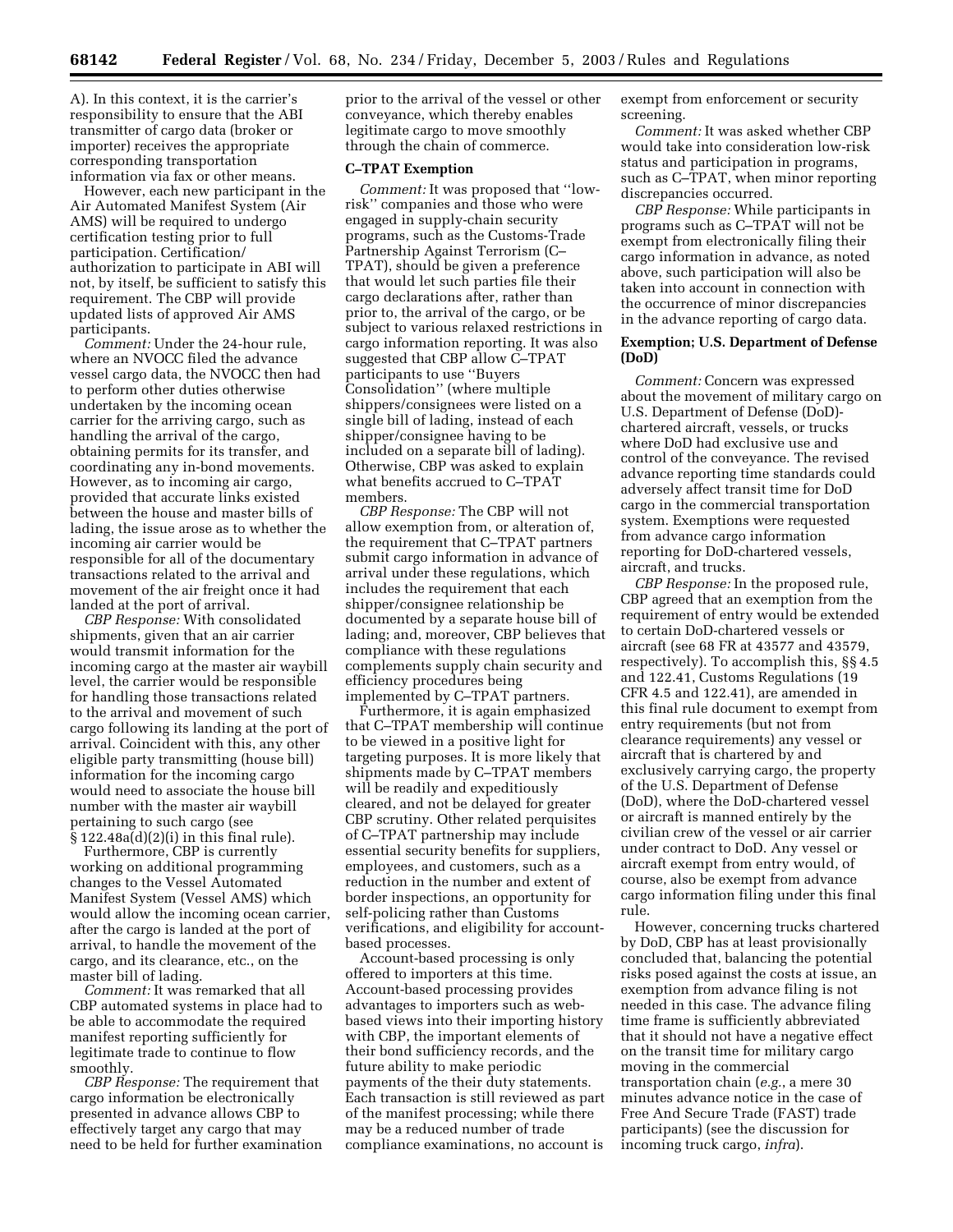## **Other Government Agencies; Single Portal for Collecting Data**

*Comment:* It was advocated that CBP and the U.S. Food and Drug Administration (FDA) should harmonize the data elements and time frames for advance information that both agencies would now require. A single integrated computer system should be developed for the submission of advance information.

*CBP Response:* The CBP is working diligently with the FDA towards integrated filing and risk management mechanisms. In fact, an agreement was reached in May 2003 between CBP and FDA to modify CBP's Automated Commercial System (ACS) to enable importers, in most cases, to use this system to satisfy the advance informational requirements of the Public Health Security and Bioterrorism Preparedness and Response Act of 2002 (Public Law 107–188) (the Bioterrorism Act) and implementing regulations. In the **Federal Register** of October 10, 2003 (68 FR 58974), FDA, in conjunction with CBP, issued an interim final rule requiring prior notice of food imported into the United States, beginning on December 12, 2003. The interim final rule requires that the prior notice be submitted to FDA electronically via either the CBP's Automated Broker Interface (ABI)/ACS Interface or the FDA's Prior Notice System Interface. The interim final rule on prior notice of imported food shipments is available at *[http://www.cfsan.fda.gov/](http://www.cfsan.fda.gov/%E2%88%BClrd/)*∼*lrd/ fr03o10b.html.* The CBP is also making modifications to ACS to allow ACS to be used to satisfy the prior notice requirements of the Bioterrorism Act.

The CBP's Automated Commercial Environment (ACE) is intended to operate as a single window for the submission of import information to the Government, once it is developed and implemented as part of the International Trade Data System (ITDS). Nevertheless, in light of the urgent need, in particular, to implement both section 343(a), as amended, and the Bioterrorism Act, the Government cannot delay such implementation until a fully-interfaced, multi-agency electronic data interchange system is in place, either within ACS or ACE.

## **The Automated Commercial Environment (ACE)**

By way of additional perspective on the Automated Commercial Environment (ACE), CBP Modernization began in 2001, with the ACE focusing on import and export cargo operations. The ACE, as just noted, along with other entities will ultimately form one system

providing a ''single screen'' for the international business community to interact with CBP and other government agencies on import/export requirements. The ACE will power an expedited release process for carriers and shippers that have prefiled, been pre-approved, and have been subject to enforcement prescreening and targeting. An integrated risk management and targeting system will implement all types of enforcement and selectivity screening for commercial shipments. The ACE will provide both CBP and the business community with the tools and technology to ensure secure supplychain management. The program will include tools that will provide for: advanced manifesting system for all modes of transportation; tracking of intermodal shipment movements and cargo moving in-bound; enhanced conveyance and transit cargo tracking for shipments from origin to destination. Finally, when exports are processed in ACE, CBP will have a complete end-toend record of cross-border processing and international supply chain information.

To date, ACE has provided the infrastructure to support the establishment of 41 Importer Accounts. These accounts have access to a quick view of their importing and compliance history as well as the functionality to print numerous reports. This functionality also provides for interaction between the Accounts and CBP in the form of an Action Plan and a Significant Activity Log. Both the Trade Community and CBP now have access to an electronic automated Harmonized Tariff Schedule. Near term functionality for ACE will include the establishment of 1100 Accounts to include brokers, importers and truck carriers. The establishment of these accounts will allow the account holders to pay duties and fees on a Monthly Periodic Statement (April 2004) and provide for the capability of truck carriers to file an advanced electronic Truck Manifest (October 2004), which will support the legislative requirements of the Trade Act of 2002.

## **Time Period for Implementing Advance Cargo Data Reporting**

*Comment:* Consideration should be given to making the advance reporting provisions operational on a region-byregion ''roll out.'' There should also be a liberal ''grace period'' permitted prior to enforcement of the new regulations so that both Government and the trade would have sufficient time to adjust to the new security requirements without disorganization or disruption.

*CBP Response:* It is stressed that the differing effective dates of these regulations may be further delayed for the several modes, both inbound and outbound, as already provided variously in §§ 122.48a(e) (for inbound air cargo), 123.91(e) (for inbound rail cargo), 123.92(e) (for inbound truck cargo), and 192.14(e) (for outbound cargo, all modes). Only as to incoming vessel cargo is there a firm effective date of March 4, 2004, by which time all participating advance cargo data filers must be operational on the Vessel Automated Manifest System (Vessel AMS).

However, no matter when the various regulations in this final rule go into effect, CBP will adopt a phased-in enforcement process for these Trade Act Regulations similar to that which was utilized when the 24-Hour Rule was implemented. Depending on the circumstances, CBP may take an ''informed compliance'' approach during a short period following the effective date of the rule. In appropriate circumstances, this approach would consist of performing audits of the carriers' and NVOCCs' (Non Vessel Operating Common Carriers') submissions and advising their owners or operators of problem areas that could have been subject to enforcement action.

Following an initial 2-month period after issuance of the 24-Hour rule, CBP created an enforcement approach that focused first on egregious violations. The CBP experienced an enormous decrease in the instances of such problem submissions immediately before, and after, expiration of the initial period when the ''informed compliance'' approach was implemented.

Therefore, in implementing these Trade Act Regulations, CBP has demonstrated experience in implementing a phased-in enforcement strategy and expects to develop similar plans with respect to these new advance cargo reporting requirements.

Furthermore, as with the 24-hour rule, CBP intends to continue to work with the trade to achieve compliance with the requirements of these regulations. However, CBP does not believe that a region-by-region implementation of the regulations would be either advantageous or advisable under the circumstances.

*Comment:* Two commenters wanted a uniform advance notification enforcement date for all modes to include both outbound and inbound shipments.

*CBP Response:* The implementation dates for all modes will vary, due to the readiness and availability of the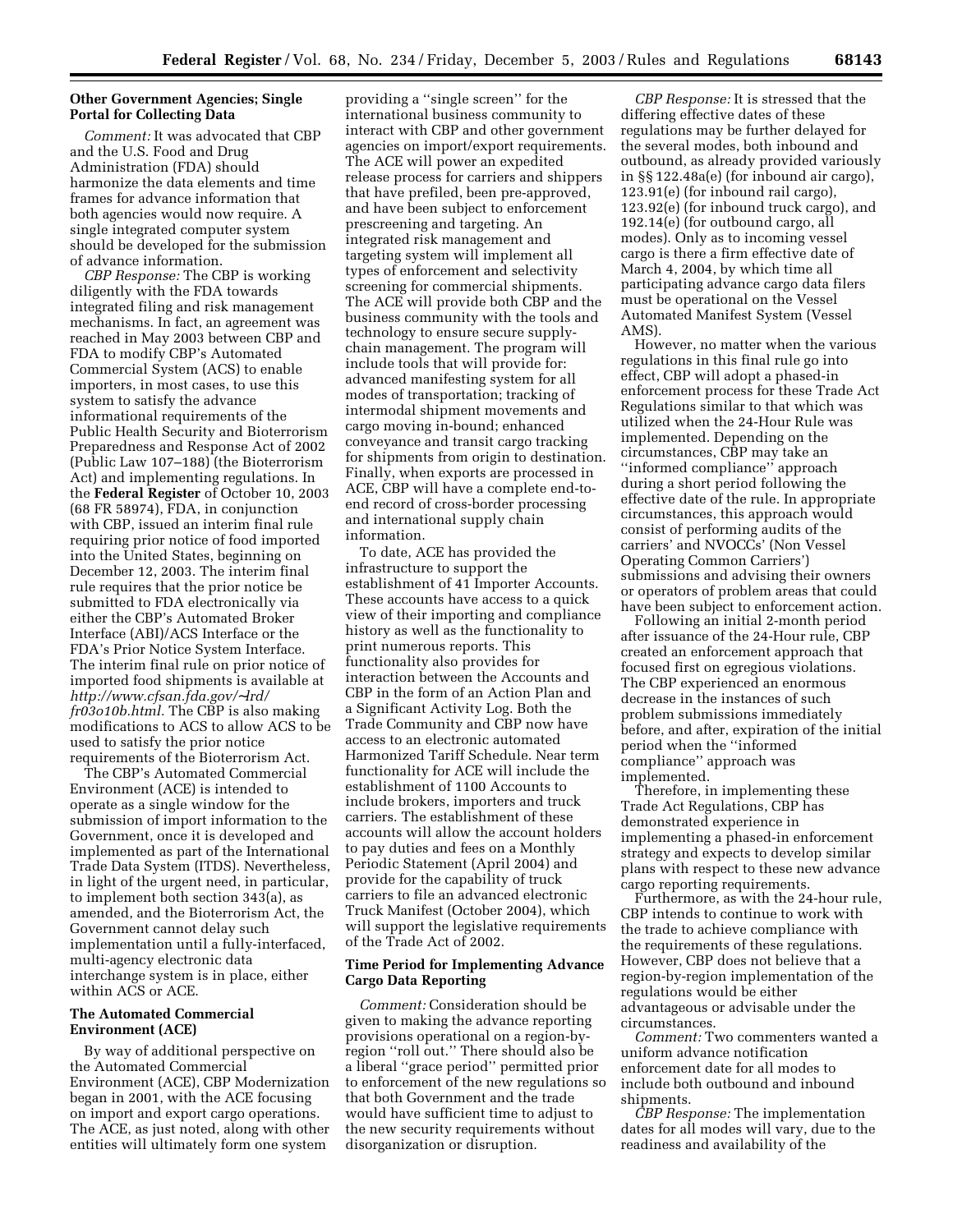automated systems that support each mode and the degree to which the necessary technology is available to particular modes of transportation. This fully comports with the mandate of section  $343(a)(3)(D)$  and  $(E)$ , as amended.

#### **Bond Issues**

*Comment:* A question was presented as to whether electronic filers of advance cargo data through the Automated Manifest System (AMS) would need to possess an international carrier bond.

*CBP Response:* Other than Automated Broker Interface (ABI) filers in the air environment (consisting of importers and brokers) (see § 122.48a(c)(2) in this final rule), electronic filers through AMS (whether Vessel, Air or Rail AMS) must possess an international carrier bond under 19 CFR 113.64. By contrast, an ABI filer of advance cargo data, that is an importer, would need to possess an amended basic importation and entry bond, as described in § 113.62(j)(2) in this final rule; and an ABI broker who files advance cargo data would be obligated under 19 U.S.C. 1641 and 19 CFR part 111 to do so in the manner and in the time period prescribed in § 122.48a in this final rule.

*Comment:* A Customs bond could be written as a single transaction bond or as a continuous bond. It was recommended that CBP provide in the regulations that any bond needed for reporting cargo information prior to arrival be a continuous bond.

*CBP Response:* The CBP does not agree with the commenter. The commenter suggests that the rule be amended to state that all bonds required in support of presentation of advanced manifest information must be continuous bonds. Continuous bonds are bonds taken out by principals that are in effect for a period of time (usually 1 year, with automatic renewal unless terminated) and insure all relevant transactions occurring in that period of time. In contrast, single transaction bonds are bonds that are taken out one at a time and are presented to insure only a single transaction or arrival. The rule only requires that a bond be posted. It does not matter whether that bond is continuous or single transaction and there is no need to provide for a bond type restriction.

## **Liability Concerns**

*Comment:* Where the party presenting information to CBP had acquired this information from another, and the information was determined to be false, clarification was requested as to how

this would play a role in the penalty/ liquidated damage process.

*CBP Response:* Mindful of the requirements of section 343(a)(3)(B), as amended (19 U.S.C. 2071 note, section (a)(3)(B)), CBP will take the facts and circumstances of any such situation into account in determining whether a penalty/liquidated damages claim should be initiated and whether and/or to what extent such a claim should be mitigated. The CBP intends to issue mitigation guidelines in this matter.

## **Submission of Cargo Data in Advance of Arrival or Departure**

*Comment:* Having to present cargo information in advance for both exports and imports would add severely to port congestion in the U.S., and thus raise the costs and burdens of both types of trade.

*CBP Response:* The CBP disagrees. The receipt of advance electronic information will reduce port congestion because CBP can make enforcement decisions before conveyances arrive in the United States. This has been true in the vessel environment for some time, and has been improved upon under the 24-hour rule because CBP can perform examinations overseas via the Container Security Initiative (CSI). Furthermore, CBP will use in implementing this final rule a phased-in compliance program, similar to that described above for the 24-Hour Rule, in order to make sure that technical violations do not unnecessarily disrupt the flow of goods across the U.S. border. Therefore, there is no compelling reason to conclude that congestion at U.S. ports will result.

*Comment:* Further explanation was sought as to the basis for the differences among the time-frame reporting requirements for inbound and outbound shipments in all modes of transportation.

*CBP Response:* Generally speaking, and as further discussed for each individual mode, *infra,* in determining the timing for transmittal of advance cargo data, CBP, as directed by the statute, took into account the differences existing among the different modes of transportation, both inbound and outbound, including differences in commercial practices, operational characteristics, and the technological capacity to collect and transmit information electronically; and, as the law also directed for each mode, CBP undertook to balance the likely impact on the flow of commerce with the impact on cargo safety and security.

#### **Miscellaneous Issues**

*Comment:* Concern was expressed about information security requirements associated with advance notifications for shipments of radioactive material.

*CBP Response:* Advance cargo information is transmitted to and received by CBP on a secure and encrypted data line. As for cargo arriving by vessel, manifest information for such cargo is not available for public disclosure until after the vessel has arrived; and, as previously indicated, in accordance with 19 U.S.C.  $1431(c)(2)(A)$ & (B), such information may be exempted from disclosure in the interest of national defense pursuant to 5 U.S.C. 552(b)(1), or where the disclosure would pose a threat of personal injury or property damage.

*Comment:* In the future, CBP should allow the electronic submission of comments.

*CBP Response:* Requiring written comments in response to a notice of proposed rulemaking is a matter of agency policy that is beyond the scope of this particular rulemaking. However, it is observed that comments via e-mail were invited and accepted regarding the development of the proposed rulemaking in this case (68 FR at 43575).

*Comment:* A format for Frequently Asked Questions (FAQs) should be established for each mode of transportation on the CBP Web site, which should be regularly updated with new or revised questions.

*CBP Response:* CBP intends to post FAQs for each mode of transportation on the CBP Web site (*http:// www.cbp.gov*[\), which will be updated as](http://www.cbp.gov)  necessary.

*Comment:* One commenter offered to provide, at no cost to the Government, cargo inspections at the point of origin and then transmit the results of the inspections by way of a CBP-approved electronic data interchange system. The commenter requested only that CBP accept such inspected shipments as ''low risk'' and thus eligible for expedited clearance upon arrival.

*CBP Response:* In effect, CBP believes that the same results would be achievable by joining the C–TPAT program (The Customs-Trade Partnership Against Terrorism). As already explained, participation in C– TPAT is considered as a positive factor in targeting shipments to determine whether cargo needs to be held at the port of arrival for examination or receipt of further information.

*Comment:* Additional instruction was sought as to what terms would satisfy the requirement for a precise description for incoming cargo  $(\S 4.7a(c)(4)(vii);$  and proposed §§ 122.48a(d)(1)(ix) and (d)(2)(iii), 123.91(d)(5), and 123.92(d)(9)). In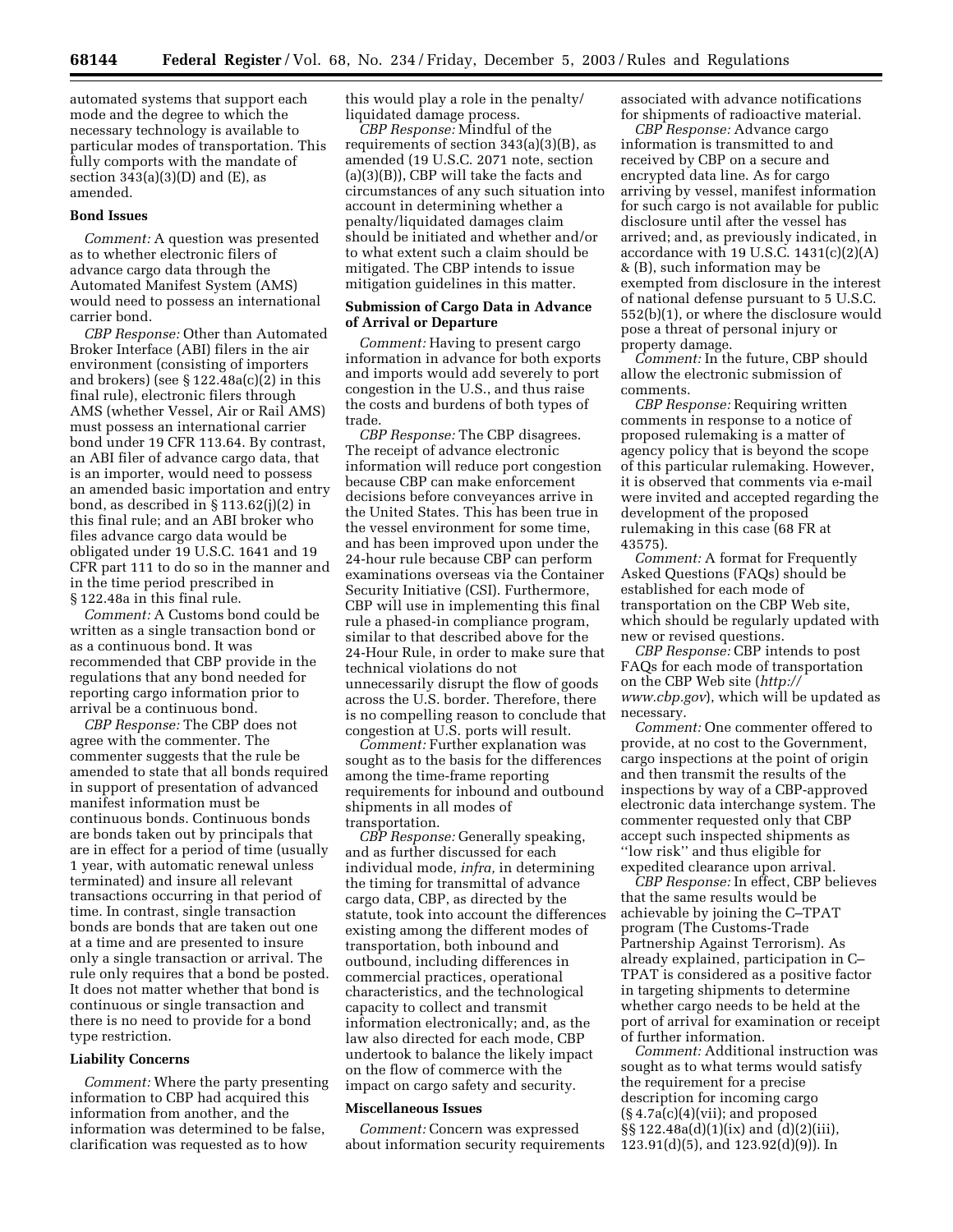particular, for automotive producers, it was stated that obtaining a complete and correct list of the Harmonized Tariff Schedule (HTS) numbers for all exports of automotive parts and components could be a daunting task. One shipment could contain many types of original equipment manufacturer (OEM) or replacement parts; it was instead urged that CBP accept a generic cargo description such as ''New Autoparts'' regardless of the mode of transportation involved.

*CBP Response:* CBP will issue an Acceptable and Non-Acceptable cargo description list as was done with the 24- Hour Rule for incoming vessel cargo. This list will be the same for all modes of transportation.

Generally speaking, CBP has defined a precise cargo description as a description precise enough for CBP to be able to identify the shapes, physical characteristics, and likely packaging of the manifested cargo so that CBP can discern any anomalies in the cargo when a container is run through imaging equipment. Also, the description must be precise enough to identify any goods which may emit radiation.

The requirement that a carrier/filer use cargo descriptions that would not be considered vague should not be overly burdensome. The CBP has undertaken continuous efforts prior to and since the promulgation of the 24-hour Advance Manifest Rule in the sea environment to educate all filers on cargo descriptions that would be considered vague as well as on issues raised by trade representatives. The cargo descriptions that are considered vague have been posted on the CBP Web site (Frequently Asked Questions) since March 2003. The descriptions were not designed to force carriers/filers to achieve entry level descriptions. In most cases, the descriptions require only one or two further qualification descriptors.

*Comment:* Participation in such an electronic data interchange as the Automated Manifest System (AMS) should be covered by regulations pursuant to the Administrative Procedure Act that provide uniform requirements for enrollment and acceptance into these electronic filing programs, and that govern the suspension, revocation or modification of participation in these programs.

*CBP Response:* Participation in the electronic systems described in this rulemaking was formerly voluntary as part of the National Customs Automation Program (NCAP) described in 19 U.S.C. 1411(a). As part of the Trade Act of 2002, Congress amended section 1411 to permit CBP to mandate

use of the electronic systems of NCAP. To effectuate the requirement in section 343 of the Trade Act of 2002 for the electronic transmission of section 343 cargo information in compliance with Congress's timetable, CBP is mandating use of several of these existing NCAP electronic systems.

The criteria for establishing connection with these systems were set forth in the notices of the tests of these systems (*e.g.*, for the Vessel Automated Manifest System (Vessel AMS) program, see 61 FR 47782 (September 10, 1996), and 67 FR 77318 (December 17, 2002)); the eligibility criteria for these programs also appear on the CBP Web site: *[http://www.cbp.gov/xp/cgov/import/](http://www.cbp.gov/xp/cgov/import/operations_support/automated_systems/ams/) operations*\_*support/ automated*\_*systems/ams/*.

Because electronic filing is now mandatory, CBP will not prohibit or restrict use of the required systems by filers as it might under a voluntary test program. The CBP does reserve the right to take necessary technical steps to deny connections in the event of electronic attacks (*e.g.*, denial of service attacks), but otherwise access will be available. Therefore, no procedures regarding suspension or revocation of access to these systems are required. Instead, CBP will ensure compliance with mandatory electronic filing requirements through monitoring by account managers, penalty assessments or claims for liquidated damages, as appropriate to the circumstances.

#### **Vessel Cargo Destined to the United States**

## *Submission Time Frames*

*Comment:* Seven commenters advocated that the pre-arrival and postloading data submissions acceptable for the other modes should also be acceptable for maritime cargo. There should be no significant differences in risk between air and maritime cargoes. The 24-hour pre-loading requirement could disrupt ''Just In Time'' (JIT) delivery systems.

*CBP Response:* As explained in the 24-hour rule (67 FR at 66319) and as reiterated in the proposed rule in this case (68 FR at 43577), the 24-hour prelading requirement for vessel cargo, especially containerized vessel cargo, is tied inextricably to the Container Security Initiative (CSI), a core element of which is to pre-screen vessel cargo containers at the foreign port of departure before they are loaded onto the vessel for shipment to the United States. To enable such pre-screening to be done fully and successfully, it is essential that the related cargo data be transmitted to CBP at least 24 hours

prior to lading the cargo aboard the vessel.

In relation to JIT deliveries, CBP requires the electronic transmission of cargo declaration information 24 hours in advance; CBP is not requiring that the cargo be ready for inspection or that the cargo be at the dock. However, CBP recognizes the 24-hour pre-lading reporting may occasion some changes in the practice of sometimes adding last minute loads to vessels, but only if such loads were not manifested 24 hours prior to their lading.

## **Exemption From Advance Filing**

#### *Bulk/Break Bulk Cargo*

*Comment:* It was requested that consideration be given to exempting bulk cargoes from the requirement of electronically having to submit cargo declarations.

*CBP Response:* CBP has given bulk, and some break-bulk shipments, exemptions from the requirement to file 24-hours prior to loading, but these entities will still be required to file their cargo declarations electronically.

*Comment:* Section 4.7(b)(2), Customs Regulations (19 CFR 4.7(b)(2)), implied, erroneously, that only vessels exclusively carrying bulk or break bulk cargo could be exempted from having to report such cargo 24 hours prior to loading the cargo aboard the vessel in the foreign port.

*CBP Response:* The CBP agrees. Section 4.7(b)(2) will be revised to make it clear, in agreement with § 4.7(b)(4), that for vessels that carry both nonexempt cargo and exempt bulk/break bulk cargo, only the non-exempt cargo must be reported on the electronic cargo declaration 24 hours prior to loading such cargo in a foreign port.

#### **Data Elements**

## *Precise Cargo Description; 6-Digit HTS Number*

*Comment:* Section 4.7a(c)(4)(vii) stated that either a precise cargo description or the 6-digit Harmonized Tariff Schedule (HTS) number for the cargo had to be provided. However, the Vessel AMS system in fact required a narrative cargo description and (if desired) an HTSUS 6-digit number for the cargo, or the transmitted bill of lading would be rejected.

*CBP Response:* Currently, AMS does require text in the description field of the electronic transmission, or AMS will reject the transmission, even though a 6 digit HTSUS number is also provided in the appropriate field of the transmission. The CBP intends shortly to effect programming changes to allow for either a precise cargo description or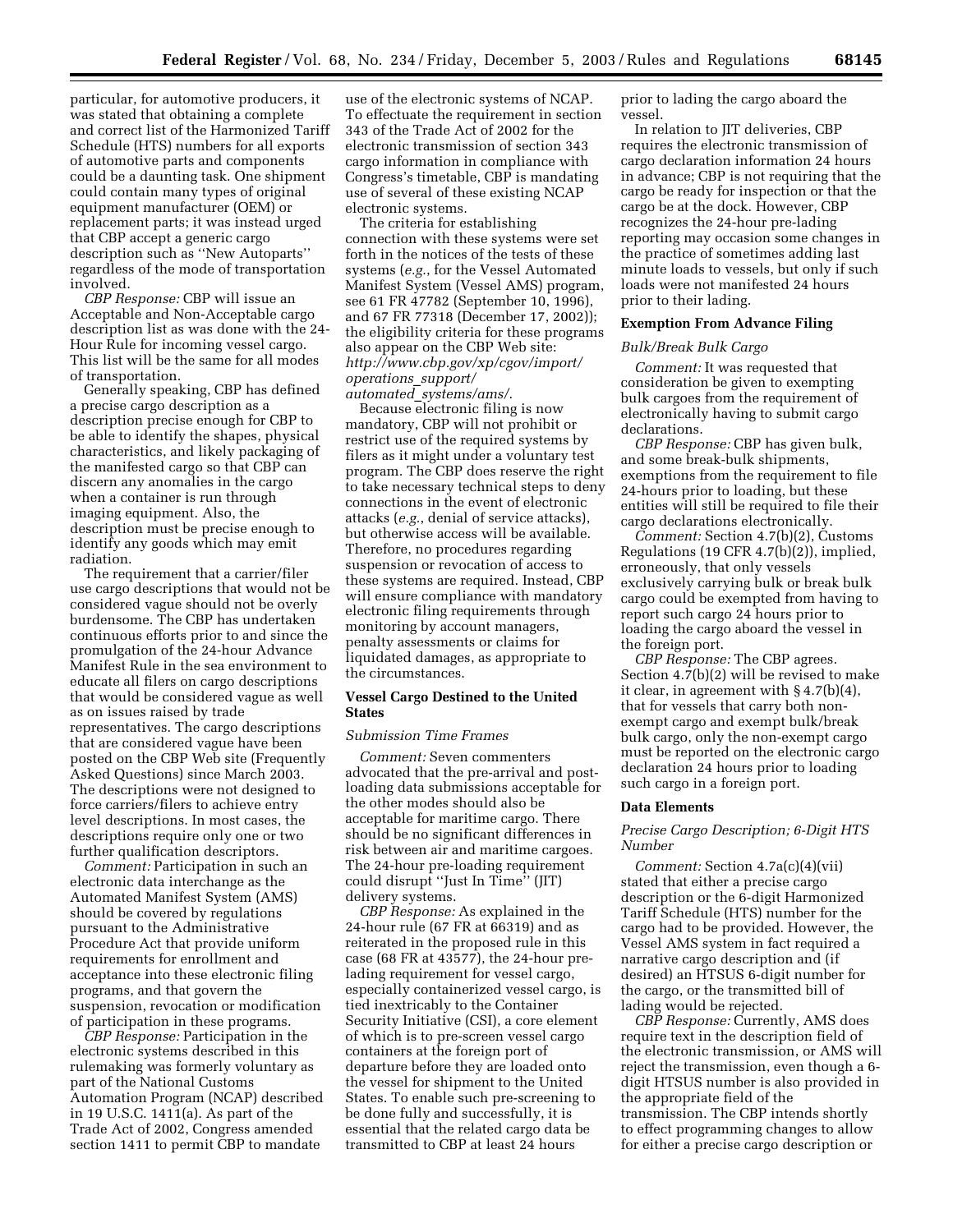the 6-digit HTSUS number; but until such time as these programming changes are adopted, AMS participants which provide the HTSUS number will also have to enter a cargo description in the description field of the electronic transmission. However, as an alternative to providing a precise cargo description in the description field of the transmission, the applicable 6-digit HTSUS number may instead be included in the description field to satisfy the current programming requirement that some text appear in this field.

*Comment:* In light of the recent final rule regarding corporate compliance activity (CBP Dec. 03–15, 68 FR 47455; August 11, 2003), the question arose as to whether the submission by the electronic filer of the 6-digit HTSUS number via AMS would fall within the purview of ''Customs business'' under 19 CFR part 111.

*CBP Response:* ''Customs business'' does not involve the mere electronic transmission of data received for transmission to CBP (19 CFR 111.1). Moreover, the 6-digit HTSUS number is intended exclusively for ensuring cargo safety and security, and not for determining merchandise entry or for any other commercial admissibility or enforcement purposes which fall within the scope of Customs business. An 8 digit HTSUS number is needed and is used for merchandise entry purposes.

The ''corporate compliance activity'' rule dealt with the conduct of ''Customs Business'' as established by statute (19 U.S.C. 1641). The activities covered under that rule all relate to the entry of merchandise, not its manifesting. Reporting commodity identification by use of 6-digit HTSUS numbers, rather than the more specific 8- or 10-digit designations, was included because there is international agreement and uniformity at the 6-digit level. Use of HTSUS designations is merely offered by CBP as an option to be used in place of a precise narrative description of cargo content.

#### *Definition of Shipper; Consignee*

*Comment:* A number of questions were raised with respect to the provision in proposed § 4.7a(c)(4)(viii) that, for consolidated shipments, the shipper listed on the house bill of lading be the owner and exporter of the goods from the foreign country. In sum, it was basically asserted that this would be inconsistent with the commercial practice of the transportation trade which essentially identified the shipper as the party with whom the carrier had a contractual relationship, and that it was improper for the U.S. Government

to unilaterally change this practice. It was also said to be at odds with the prevailing requirement that the foreign vendor or manufacturer be listed as the shipper on a house bill.

*CBP Response:* In light of the above comments, CBP has closely reviewed what shipper information must be listed on a house bill of lading for a consolidated shipment. Cargo information collected under this rule is not intended for commercial purposes, but rather for purposes of ensuring cargo safety and security as part of an antiterrorism national security initiative (see 19 U.S.C. 2071 note, section  $(a)(3)(F)$ . Otherwise stated, it is essential that CBP receive house level information on the identity of the shipper that will enable an accurate national-security risk assessment concerning the related cargo. To this specific end, CBP will thus accept as the shipper on a house bill of lading the identity of the foreign vendor, supplier, manufacturer, or other similar party. Also, the shipper's address must be a foreign address. By contrast, CBP will not accept the carrier, NVOCC, freight forwarder or consolidator as valid house level information on the identity of the shipper.

Accordingly, proposed § 4.7a(c)(4)(viii), as well as proposed §§ 122.48a(d)(1)(x), 122.48a(d)(2)(vi), 123.91(d)(6) and 123.92(d)(11), are thus revised in this final rule.

*Comment:* Greater guidance was requested as to what would be acceptable in the Notify Party field of the electronic transmission (proposed  $§ 4.7a(c)(4)(ix)$ . It was thought that if there was any other commercial party listed in the bill of lading, such party would be included in the Notify Party field; otherwise, this field would be left blank.

*CBP Response:* The CBP requires that if the cargo has not yet been sold or is shipped ''to order'', and there is no consignee information, then the Notify Party field must include the identity of a responsible party in the United States. Such a responsible party could include any other commercial party that is listed in the bill of lading for delivery or contact purposes.

## *Date and Time of Departure of Vessel From Foreign Port*

*Comment:* With respect to proposed  $§$  4.7a(c)(4)(xv) and (xvi), it was asserted that the information concerning the date and time that the vessel departed for the United States as reflected in the vessel log could not be provided 24 hours prior to foreign lading of the cargo aboard the vessel.

Also, a question arose concerning whether these data elements referred to the date and time of departure from the foreign port of loading with respect to which the 24-hour declaration was made, or the date and time of departure from the last foreign port before sailing to the United States.

*CBP Response:* The date and time of departure should capture the date and time that the vessel departs from the foreign port of loading with respect to which the 24-hour cargo declaration is made (see § 4.7(b)(2) in this final rule). However, CBP will not require the information as to the date and time of vessel departure to be transmitted 24 hours prior to the lading of the cargo at the foreign port. Instead, the time frame for reporting these two data elements will be either: (1) No later than 24 hours after departure from the foreign port of lading, for those vessels that will arrive in the United States more than 24 hours after sailing from that foreign port; or (2) no later than the time of presentation of a permit to unlade (Customs Form (CF) 3171, or electronic equivalent), for those vessels that will arrive less than 24 hours after sailing from the foreign port of lading. Proposed  $\S 4.7a(c)(4)(xv)$  and (xvi) are revised in this final rule to include these additional provisions.

Also, the transmission of these date and time data elements may be handled as an amendment to the vessel header, which will eliminate the need for each bill of lading to be amended.

## **Vessel AMS Issues**

#### *Importer Participation in Vessel AMS*

*Comment:* It was stated that the party most likely to have the information needed for targeting was the U.S. importer, while the incoming carrier would only be able to provide information which was received from the charterer of the vessel.

*CBP Response:* CBP finds that allowing importers to participate in advance electronic filing through Vessel AMS would at this time be neither advisable nor practicable, given the current design and functionality of the Vessel AMS system and the lack of consensus in the trade community as to whether importers should furnish sea cargo data to CBP.

*Comment:* A shipper should be allowed to file advance cargo data through AMS.

*CBP Response:* Again, given the prevailing operation of the Vessel AMS, CBP finds that allowing freight forwarders who are not NVOCCs, and other parties identified as ''consolidators,'' even though they may be NVOCCs (see 68 FR at 43577) to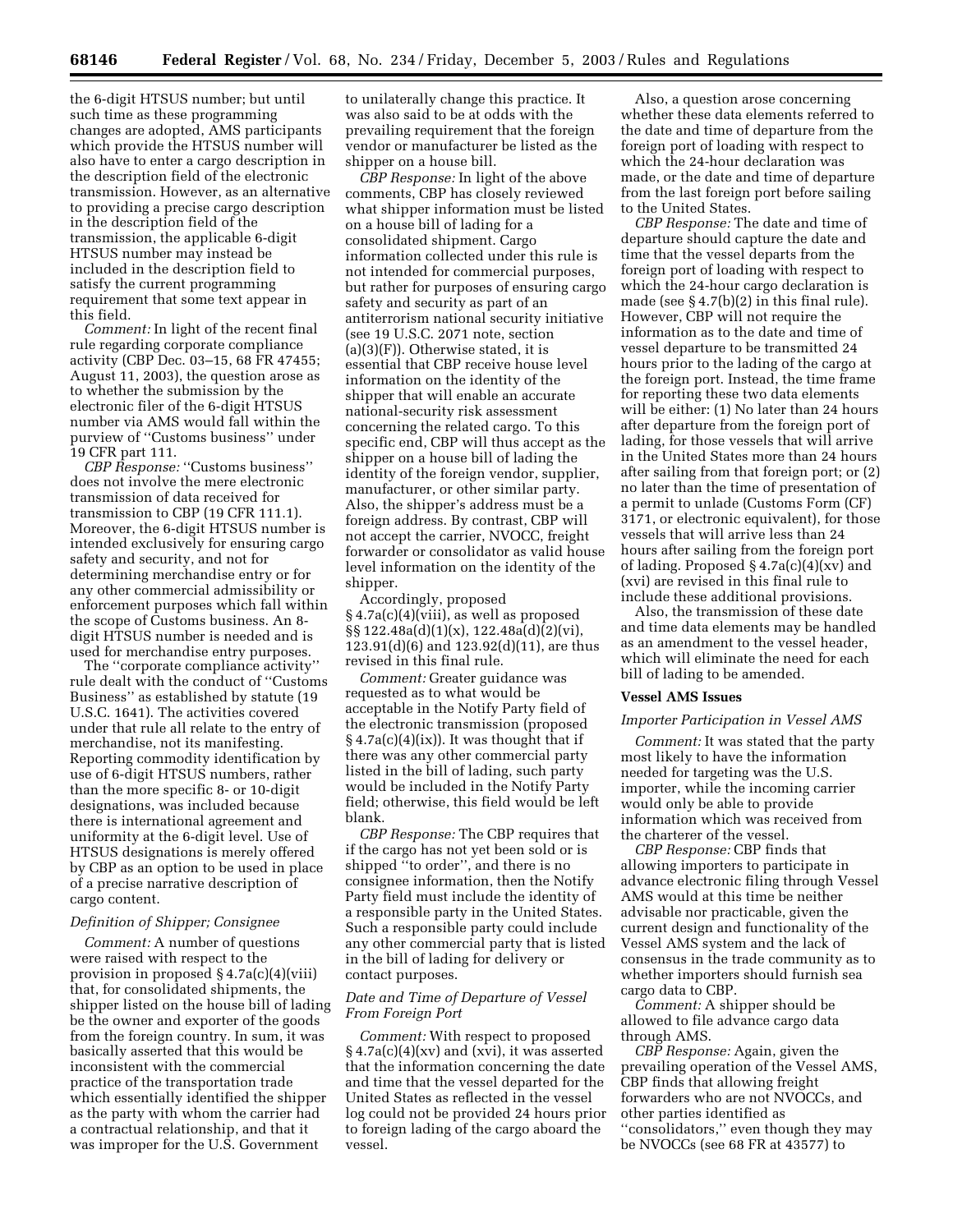participate in the Vessel AMS electronic data interchange system would at this time be neither advisable nor practicable.

*Comment:* It was stated that the Shipper field in Vessel AMS could not accommodate more than 3 or 4 lines of information. This could prove inadequate in the case of consolidated shipments where there could be multiple shippers.

*CBP Response:* This inability of the Shipper field in Vessel AMS to capture multiple shipper data is academic inasmuch as CBP requires that for each shipper/consignee relationship a separate bill of lading be issued. This mandate for a separate house bill of lading for each shipper/consignee relationship constitutes a critical component for automated targeting purposes in identifying high-risk shipments.

*Comment:* With respect to proposed § 4.7(b)(5), which provided that carriers, and participating NVOCCs, would need to become automated at all ports of entry where their cargo would initially arrive, it was asked whether it would be the Vessel AMS computer mainframe's problem to forward the carrier's transmission to the appropriate Customs port of entry.

*CBP Response:* Ocean carriers and NVOCCs currently operational on Vessel AMS, although not at all ports of entry, will now be required to become operational at all such ports. Any carrier or NVOCC that hereafter becomes automated on Vessel AMS will thereby be automated at all ports. Since the automation of electronic filers through Vessel AMS will per se encompass all ports of entry, proposed § 4.7(b)(5) is revised in this final rule by removing the phrase, ''where their cargo will initially arrive''. However, carriers must indicate in their respective electronic transmissions each port of arrival where their incoming cargo will be discharged.

*Comment:* Non Vessel Operating Common Carriers (NVOCCs) should be required to electronically present advance cargo information directly to CBP.

*CBP Response:* The CBP disagrees. As discussed in the proposed rule (68 FR at 43576–43577), certain segments of the trade in fact urged that advance cargo information filing by NVOCCs be eliminated due to operational problems with Vessel AMS, that resulted when NVOCCs, as opposed to the incoming carriers, filed cargo data directly with CBP. Nevertheless, in consideration of the competitive relationships that exist in the international freight forwarding field, CBP continues to believe that NVOCCs who wish to do so may

become automated on Vessel AMS, but that they should not be compelled to do so.

*Comment:* It was observed that a large number of NVOCCs operational on Vessel AMS seemed to opt out of the system at various ports, for apparently no authorized reason. Vessel carriers were said to be unable to audit or police this.

*CBP Response:* Those NVOCCs who choose to become automated on Vessel AMS must be automated in all ports. While NVOCCs do have the ability to decertify in AMS, they would then be required to submit detailed information to carriers for transmission to CBP for all ports of discharge. If a question should arise as to whether or not an NVOCC is automated, the vessel carrier may contact its CBP client representative for verification.

*Comment:* It was asked whether there was a maximum reporting window for transmitting cargo data in advance through Vessel AMS.

*CBP Response:* Vessel AMS has the capacity to retain electronic transmission information up to a maximum of nine months prior to the cargo's Estimated Date of Arrival (EDA).

#### **Confidentiality**

*Comment:* It was unclear whether the shipper specific information would be publicly disclosed, and whether such information from both master and house bills of lading would be involved. It was remarked that disclosing this information would defeat the purpose of direct filing by NVOCCs.

*CBP Response:* Information collected pursuant to 19 U.S.C. 1431, including information from both master and house bills, is available for public disclosure in accordance with section 1431(c). However, under the authority of section  $1431(c)(1)(A)$ , information relating to the identity of a foreign shipper to an importer or consignee in the United States will not be disclosed if a claim for confidential treatment for such information is made by using the procedure prescribed in 19 CFR 103.31(d)(1).

#### **Implementation Period for Rule**

*Comment:* It was thought that 90 days was too short a period from the date of publication of the final rule within which a non-automated carrier would need to develop software and programming in Vessel AMS. A period of 120 days was requested.

*CBP Response:* The CBP believes that 90 days is an adequate and reasonable time frame within which to permit a non-automated vessel carrier to become automated on Vessel AMS. The CBP

will continue to work with the trade to achieve compliance with these advance cargo reporting provisions.

In selecting 90 days following publication as an implementation period for mandatory vessel AMS participation, CBP sought to strike a proper balance between the needs of the affected public in adjusting to the new requirements, and meeting the needs of the United States in implementing antiterrorism measures without undue delay. Ninety days strikes that balance.

## **Procedure for Amending Cargo Declarations**

*Comment:* The proposed rule did not mention the procedures for amending electronic cargo declarations following their transmission. This would also apply for goods that were sold while in transit.

*CBP Response:* Complete and accurate information would need to be presented to CBP for cargo to be laden aboard the vessel no later than 24 hours prior to lading the cargo aboard the vessel at the foreign port. As for any changes in the cargo information already transmitted, the procedures for amending the cargo declaration including discrepancy reporting regarding vessels as well as all other modes will be the subject of a separate rulemaking. Prior to the promulgation of new rules concerning discrepancy reporting, the procedures for phased-in compliance as explained above will be employed to address changes that must be made to the transmitted cargo declaration. It should be recognized that each time a bill of lading is amended, it may be subject to increased targeting and at risk for examination.

#### **Enforcement**

*Comment:* Procedures should be outlined for cargo that arrived without pre-notification or with incomplete information.

*CBP Response:* In all modes of transportation discussed in this rulemaking, the carrier must notify CBP immediately upon arrival or as soon as it realizes that it did not submit the proper information. The carrier should then present or transmit the cargo declaration information. Upon arrival in the U.S. port, the cargo declaration will be placed on hold until CBP has had the opportunity to review the documentation, and conduct any necessary examinations. Appropriate penalties may also be issued. If CBP determines that this has become a common occurrence for a carrier, this could eventually lead to denial of a permit to unlade. Additionally, CBP will notify the United States Coast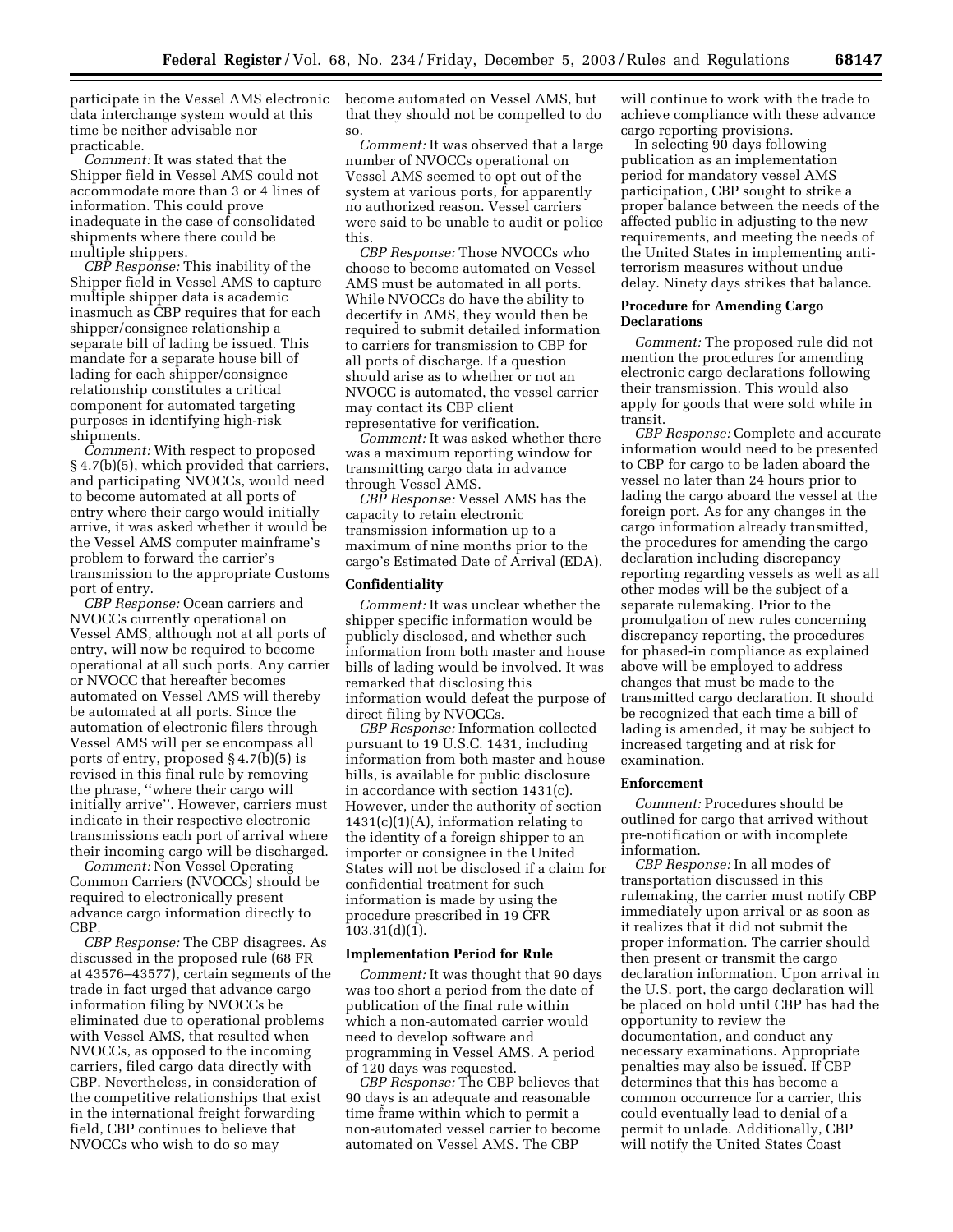Guard of a vessel with unmanifested cargo that is scheduled to arrive. If the arriving cargo is food, CBP and FDA are working closely together to ensure they coordinate policies and procedures for dealing with movement of the cargo.

#### **Miscellaneous Matters**

*Comment:* The view was expressed that the ocean carrier would be reluctant to accept an NVOCC's shipment due to liability concerns, and/or would react, to protect itself from CBP enforcement, by imposing extraordinary and erroneous evidentiary or indemnity obligations on the NVOCC.

*CBP Response:* The CBP is currently programming Vessel AMS to accept additional bill of lading types that will allow NVOCCs to submit commodity information to CBP that will protect proprietary information from the carrier, and that will enable the vessel carrier to submit master bills of lading to CBP pertaining to the transportation information for the cargo.

*Comment:* In proposed § 4.7(b)(1), it was stated that the original and one copy of the manifest must be ready for production on demand. It was asserted that the only original manifest carried on board the vessel upon arrival would be the dangerous goods manifest.

*CBP Response:* Under § 4.7(b)(1), there is no requirement that the original vessel cargo declaration be carried aboard the vessel in those cases where the cargo declaration has already been filed in advance electronically. The CBP decided not to enforce the paper cargo declaration (Customs Form (CF) 1302) rule for formal entrance if a carrier or NVOCC has successfully automated. However, where the cargo declaration has been filed in advance electronically, and a paper copy is not aboard the vessel, the carrier will be afforded a reasonable time within which to generate a paper cargo declaration, should a paper copy be requested by CBP. The CBP will periodically assess this policy to ensure that it is not having an adverse effect on operations.

*Comment:* The proposed rules, especially those related to ocean imports, did not address the status of shippers' associations as shippers and transportation intermediaries and apparently did not give them the right to file the required manifest information directly to CBP.

*CBP Response:* The CBP has determined that shippers associations are not licensed or registered with the Federal Maritime Commission (FMC). Moreover, such associations cannot be construed to be carriers of cargo in the same sense as ocean carriers or NVOCCS. Therefore, shippers

associations will not be permitted to participate in Vessel AMS.

#### **Air Cargo Destined to the United States**

*Time Frame Requirements for Transmitting Advance Cargo Data* 

*Comment:* Several commenters requested that the time frames in proposed § 122.48a(b) in which the electronic cargo information was transmitted be reduced and that exceptions for certain points of origin be included.

*CBP Response:* The CBP recognizes the business practices of the air cargo industry and the necessity of adequate time to properly analyze the electronic cargo information and to deploy inspectional resources when required. These issues were carefully considered when establishing the time frames specified in these regulations.

Specifically, CBP weighed the question of an appropriate time frame for air from many angles. To better gauge industry requirements, CBP conducted public meetings (one for each modality), and set up an email address to facilitate the submission of comments by carriers, importers, exporters, freight forwarders, customs brokers, other U.S. Government agencies, foreign governments, as well as local, national and international trade organizations, and private citizens, etc. It should be noted that this elective comment period was in addition to the formal comment period required for the Notice of Proposed Rule Making. The CBP also met intensively with the Treasury Advisory Committee on the Commercial Operations of the U.S. Customs Service (COAC), which resulted in additional unified recommendations for each modality. The CBP assessed internal operational considerations such as the speed at which the various electronic data interchanges are able to process information, the time required for CBP personnel to review the output and determine the appropriate action, and the time needed to deploy personnel to respond.

*Comment:* Further explanation was requested on whether the time frames for flights from nearby foreign areas in proposed § 122.48a(b)(1) included such flights to the territories of the United States, such as Guam and Puerto Rico.

*CBP Response:* The time frame for nearby flights would include such flights to Puerto Rico because it is part of the Customs territory of the United States. However, flights to Guam are not included in the advance cargo reporting requirements, as Guam is not part of the Customs territory. The CBP finds that a distinction in the time frames for

advance filing based upon geographical considerations, as opposed to the duration of the flight, is more administratively feasible.

## **Air Freight Forwarder Issues**

*Comment:* It was asked whether CBP would permit foreign indirect air carriers (non-U.S.-based freight forwarders that issue their house bills of lading for air freight shipments) to qualify as one of the authorized filers of information through the Air Automated Manifest System (Air AMS).

*CBP Response:* Other than the incoming air carrier, parties eligible to transmit inbound electronic air cargo information are enumerated in  $\S 122.48a(c)(1)$  in this final rule. Any foreign indirect air carrier that is not one of the parties specified in § 122.48a(c)(1) would have to fully disclose and present the required data for the inbound air cargo to the incoming air carrier or other eligible electronic filer, as applicable, which would then present such data to CBP.

*Comment:* It was advocated that CBP require freight forwarders, Customs brokers and consolidators to participate in Air AMS.

*CBP Response:* The CBP disagrees. Such parties may elect to provide the data directly to CBP if they are one of the parties specified in  $\S 122.48a(c)(1)$ , or they may provide the data to the incoming air carrier which will transmit such data directly to CBP.

*Comment:* Two commenters wanted to know whether it was CBP's intention that freight forwarders filing advance cargo data obtain two bonds—an international carrier bond and a custodial bond.

*CBP Response:* A freight forwarder filing advance air cargo data would be required to have an international carrier's bond under § 122.48a(c)(2). In addition, if the freight forwarder or any other eligible party were responsible for supplying in-bond information and for transporting cargo in-bond under the provisions of part 18 of the Customs Regulations (19 CFR part 18), such party would also need a Customs custodial bond.

The international carrier bond is required of carriers arriving from foreign locations. That bond exists to guarantee performance with regard to (among other things) conveyance arrival, entry and clearance, cargo manifesting and disposition, and passenger and crew control. The conditions of the international carrier bond appear at 19 CFR 113.64. A custodial bond is required of any party that transports merchandise domestically, either between ports of entry or within a single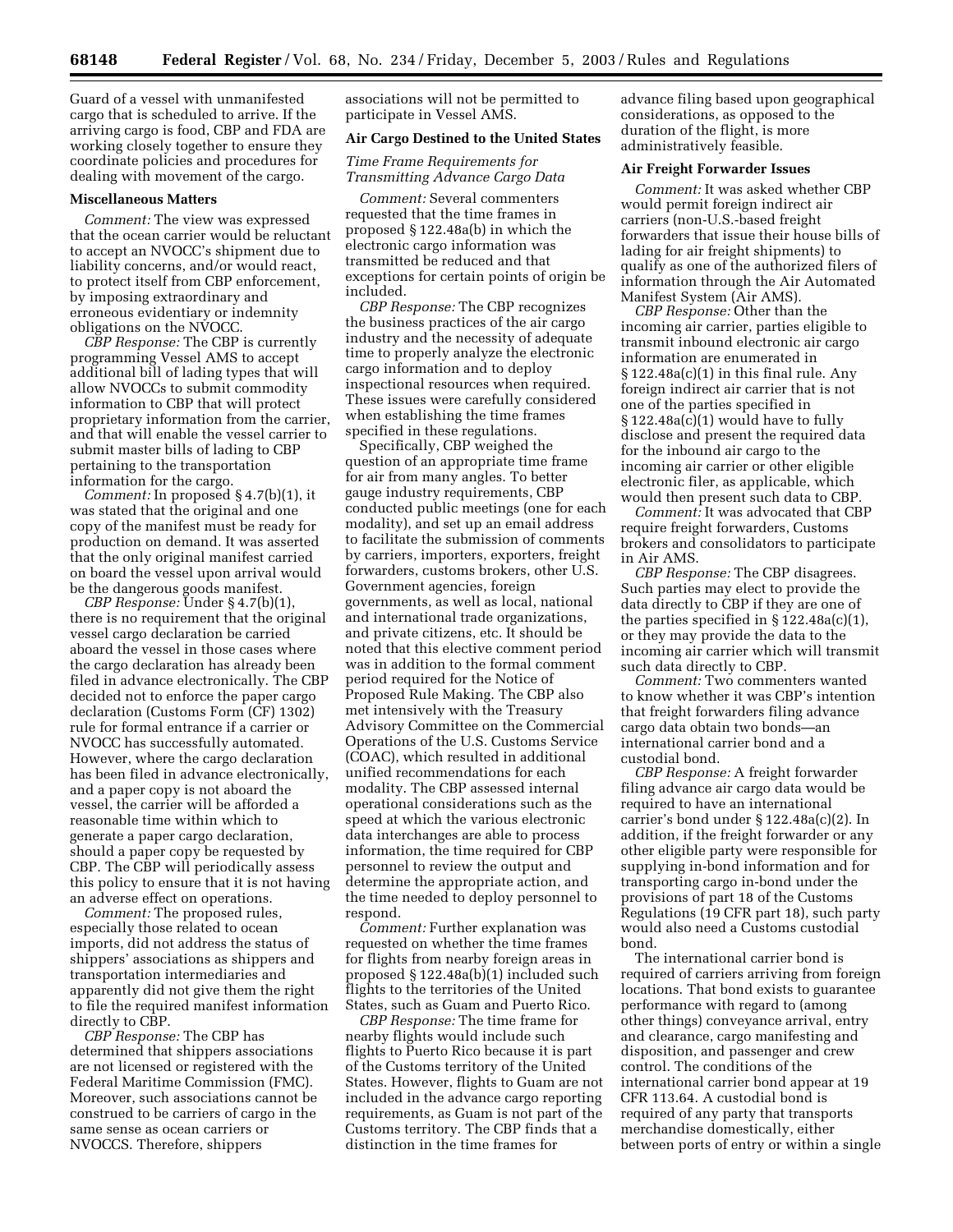port of entry, before that merchandise has been entered for consumption with duties paid thereon and its admissibility into the commerce determined. The custodial bond conditions appear at 19 CFR 113.63. The custodian of the merchandise guarantees compliance with all regulations governing the receipt, carriage, safekeeping and disposition of merchandise transported or held.

#### **Diversion/Fuel Stop Issues**

*Comment:* It was asked whether the rule allowed for aircraft to stop for fueling at a U.S. location prior to arriving at its final destination. Four commenters requested that fuel stops be exempt from reporting requirements from the U.S. port of arrival to the port of destination.

*CBP Response:* Section 122.48a does not prohibit an aircraft from including a fuel stop in its itinerary; however, that stop may be the port of arrival in the United States for purposes of § 122.48a(b). Fuel stops will not be excluded from the advance reporting requirement because it is vital to security to target at the first port of arrival and, if necessary, to examine cargo at that location.

*Comment:* If an aircraft were diverted for reasons such as weather or equipment problems, it was requested that this not be considered part of the manifest reporting requirement if passengers and cargo were not to be discharged there.

*CBP Response:* The CBP understands that aircraft may be diverted due to weather and/or equipment problems. When this situation occurs, the airline must notify CBP at the designated first port of arrival (the diverted port) as soon as it realizes it is not going to initially reach the original port of arrival. The carrier would then need to re-transmit the electronic cargo information with corrections to reflect the new (diverted) arrival port.

#### **Air AMS Testing/Problems**

*Comment:* Outstanding operational programming issues should be completed prior to the implementation of the final rule.

*CBP Response:* The CBP is diligently working on an outstanding list of operational issues and will continue to correct these issues. Under § 122.48a(e)(2), the implementation date for advance air cargo reporting may be delayed if necessary modifications to the CBP-approved electronic data interchange system are not yet in place.

*Comment:* Qualified air freight forwarders electing to participate in advance electronic cargo reporting

should be tested on the approved data interchange system prior to the implementation of the final rule.

*CBP Response:* Appropriate testing will be given to all parties who develop Air AMS communications with CBP. Those parties who elect to use a service provider will be tested via the service provider.

*Comment:* Programming should be provided between the Automated Broker Interface (ABI) and the Air AMS system so that data information could be shared (alternate filers could be brokers and forwarders).

*CBP Response:* Cargo selectivity information provided through ABI is distinct from the electronic cargo information required through Air AMS under § 122.48a. The data elements to satisfy compliance with this regulation must be provided through Air AMS; Air AMS is accessible to ABI filers.

*Comment:* The Air AMS system should be changed to preclude an inward air carrier from refusing to authorize (nominate) another eligible party as an agent who had elected to transmit consolidated cargo data directly to CBP; and the system should be programmed to notify such other party of its authorization (nomination) by the inward carrier.

*CBP Response:* The Air AMS system will independently accept information from each of the parties that supply data to satisfy the advance cargo reporting requirements of § 122.48a. In other words, the inward carrier will no longer need to authorize or nominate another eligible party in order to enable that party to supply house air waybill information to CBP. The identification of another eligible filer in the agent (''AGT'') line will be merely for the purpose of notifying CBP that this party will transmit the house air waybill information, which may be effected either prior to or after the carrier's transmission of the master air waybill record to CBP.

*Comment:* The Air AMS system should be changed to allow for the transmission of a notification that air cargo data had been received or that the air cargo manifest had been accepted with the date and time specified. This feature was said to be currently available in Vessel AMS.

*CBP Response:* The Air AMS transmits a Freight Error Report message if an air waybill record does not pass certain data acceptance edits. In addition, the Air AMS also provides a Freight Status Query feature that allows an Air AMS participant to query the status of an air waybill record. This feature is available to the Air AMS participant that transmitted the original

message and to Air AMS participants that have been properly nominated by the carrier that transmits the master air waybill data.

*Comment:* One commenter was of the opinion that airlines did not want to be obligated to input house air waybill information on behalf of an air freight forwarder.

*CBP Response:* Under § 122.48a, unless another qualified party elects to participate in the Air AMS system, the relevant house air waybill information must be furnished to the incoming air carrier for presentation to CBP.

*Comment:* It was asked how a carrier would provide any required cargo data if the records were in the possession of a third party that was not one of the parties identified in proposed § 122.48a(c)(1).

*CBP Response:* Under § 122.48a(c)(4), any third party entity in possession of required data for inbound air cargo must fully disclose and present such data to the carrier for presentation to CBP.

#### **In-Bond Issues**

*Comment:* Participants in Air AMS should be permitted to create subsequent in-bond transactions to close out air manifests at both the master air waybill and house air waybill levels.

*CBP Response:* This is included in the regulation (see § 122.48a(a)(1) in this final rule). In-bond information may of course be included at both the master and house air waybill levels (see  $§ 122.48a(d)(1)(xvi)$  and  $(d)(2)(viii)$  in this final rule).

*Comment:* It was thought that Air AMS could not handle in-bonds for one consolidated express shipment.

*CBP Response:* The Air AMS system is capable of processing in-bond information for all house air waybills under a consolidated master air waybill.

*Comment:* The Air AMS programming should be altered to allow for more than one in-bond warehouse per location.

*CBP Response:* Cargo covered by each master air waybill may be transferred to any warehouse location with a unique FIRMS (Facilities Information and Resources Management System) code within the limits of a port of entry.

*Comment:* The scope and timing of the carrier's transmission of any in-bond information should be clarified. Specifically, it was asked whether it would be necessary to allow transmission of this information after arrival of the cargo in the United States, and whether such information would be used for the movement of the subject cargo from the first port of arrival to the master bill destination location.

*CBP Response:* The data elements specified in § 122.48a(d)(1), including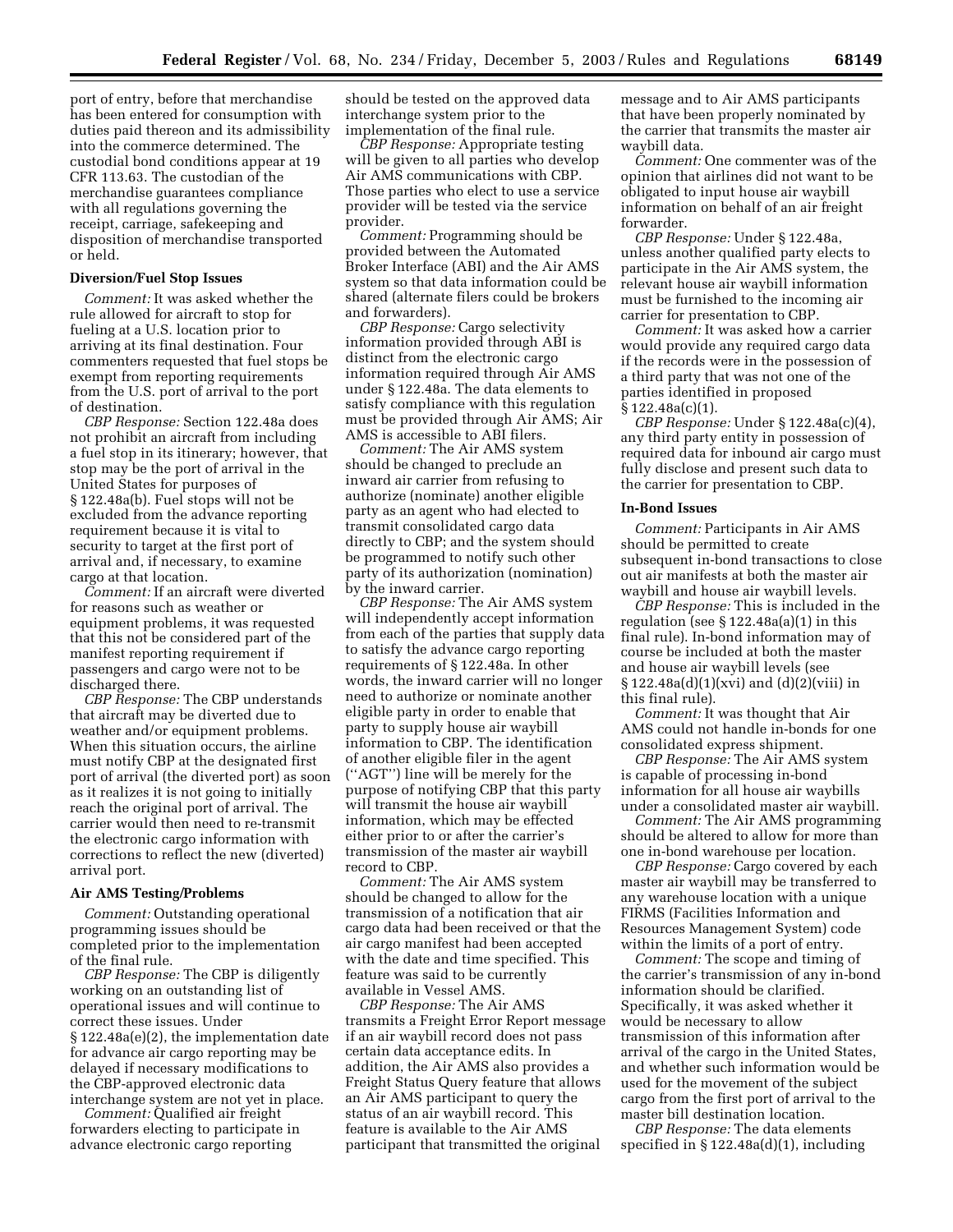any in-bond information in § 122.48a(d)(1)(xvi), if applicable, will be analyzed by CBP for the purposes of identifying high-risk cargo. Such data elements must be supplied within the respective advance time frames prescribed in § 122.48a(b).

*Comment:* In-bond information (from a party other than the incoming carrier) might not be known by origin or prior to its arrival in the United States. It was asked whether information related to the subsequent in-bond movement of the cargo could thereafter be transmitted to CBP prior to the in-bond movement being authorized.

*CBP Response:* The CBP recognizes that the in-bond destination for cargo covered by house air waybills may not be known prior to the arrival of the aircraft in the United States. If such information is provided outside of the required time frame prescribed in § 122.48a(b), it will be treated as a change to the original information.

*Comment:* It was asked whether CAFES (Customs Automated Forms Entry System) was compatible with Air AMS for use on in-bonds.

*CBP Response:* CAFES is not yet compatible with Air AMS for merchandise arriving via air.

## **Truck/Air Issues**

*Comment:* The use of Air AMS should be allowed for goods transiting the border by truck in lieu of a truck manifest. It was advocated that Customs brokers at the border should be required to transmit data through Air AMS for cargo that originated as an air shipment and arrived in a contiguous foreign country, notwithstanding that the cargo would be crossing the border into the United States by truck.

*CBP Response:* The Air AMS system is the electronic cargo reporting data interchange for merchandise arriving via an aircraft. Merchandise arriving via another mode of transportation, including by truck, must be reported in the manner specified for such mode. Thus, if the merchandise crosses the U.S. border on a truck, such merchandise is not considered to be an air shipment, notwithstanding that such cargo may have arrived in the contiguous foreign country by air. As such, in the event that merchandise, which was previously reported to arrive via an aircraft, should change its mode of transportation prior to arrival in the United States, the previously transmitted information must be cancelled and then reported in the manner appropriate to the actual mode of transportation employed in bringing the merchandise into the United States.

## **Shipments by U.S. Postal Service; Letters and Documents Otherwise Shipped**

*Comment:* A number of commenters believed that the advance cargo reporting rules should be applied to shipments through the United States Postal Service (USPS).

*CBP Response:* Paragraph K of section 343(a)(3) of the Trade Act of 2002 (19 U.S.C. 2071 note, section (a)(3)(K)), compels consultation with the Postmaster General in considering what type of electronic cargo information requirements should be imposed upon carriers of mail shipments through the USPS. The CBP still has this issue under consideration. Should a determination be made to extend the advance electronic cargo information mandate to USPS shipments, such postal shipments would be the subject of a separate rulemaking procedure. Current procedures regarding the processing of shipments for the USPS will remain in effect.

*Comment:* Shipments of letters and documents, including the material described in General Note 19(c), Harmonized Tariff Schedule of the United States (HTSUS), that were transported by air otherwise than through the USPS, should also be exempted from full advance cargo reporting requirements.

*CBP Response:* The CBP has decided to make the requirements for advance cargo information for letters and documents the subject of a separate publication in the **Federal Register**. Proposed § 122.48a(d)(3) concerning advance cargo information requirements for letters and documents is thus removed from this final rule.

#### **Liability Issues**

*Comment:* Should the shipper provide inaccurate information in the description, shipper or consignee fields, it was urged that the incoming carrier or other electronic filer presenting such information to CBP not be held liable.

*CBP Response:* Whether or not liability would be imposed on a carrier in such circumstances would be governed by section 343(a)(3)(B), as amended, and  $\S 122.48a(c)(5)$  in this final rule. Section 122.48a(c)(5) provides that CBP will take into consideration how, in accord with ordinary commercial practices, the presenting party acquired the information submitted and whether and how that party is able to verify such information. Where the information is not reasonably verifiable, the party will be permitted to present such information based upon a reasonable belief as to its accuracy.

*Comment:* Three commenters wanted to know whether the carrier would be liable for the submission of house air waybill information where another party that elected to furnish this information to CBP did not do so.

*CBP Response:* The carrier will indicate in the master air waybill record if another party will be transmitting the house air waybill data. If such other party fails to comply with the advance cargo reporting provisions, this party, and not the incoming carrier, will be held liable.

*Comment:* One commenter inquired as to who would be responsible for submitting advance cargo data in the case of a chartered aircraft.

*CBP Response:* In the case of a time or voyage charter, the aircraft owner/ operator is the party required to transmit the information. In the case of a bareboat charter, where the charterer in effect becomes the owner of the aircraft (the owner *pro hac vice*), the bareboat charterer would be responsible for reporting the cargo information to CBP.

*Comment:* A question was presented as to what kind of penalty would be imposed on airlines that failed to meet the advance time frame submission.

*CBP Response:* An incoming air carrier failing to meet the advance reporting time frame may be liable under 19 U.S.C. 1584 as well as under other pertinent penalty provisions (see § 122.161, Customs Regulations; 19 CFR 122.161). Should another party electing to file advance cargo information fail to do so, such party may be liable for liquidated damages pursuant to its Customs bond.

*Comment:* It was asked who would be responsible for transmitting cargo data to CBP where a number of freight forwarders co-loaded cargo.

*CBP Response:* Either the incoming carrier or one of the parties qualified to do so under § 122.48a(c)(1) will be responsible for supplying the information for all house air waybills under a single consolidated master air waybill.

#### **Data Elements**

*Comment:* A couple of commenters took exception to the requirement that the flight number for the incoming aircraft be reported 4 hours prior to arrival. The flight number could change. Also, it was unclear how the indirect air carrier would know the exact flight number.

*CBP Response:* Only the incoming carrier is responsible for the transmission of the flight number. The carrier should be aware of its flight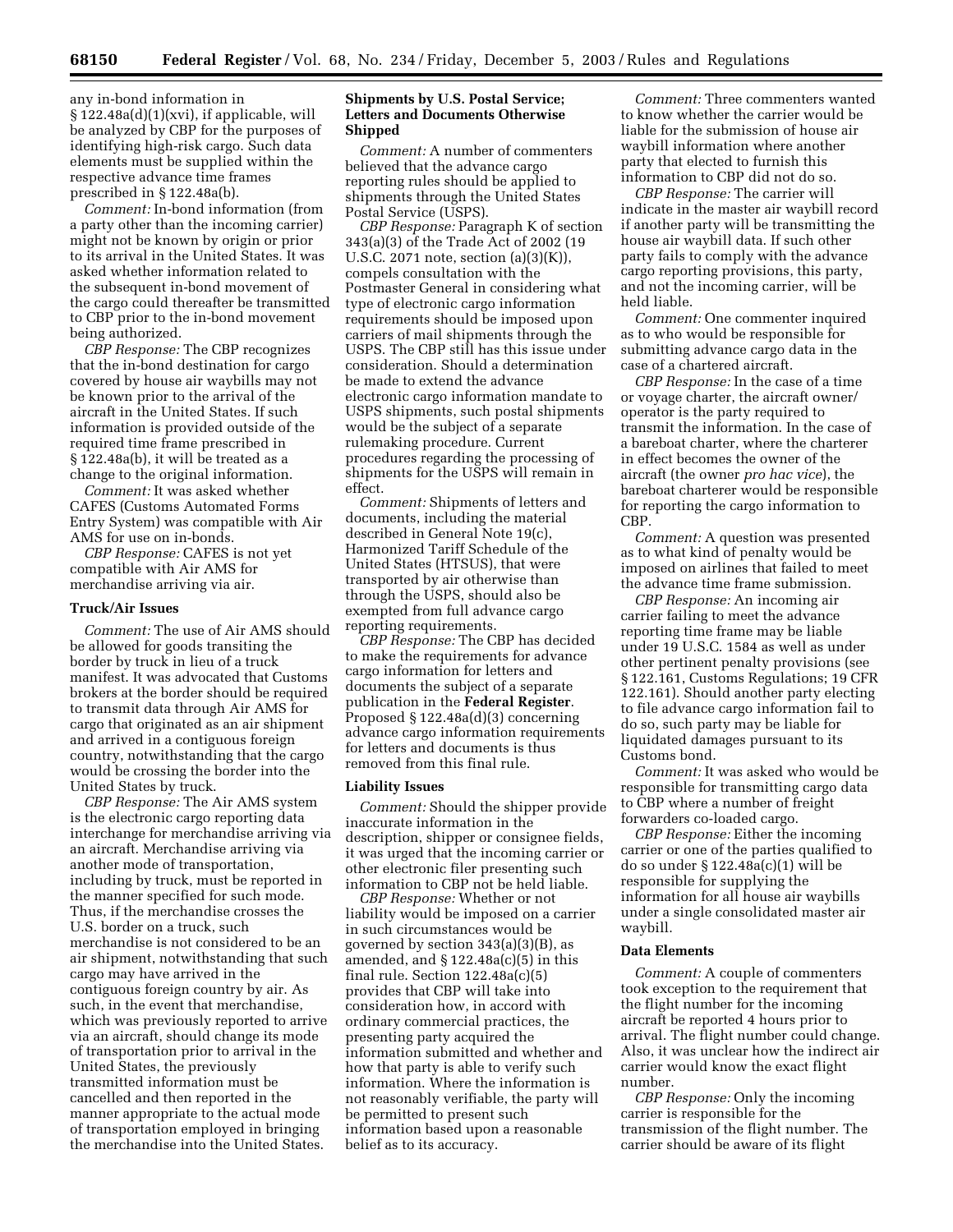number at the time of its required transmission.

*Comment:* It was stated that the proposed data elements designated as conditional (''C'') were not currently captured and would require significant modifications to the freight reservations, reporting and tracking systems and that this would be at significant cost to the carrier.

*CBP Response:* These data elements are essential to effective cargo targeting. It is also observed that these data elements have previously been received from other air carriers through Air AMS.

*Comment:* Three commenters inquired as to whether the carrier would still have to provide house air waybill numbers, pieces, weight and description on its paper air cargo manifest.

*CBP Response:* Under proposed § 122.48(a), except as otherwise provided, a paper air cargo manifest need not be filed for any aircraft required to enter under § 122.41. In addition, proposed § 122.48(a) is further changed in this final rule to eliminate the requirement that a cargo manifest be retained aboard any aircraft required to enter under § 122.41; however, a copy of the air cargo manifest (Customs Form (CF) 7509) must otherwise be made available to CBP upon demand.

*Comment:* It was asked how a company would obtain a unique identifier (which would be transmitted by the carrier to indicate its separate transmission of a portion of the required data elements).

*CBP Response:* A Container Freight Station (CFS) and an Express Consignment Carrier Facility (ECCF) would be identified by its FIRMS (Facilities Information and Resources Management System) code. An air carrier would be identified by its IATA (International Air Transport Association) code. All other parties would be assigned a unique identifier by the Client Representative Branch of CBP's Office of Information and Technology (OIT) upon commencement of certification testing in Air AMS.

*Comment:* More information was requested as to the description that would be required on the master air waybill in the case of shipments of dangerous goods. It was noted that IATA requirements did not permit a characterization of ''consolidation'' to be indicated as a description on the master bill.

*CBP Response:* For the purposes of satisfying § 122.48a only, a cargo description of ''consolidation'' is sufficient at the master air waybill level. However, carriers may elect to provide additional information in the

description field at the master bill level if they choose to do so.

*Comment:* Two commenters believed that current Air AMS programming did not allow for alpha-numeric characters of house air waybill numbers to be transmitted as printed on the paper house air waybill. They inquired as to how this would be handled.

*CBP Response:* Each party providing electronic cargo information must support alphanumeric characters for house air waybill records when alpha characters appear on the printed house air waybill. The CBP recognizes that some current Air AMS participants will need to undergo programming changes in order to support this feature.

*Comment:* One commenter noted that, quite often, the Importer of Record and the ''deliver to'' party (the ultimate consignee) were not the same party. The commenter wanted to know whether there would be a problem if the consignee were located somewhere other than the arrival and/or destination port.

*CBP Response:* The consignee need not be located at the arrival or destination port. Paragraphs  $(d)(1)(xi)$ and (d)(2)(vii) of proposed § 122.48a are revised in this final rule to so indicate.

*Comment:* One commenter urged that CBP allow disclaimers such as ''said to contain'' or ''shipper's load and count''.

*CBP Response:* The characterization, ''Said to contain'', is not an acceptable cargo description. The approved use of "shipper's load and count" is outlined in § 4.7a(c)(3)(ii), Customs Regulations  $(19$  CFR  $4.7a(c)(3)(ii)$ .

*Comment:* Three commenters did not agree with the requirement that the smallest external packaging unit be stated; a simple pallet count should be allowed.

*CBP Response:* The CBP disagrees. Such reporting is essential to ensure that no additional packages have been introduced into palletized cargo.

*Comment:* It was requested that the Automated Broker Interface (ABI) be made mandatory for all forwarders and brokers to transmit house data to CBP for air shipments.

*CBP Response:* The ABI is not the system by which electronic cargo information is to be collected under the provisions of § 122.48a.

## **Definitions**

*Comment:* Under proposed § 122.48a(b)(1), one commenter wanted to know what was meant by the time of departure for the United States; and in proposed § 122.48a(b)(2), it was asked whether the time of arrival in the United States would be the scheduled or the actual time of arrival.

*CBP Response:* As expressly stated in § 122.48a(b)(1), the electronic cargo information must be received no later than the time of departure of the aircraft from foreign, which is the time that the wheels are up on the aircraft and it is en route directly to the United States (the trigger time is the time of departure of the aircraft for the United States). Proposed § 122.48a(b)(1) is thus further clarified in this final rule. And in § 122.48a(b)(2), the electronic cargo information must be received 4 hours prior to the actual arrival of the aircraft in the United States.

*Comment:* One commenter stated that gray areas still persisted as to the cargo covered by the regulation, and asked, in this respect, whether company material or aircraft parts for use by the airline would need to be reported.

*CBP Response:* As specified in the background discussion of the proposed rule (see 68 FR at 43580), merchandise brought in by an air carrier for its own use would be subject to the same advance cargo information filing requirements that would apply to other incoming cargo.

*Comment:* With reference to proposed  $\S 122.48a(d)(1)(xii)$ , the identity of the party who issued the ''consolidation identifier'' was requested.

*CBP Response:* The consolidation identifier is transmitted by the incoming air carrier to designate an air waybill record as a ''master'' air waybill.

*Comment:* In proposed § 122.48a(d)(1)(xvii), one commenter wanted to know what a ''local transfer facility'' was.

*CBP Response:* A local transfer facility is merely a Container Freight Station as identified by its FIRMS code or the warehouse of another air carrier as identified by its carrier code. Proposed § 122.48a(d)(1)(xvii) is revised in this final rule to include this additional explanatory material.

#### **Air AMS Issues**

*Comment:* It was asserted that mandatory participation in the Air Automated Manifest System (Air AMS) could not be required due to the fact that it was a voluntary program.

*CBP Response:* Section 343(a)(1) of the Trade Act of 2002, as amended (19 U.S.C. 2071 note, section  $(a)(1)$ , gives CBP the authority to require the advance reporting of cargo information through an electronic data interchange system; and Air AMS is such a system. Moreover, Air AMS was developed as a component of the National Customs Automation Program (NCAP) (19 U.S.C. 1411(a)); and, in section 338 of the Trade Act of 2002, Congress amended 19 U.S.C. 1411(b) to permit CBP to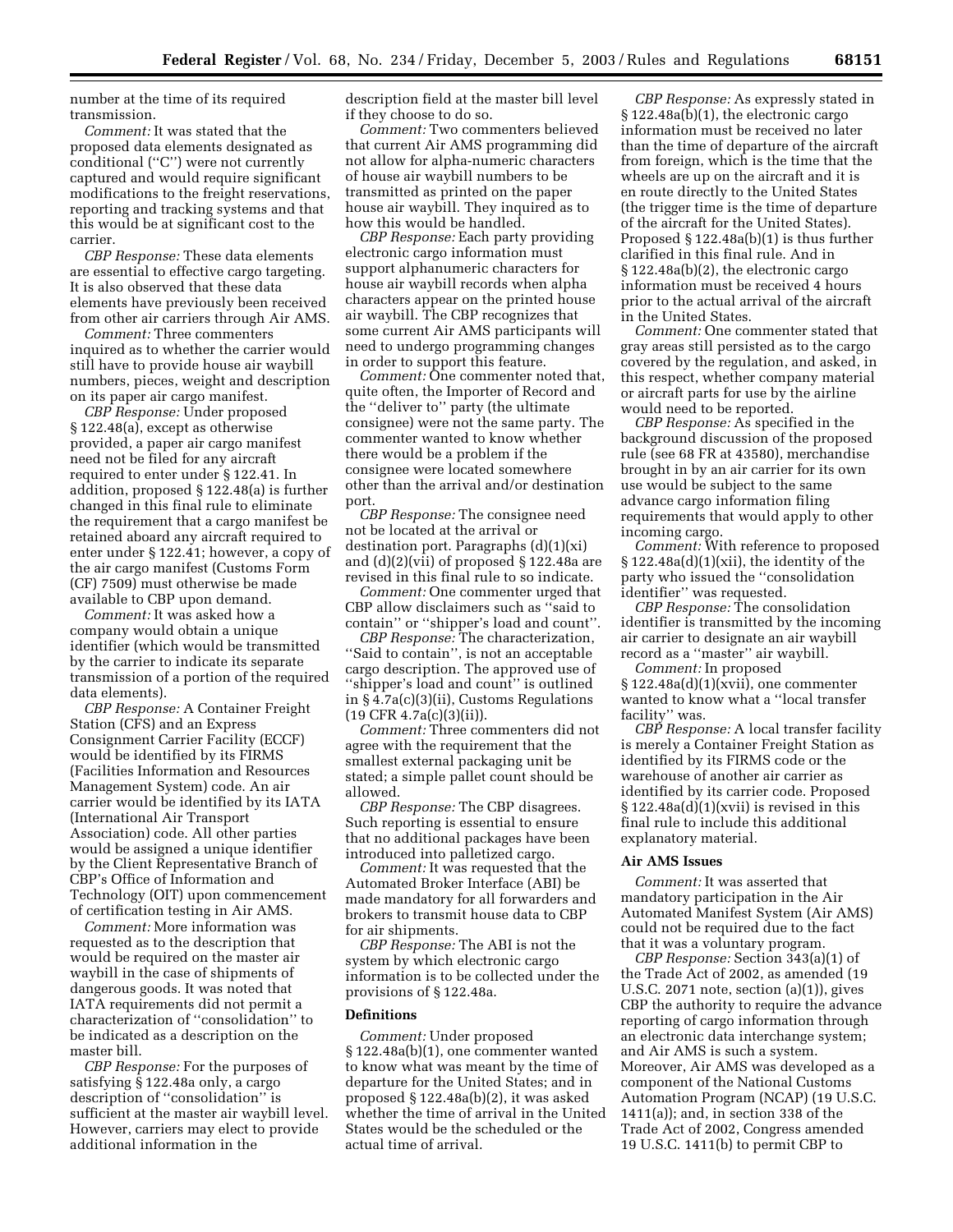require the electronic submission of information that CBP is obliged to collect.

*Comment:* One commenter asked when the Air AMS specifications and testing protocol would be made available to the trade.

*CBP Response:* The CBP will post the Air AMS specifications and testing protocols on its Web site as soon as possible. Such specifications and testing protocols will set forth the programming and operational details of the system.

*Comment:* Since a filer could be a party with a Container Freight Station (CFS) location or a Facilities and Information Resources Management System (FIRMS) code, two commenters inquired as to whether this implied that the advance cargo transmission would have to be made from a particular U.S. location.

*CBP Response:* The electronic cargo information may be sent from any location, provided that the electronic filer is one of the parties specified in § 122.48a(c)(1).

*Comment:* It was declared that carriers currently participating in Air AMS did not have uniform system requirements or uniform procedures at all ports of entry. The CBP should compel uniformity in system requirements and procedures at all ports.

*CBP Response:* The promulgation and implementation of these regulations and the enforcement of their provisions will increase uniformity of carrier participation in Air AMS. For instance, currently, there are several methods to process cargo information and they vary at each location. This is due to the lack of authority for CBP to require automation of cargo information. This regulation will provide that authority and therefore increase uniformity. The CBP believes that all cargo declarations will be processed the same at each location. However, variations may exist in the execution of the entry not in the manifest. Each port is a little different and therefore some variations will exist but not to the extent that is occurring on a daily basis.

## **Implementation of Advance Air Cargo Data Filing Requirements**

*Comment:* Seven commenters wanted more time to obtain access to relevant Air AMS software and communications equipment in order to make their computer interface with the system operational. The CBP was requested to accommodate the interface schedules of the carriers in this regard. Three other commenters wanted a general delayed effective date of 180 days from the date the final rule was published. One

commenter recommended that the rule be delayed until all ports were operational on the system and all necessary training had been completed. Another commenter believed that CBP was not properly staffed or trained in Air AMS to support its nationwide implementation. A further commenter suggested that CBP implement a phasedin approach, by carrier, origin and destination, and that a ''web portal'' be installed for use by carriers and other authorized filers unable to interface with the Air AMS system.

*CBP Response:* Section 343(a), as amended, was enacted on August 6, 2002, and clearly required that cargo data would need to be filed electronically. To this end, in the public meeting that was held for incoming air cargo on January 14, 2003, CBP stated that the accepted electronic interface would be the Air AMS system. Therefore, air carriers have had over one year to conduct proper research as to what type of software and computer interface options are available and what each has to offer. As such, CBP will only delay the general effective date of § 122.48a until March 4, 2004 for the specific reasons described in § 122.48a(e)(2).

Additionally, CBP has already identified all airports that require training in Air AMS and whether those air carriers that call on those airports are automated. By making use of this list and working with the air carriers concerned, CBP will coordinate with carriers that are ready to go online in airports that are not yet automated in order to ensure that the inspectors are properly trained, and that the air carrier has proper points of contact at that airport. However, CBP has determined that a web portal feature is not feasible at this time.

Furthermore, it is vital that the training for inspectors coincide as closely as possible with air carriers becoming automated in a port. If CBP trains the inspectors and there are no automated air carriers for several months, the training is not useful because the inspectors will not be utilizing their new skills. Therefore, the training must occur within a few weeks of an air carrier notifying CBP that it is going to become automated in a specific port.

Toward this end, CBP is striving to improve the Air AMS training that is available to the field inspectors. Currently, there are four Air AMS training classes that are held at the Federal Law Enforcement Training Center (FLETC) each year. In addition, CBP is developing a computer-based

training course that will be required for each inspector at all airport locations.

## **System Irregularities; Paper Manifest Requirement**

*Comment:* One commenter requested specific details regarding the technical support for any problems that might be experienced during data transmissions.

*CBP Response:* Requests for resolution of ordinary cargo transmission problems should be coordinated with CBP personnel at each port. In addition, each Air AMS participant has been/will be assigned a CBP client representative who is available to assist with more technical guidance.

*Comment:* Three commenters no longer wanted to keep a paper air cargo manifest on board the aircraft since CBP was mandating electronic cargo information. In addition, the requirement for keeping a paper General Declaration on board should be deleted since all the information was sent in advance of arrival through the Advance Passenger Information System (APIS).

*CBP Response:* As already noted, a paper air cargo manifest (Customs Form (CF) 7509) will no longer be required to be kept aboard the aircraft, but must otherwise be available for production upon demand. Proposed § 122.48(a) is changed in this final rule to reflect this. However, the General Declaration (CF 7507) will still be required as it contains data elements not otherwise collected through APIS or Air AMS.

*Comment:* Five commenters asked how an air carrier would comply with the advance cargo notification requirements without keeping a record of every single house air waybill in addition to the archived copy of each master air waybill.

*CBP Response:* Section 122.48a does not require the incoming air carrier to transmit or maintain records for house air waybill data when such data is transmitted by another electronic filer.

*Comment:* Seven commenters recommended that a CBP office be established at all airports to respond to various irregularities.

*CBP Response:* Each airport concerned will have a designated point of contact to address and resolve matters involving Air AMS.

#### **In-Transit Issues**

*Comment:* Four commenters suggested that in-transit cargo that remained on board the aircraft should be excluded from the proposed rule.

*CBP Response:* The CBP disagrees. Such cargo could pose a cargo safety or security risk to the same extent as other cargo that arrives in the United States.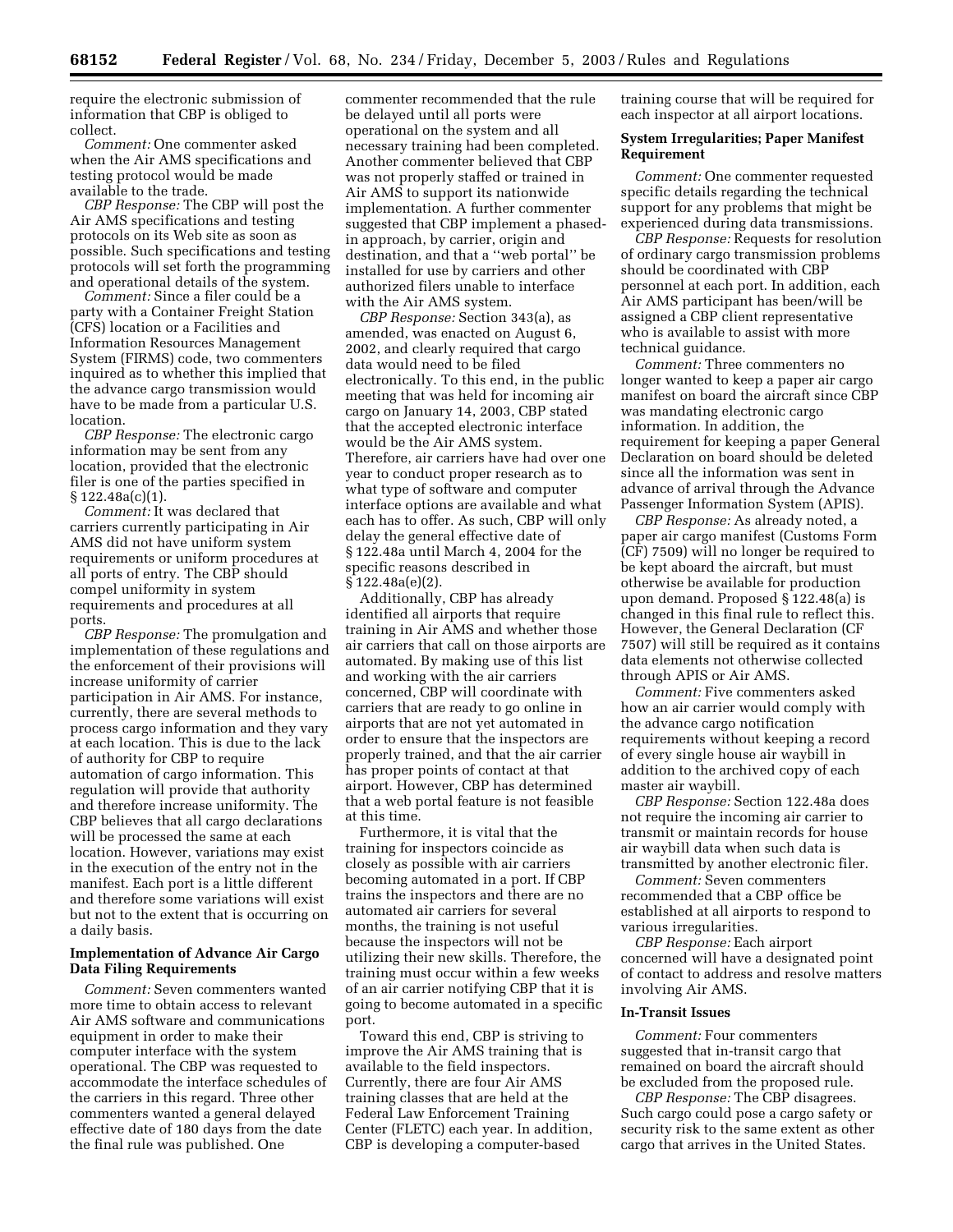*Comment:* It was believed that the proposed regulations did not clearly address whether air cargo that merely transited, and would not be discharged in, the United States was subject to compliance with the advance reporting time frames.

*CBP Response:* In accordance with § 122.48a(a)(1), cargo that transits the United States, whether or not it is unladen from the aircraft, is subject to the advance reporting requirements of the regulation. Technical requirements to report such information electronically will be specified in the Air AMS technical manual.

*Comment:* One commenter was concerned about who would be required to report required cargo data for intransit cargo.

*CBP Response:* Such information must be provided either by the incoming air carrier or one of the other specified parties in § 122.48a(c)(1).

## **Hand-Carried Baggage**

*Comment:* Five commenters advocated that hand-carried merchandise should be subject to the advance cargo reporting provisions.

*CBP Response:* Hand-carried merchandise is covered by the requirements for passenger baggage and is not considered cargo subject to advance reporting under § 122.48a.

## **Landing Rights**

*Comment:* Five commenters suggested that CBP specify in proposed § 122.14(d) that denial of landing rights would occur only if a known security threat aboard a particular aircraft posed a higher threat to safety and security than an emergency diversion to alternative airports that could also refuse landing rights. Four other commenters believed that CBP should not deny landing rights or permission to unlade cargo based upon inaccurate information received from other parties.

*CBP Response:* The provision to deny landing rights is generally intended for those air carriers that fail, repeatedly and egregiously, to furnish timely and accurate cargo information in advance. In such a situation, CBP would have the authority to deny landing rights for that air carrier in the future. Assuredly, this provision would not be executed without careful deliberation and dialogue with the air carrier as to its lack of compliance.

In addition, pursuant to section  $343(a)(3)(B)$ , as amended, and § 122.48a(c)(5), as already noted, if the carrier electronically transmitting cargo information has received any of this information from another party, CBP, in deciding issues of liability, will take

into account how, in accordance with ordinary commercial practices, the carrier acquired the transmitted information and whether the carrier was reasonably able to verify the information. Depending upon these circumstances, CBP reserves the authority to deny landing rights or permission to unlade if an air carrier fails to fulfill its responsibilities under these regulations.

## **Corrections to Cargo Information**

*Comment:* Five commenters wanted clarification as to the procedure for making any changes to the cargo information already transmitted for a flight.

*CBP Response:* Complete and accurate information would need to be presented to CBP for cargo laden aboard the aircraft no later than the applicable time specified in § 122.48a(b). As for any changes in the cargo information already transmitted for a flight, the procedures for amending the cargo declaration including discrepancy reporting will be the subject of a separate rulemaking.

*Comment:* Two commenters inquired about who would be responsible in the case of a data discrepancy between a master air waybill and a house air waybill.

*CBP Response:* The party that transmits the information would be responsible for its correction. Communication between the air carrier and any other electronic filer for the incoming cargo should be maintained in order to avoid such discrepancies.

*Comment:* It was asked whether an electronic transmission to correct inaccurate data could be initiated from the port of destination when the initial electronic transmission occurred at the point of departure for the United States.

*CBP Response:* Any party supplying information will be able to correct such information, regardless of the station from which its transmission electronically originated.

#### **Cargo Transfer**

*Comment:* A question arose as to whether the deconsolidator's Facilities and Information Resources Management System (FIRMS) code or the carrier's identifier would be needed for incoming cargo that would be handled through a local transfer facility; and whether such information could be transmitted after arrival of the cargo.

*CBP Response:* A FIRMS code is the necessary data element for cargo that would be transferred to a deconsolidator or a Container Freight Station (CFS) within the limits of the port. Should the cargo be intended for transfer to another

carrier's station within the port, the code of that carrier is required. Proposed  $\S 122.48a(d)(1)(xvii)$ , as already mentioned, is revised in this final rule to include this additional explanation. This information must be transmitted in advance of arrival together with the other required data in  $\S 122.48a(d)(1)$  and  $(d)(2)$ .

#### **Split Shipments**

Comment: Because shipments that were split by the incoming carrier would affect the transmission for that cargo by another electronic filer, the rules for the handling of split shipments in Air AMS should be further clarified.

*CBP Response:* When the incoming air carrier elects to split a master air waybill into multiple arrivals, the carrier will be required to transmit to CBP a number of additional data elements for each house air waybill covered by the master air waybill record. Specifically, the carrier will be required to transmit the house air waybill number, certain transportation and arrival information, the manifested and boarded quantities, and the manifested and boarded weights. As such, the informational requirements for split shipments described in proposed § 122.48a(d)(1)(xiii) are revised and included in this final rule as a new § 122.48a(d)(3) (proposed § 122.48a(d)(3) dealing with the summary manifesting of letters and documents, as previously noted, is deleted from this final rule and will be the subject of a separate **Federal Register** publication). Also, further technical specifications regarding the issue of split shipments will be provided in the Air AMS technical guidelines.

#### **Changes in Business Practices**

*Comment:* One commenter stated that it was an undue hardship to force companies onto Air AMS if another system were going to supersede it later on, and that companies would be forced to undergo the expense of conforming to new computer programming.

*CBP Response:* The CBP will rely, at least initially, upon the Air AMS, with appropriate future modifications, as the principal vehicle to achieve the goal of advance cargo data filing under section 343(a), as amended, in order that these regulations may be implemented at the earliest practicable time, as an urgent and critical national security imperative. However, it is assured that any new system developed within the framework of the Automated Commercial Environment (ACE) will be compatible with these implementing regulations. For this reason, the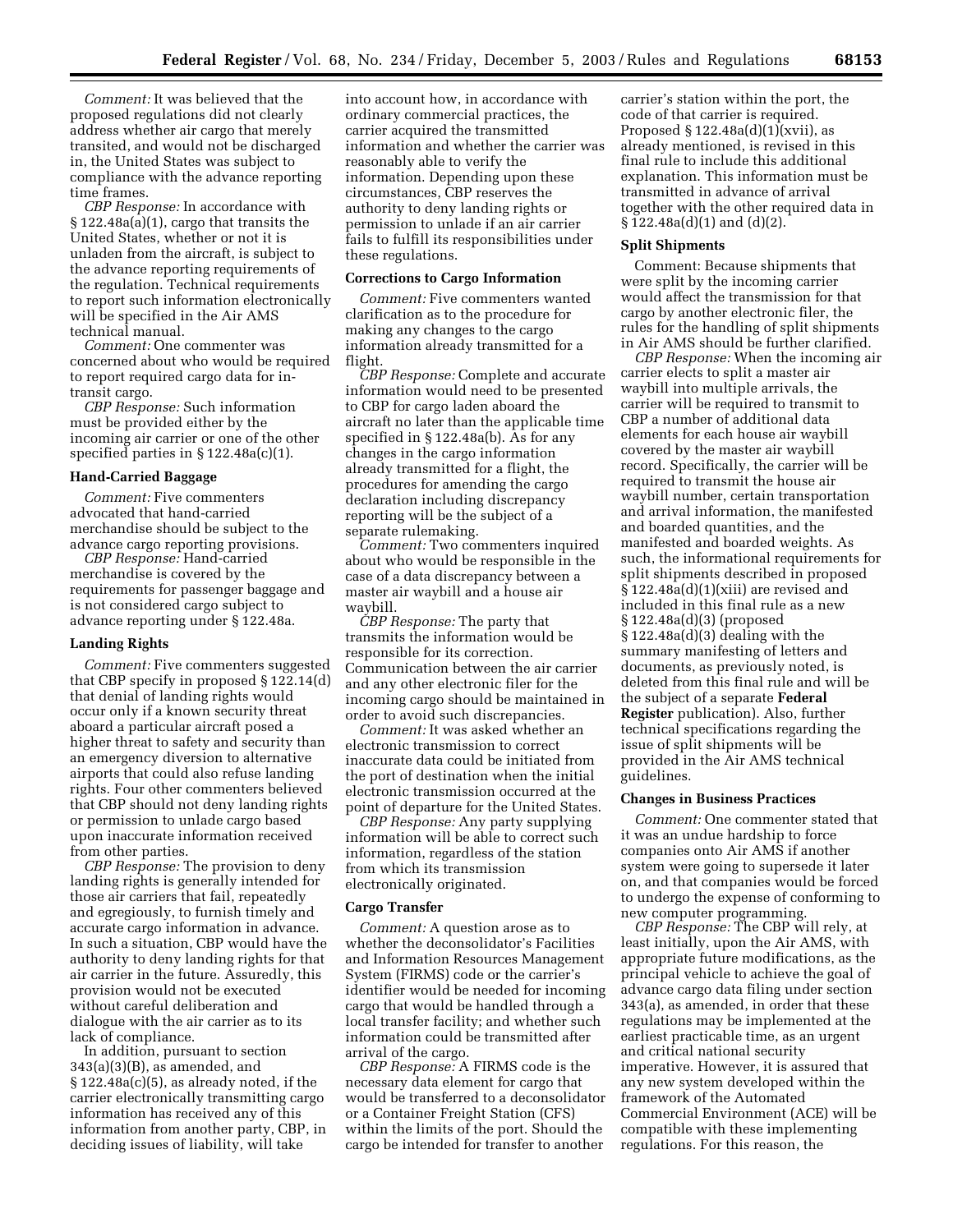regulations refer generically to a CBPapproved electronic data interchange system (rather than to Air AMS, specifically).

*Comment:* Companies would need to shift current workload that was done at destination ports to the ports of departure, and those ports were not properly staffed to handle the workload.

*CBP Response:* The CBP is fully aware that some changes in business practices may be necessary. For example, it has been a common practice for the industry to input cargo information while the aircraft is in-transit to its destination. This practice will need to change to require the information in a timely manner so as to meet the time frames identified by this final rule. The CBP has attempted to balance the concerns of the trade by affording a delayed effective date in the implementation of the advance air cargo reporting regulations as provided in § 122.48a(e), while, at the same time, recognizing the compelling national security need to move as deliberately as possible to protect cross-border commerce from the threat posed to cargo safety and security by international terrorism.

*Comment:* It was observed that for shipments with multiple intermediate foreign stops before final departure for the United States, freight forwarders needed the ability to transmit data elements to CBP at the time of departure from the departure station/location.

*CBP Response:* Those parties authorized to transmit house air waybill level information, as specified in  $\S 122.48a(c)(1)$ , will be able to do so prior to the transmission of the master air waybill information by the incoming air carrier.

## **General/Miscellaneous Issues**

*Comment:* When an incoming air carrier has transmitted data to CBP for incoming cargo, one commenter inquired whether that carrier's ground handling agent, or other party, holding the goods following their arrival would also need to be automated in order to have access to the electronic freight status notifications concerning the cargo.

*CBP Response:* Participants in Air AMS, including the incoming air carrier, must be able to honor all electronic freight status notifications transmitted by CBP. Whether the carrier elects to employ a ground handling agent or not, the carrier is responsible for maintaining control of the cargo pending CBP disposition.

*Comment:* A question was raised as to how the carrier was to be advised that the house air waybill information had been transmitted to CBP.

*CBP Response:* The CBP does not anticipate transmitting a message to the carrier when the house air waybills are transmitted by another party. However, the failure to transmit house air waybill information for consolidated shipments, as prescribed in § 122.48a(d)(2), would preclude the release or transfer of any cargo covered by the consolidation. Thus, communication between the incoming carrier and any other electronic filer of house air waybill information, if applicable, would be essential.

In this latter connection, the Air Automated Manifest System (AAMS) has a feature known as the Freight Status Query (FSQ) message. The party that transmitted the message or another AAMS participant that has been authorized by the message originator may query the status of an air waybill record in AAMS. This feature may be invoked on a transactional basis to provide the AAMS participant with confirmation that an air waybill is on file along with details about the record.

However, to provide an automatic confirmation receipt message for every air waybill transmission would create substantial programming costs for CBP and AAMS participants. It would also substantially increase data storage and communications costs. The FSQ message provides the same information but need only be invoked on a case-bycase basis.

*Comment:* An issue was raised as to whether a party that was both an Automated Broker Interface (ABI) filer as well as a Container Freight Station/ Deconsolidator and in possession of an international carrier bond could transmit cargo data at ports where the consolidation cargo remained under the custody of the air carrier.

*CBP Response:* A party authorized to transmit electronic cargo information, as provided in § 122.48a(c)(1) and (d)(2), will be able to do, even if the cargo remains in the custody of the incoming carrier.

*Comment:* One commenter wanted to know if there would be any amendment of requirements pertaining to international carrier bonds.

*CBP Response:* The changes to the international carrier bond requirements are set forth in § 113.64(a) and (c) in this final rule.

*Comment:* Additional explanation was sought concerning what procedures an air carrier would need to follow if cargo were targeted for inspection by CBP.

*CBP Response:* If it is found that a physical inspection of the cargo is necessary, CBP will electronically notify the carrier or other cargo custodian and

make arrangements for its examination. In so doing, CBP would work with the carrier to ascertain an appropriate location to examine the potentially high-risk cargo.

*Comment:* Air cargo that would arrive in the United States on a permit to proceed from the port of arrival should be allowed to move to the port of unlading notwithstanding that a hold was placed on the air waybill covering the cargo due to insufficient data.

*CBP Response:* If CBP determines that a physical inspection is necessary or if additional information is required, the cargo will be held at the port of first arrival pending resolution of the matter.

*Comment:* Concern was expressed that CBP ABI/AMS client representatives would not be able to sufficiently handle the additional workload under the new regulations. It was suggested that a study be done to measure the current level of service to the trade and that such a study should be shared with the trade.

*CBP Response:* The CBP does not believe that a study of client representative workload is necessary to the implementation of this rule. In the unlikely event that such a contingency should arise, § 122.48a(e)(2), as previously observed, does provide that the effective date of the rule may be further delayed if more time is needed to complete the certification testing of new participants.

#### **Rail Cargo Destined to the United States**

#### *Time Frame*

*Comment:* Four commenters mentioned that cargo manifest information transmitted to CBP through the Rail Automated Manifest System (Rail AMS) could be made available two hours prior to arrival. However, information on the train sheet, sometimes called a consist (consisting of data such as the train's identification, locomotives' and cars' numbers and initials and the train's schedule) was not part of the advance cargo manifest data. This information would only be available when the final trans-border train was assembled, and in many cases, would only be available for transmission one hour prior to arrival at the border. One other commenter also advocated that the time period be reduced to one hour prior to arrival consistent with incoming truck traffic.

*CBP Response:* The CBP remains of the opinion that the 2-hour period for presenting rail cargo data prior to arrival effectively balances the impact on rail cargo safety and security with the likely impact on the flow of rail commerce into the United States. As such, this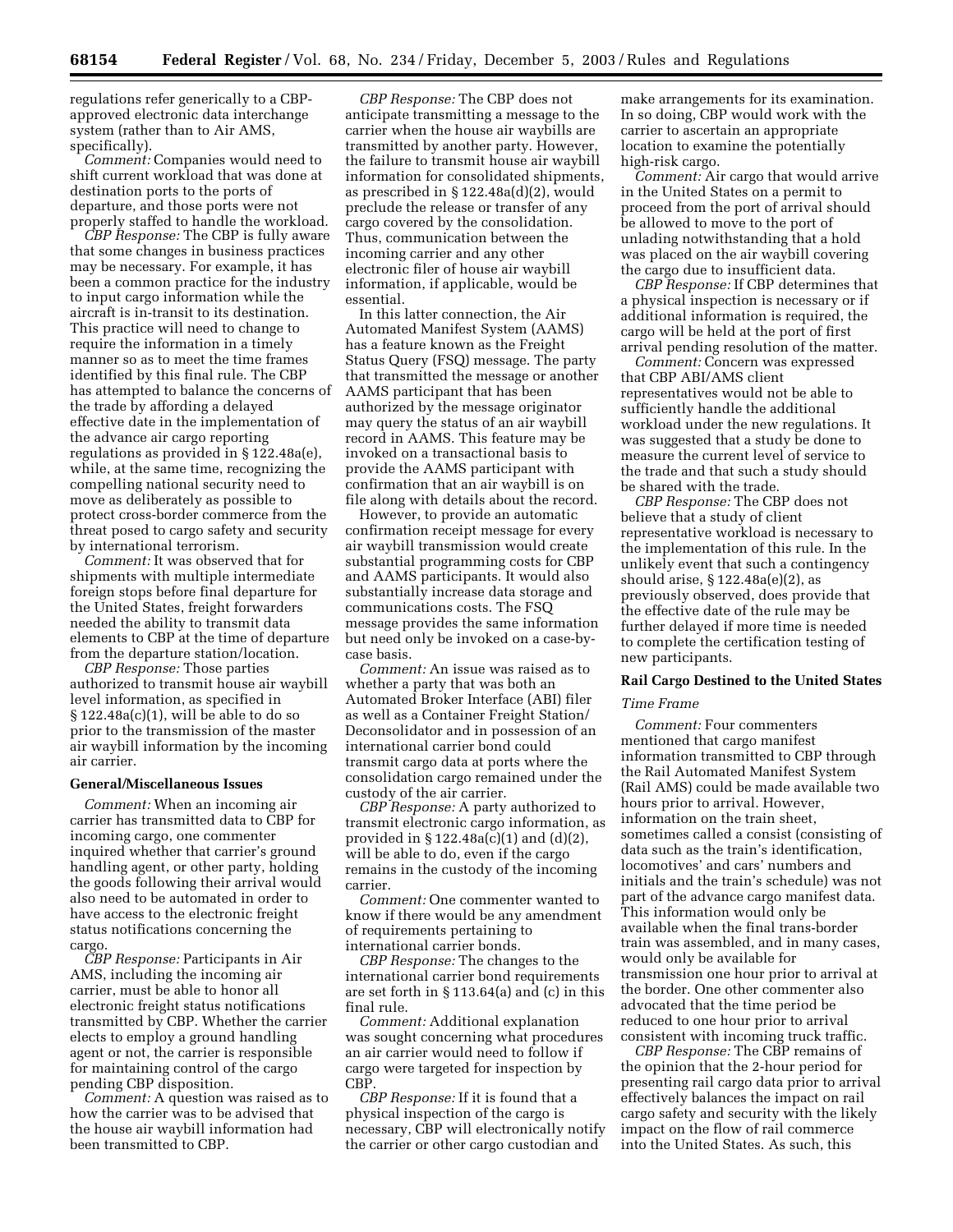time frame represents the minimum period during which CBP is confident that essential targeting can still be accomplished, without a concomitant undue disruption to rail business practices.

In addition, without proper consist information (which identifies the incoming train, and gives its locomotives' and cars' numbers and initials and the train's schedule), CBP would not have the complete information essential for targeting on the incoming cargo in connection with the particular train on which the cargo would arrive. The availability of information on both the cargo and the arriving conveyance as provided in the rail consist is vital in order to enable CBP to do its targeting effectively in the time required.

#### *Required Data; Carrier Responsibility*

*Comment:* Four commenters wanted it made clear that a railroad was required to provide the scheduled date and time of arrival to the best of its knowledge, and that a railroad should not be penalized or held responsible should that date and time prove inaccurate within some reasonable time frame.

*CBP Response:* The railroad carrier must provide the scheduled date and time of arrival to the best of its information, knowledge and belief at the time that this information is filed. However, carriers will be held responsible for failure to keep CBP informed of any changes in this information as it becomes available.

*Comment:* Rail carriers should not be held responsible for the accuracy of information supplied by others. The CBP should change the language in proposed  $\S 123.91(c)(2)$  to state that where the rail carrier electronically presenting the cargo information received any of this information from another party, the rail carrier would not be held responsible for the inaccuracy of any information supplied by that other party.

*CBP Response:* The CBP disagrees. Section 123.91(c)(2) repeats, and CBP is bound by, the statutory standard against which the potential liability of a rail carrier would effectively be gauged in presenting inaccurate cargo data to CBP that had been acquired from another party.

*Comment:* It was important that Rail AMS be able to manage multiple shipment data. The CBP would need to coordinate implementation of this aspect of the process with all elements of the supply chain and with U.S. trading partners.

Specifically, the requirement that the rail carrier supply information from the house bill of lading was problematic. In most cases, railroads would only have the capability of receiving one bill of lading and that bill would generally be a master bill of lading. Also, if the railroad had a container holding several consolidated shipments with individual house bills associated with each shipment, even if the railroad had the capability of receiving the individual house bills, information from such bills could not be transmitted to CBP inasmuch as Rail AMS could only handle the transmission of one bill of lading in association with the cargo manifest data for that one shipment.

*CBP Response:* The CBP is currently reviewing Rail AMS programming requirements to release the edit that only allows one bill of lading per shipment, which will enable house bills of lading to be utilized in the rail environment. In addition to possible programming changes, CBP is reviewing the prospect of authorizing other parties to transmit information via Rail AMS. This would further facilitate the submission of the house bill of lading information that is required on all shipments.

Should CBP decide to allow another electronic filer to voluntarily present house bill information for a shipment through Rail AMS, a test program notice to this effect would first be published in the **Federal Register** pursuant to § 101.9(b) and (b)(1), Customs Regulations (19 CFR 101.9(b) and (b)(1)), inviting public comments on any aspect of the proposed test and informing interested members of the public of the basis for selecting participants, the eligibility criteria for participation in the test, and the effect of such participation on the responsibilities of incoming rail carriers for the transmission of required advance cargo data to CBP.

*Comment:* Proposed § 123.91(d)(4) stated that carriers would have to supply the numbers and quantities of the cargo laden, as contained in the carrier's bill of lading, either master or house, as applicable, which meant the quantity of the lowest external packaging unit. This information was contained in the house bill, not the master bill. For a container shipment, the railroads would only know the quantity expressed on the master bill, which might not be at the level of the lowest external packaging unit.

Similarly, proposed § 123.91(d)(6) and (d)(7) would require that the railroad carrier provide the complete name and address for the shipper and consignee respectively. Again, however, the master bill of lading possessed by the rail carrier could contain only the name of

a freight forwarder instead of the actual shipper and consignee; if so, the rail carrier would not know the identity of the actual shipper and consignee.

*CBP Response:* House bill of lading information is required under this regulation; therefore, as already discussed, CBP is reviewing programming changes to Rail AMS that would enable the system to accept such information. Hence, when Rail AMS is programmed to capture house bill of lading information, and when the rail industry has been given additional time to make essential adjustments to its own programming for the transmission of such house bill data through Rail AMS, all the referenced data elements would, at such time, need to be presented to CBP, which would include information for the shipper and consignee, including the full name and address of each, as well as the numbers and quantities (of the lowest external packaging unit) of the cargo laden aboard the train. To this end, CBP will take these programming matters into account in establishing the effective date(s) for implementing the incoming rail cargo data regulation (see § 123.91(e) in this final rule).

*Comment:* One commenter suggested that it might be difficult or impossible for the rail carrier to obtain the necessary cargo information when the rail cargo had initially arrived in Canada or Mexico by vessel or air carrier from another foreign country. In such a case, unless the ocean or air carrier had first required the complete disclosure of all information at the port of loading in the other foreign country, and thereafter passed this information along to the rail carrier, there would be no way that the required information would be available to the railroad.

*CBP Response:* For cargo that is transferred in Canada or Mexico to a rail carrier for shipment to the United States, whether such cargo originated in Canada or Mexico or was first brought there by a vessel or air carrier from another foreign country, the rail carrier, as explained above, will be required to provide the requisite data elements for such cargo to CBP.

## **Line Release**

*Comment:* The CBP should retain Line Release not only for the present as stated in the proposed rule, but for the long term, as it was declared to be critical for cross-border rail traffic.

*CBP Response:* The CBP fully recognizes the importance of Line Release for Rail AMS. In fact, CBP has recently made Line Release available, for rail shipments only, to ports that ordinarily would not have access to it,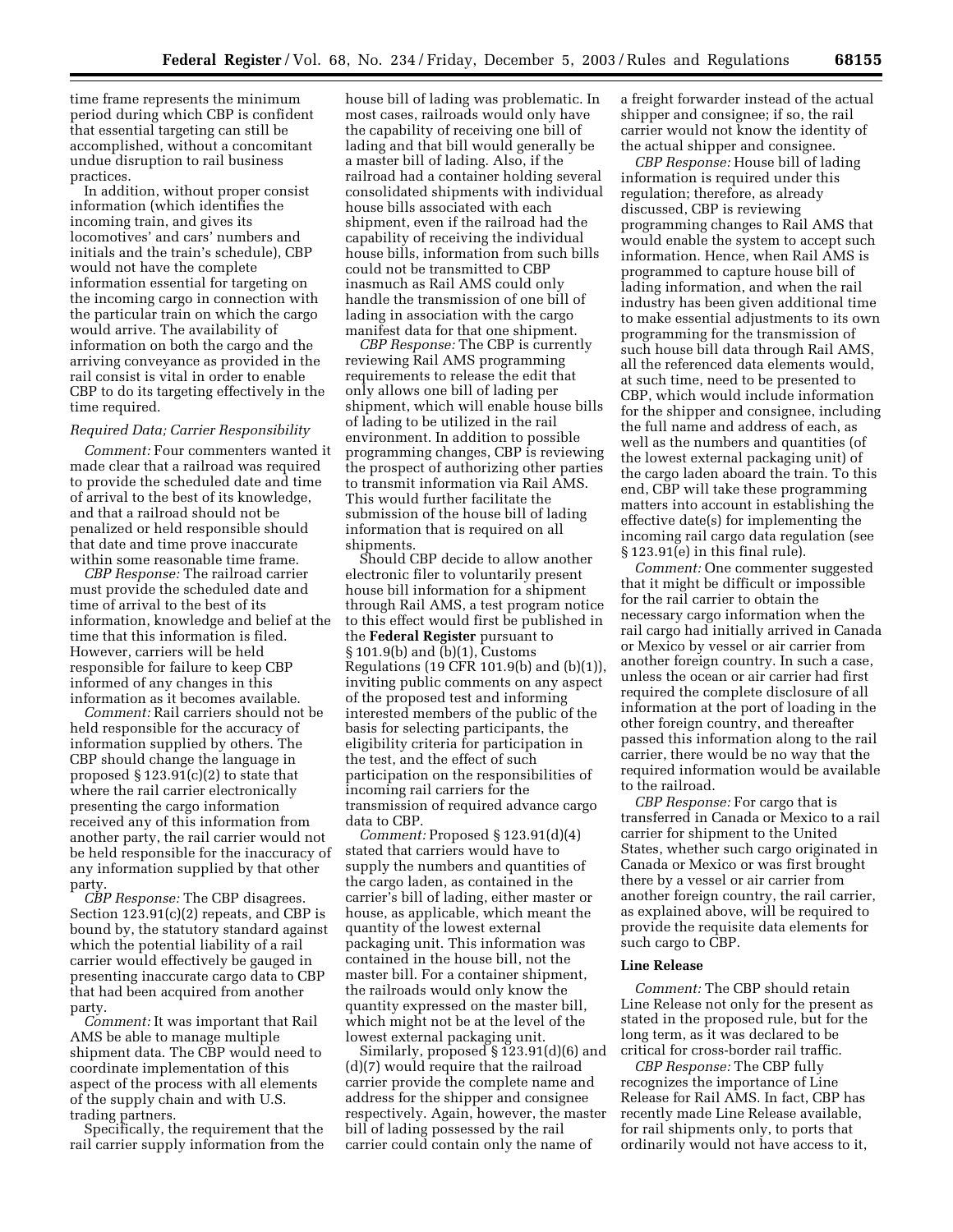as part of CBP's Rail AMS port automation efforts.

Automated Line Release in rail is what is known as the Border Release Advanced Screening and Selectivity program (BRASS) in the Truck environment. The difference is that the information is all electronic and supplied in advance of arrival.

#### **Implementation Date(s) for Rule**

*Comment:* Further guidance was sought as to the implementation date(s) for the proposed regulation.

*CBP Response:* Quite plainly, under § 123.91(e), rail carriers must commence the advance electronic transmission of required cargo information 90 days from the date that CBP publishes a notice in the **Federal Register** informing affected carriers that the data interchange system is in place and operational at the port of entry where the train would first arrive in the United States. As such, before the rule can become operational at any port, including any port(s) where Rail AMS is now operational, the initial publication of a **Federal Register** notice naming such port(s) would be a mandatory prerequisite. At present, there are 35 CBP ports that have rail crossings, 8 of which are not rail AMS. The CBP will require all ports that handle rail cargo to become automated.

## **Exemption for Cargo Transiting Contiguous Foreign Country**

*Comment:* The proposed rule (§ 123.91(b)) would expressly exempt from advance electronic information filing requirements domestic cargo transported by train from one port to another in the United States by way of a foreign country. However, the proposed rule did not deal with whether such an exception applied when the shipment partly involved transportation by sea or air.

*CBP Response:* Only a land-based conveyance, such as rail or truck, would be involved with carrying goods on a continuous movement from one port to another in the United States by way of a contiguous foreign country, whether Canada or Mexico. This is the specific situation addressed in § 123.91(b); such a situation would simply not arise in the vessel or air mode. Proposed §§ 123.91(b) and 123.92(b)(1) (for trucks) are revised in this final rule to explicitly reference Canada and Mexico in this respect.

## **Truck Cargo Destined to the United States**

#### *Implementation Issues*

*Comment:* As was done in the 24-hour rule, one commenter wanted a grace

period between the implementation date of the final rule and its enforcement date (no penalties assessed for nonfraudulent violations).

*CBP Response:* Similar to that which was done in the context of the 24-hour rule (67 FR 66318), as previously detailed, *supra,* CBP will follow a phased-in enforcement/compliance program, after § 123.92 becomes effective at a specific port of arrival. As such, during the phased-in period, CBP would not customarily initiate enforcement actions such as assessing penalties for non-fraudulent violations of § 123.92. And, under § 123.92(e), the effective date for advance data filing for incoming truck cargo is itself initially delayed until 90 days from the date that CBP publishes a notice in the **Federal Register** informing affected carriers at the given port that the approved data interchange is operational there and that carriers must commence the filing of the required data.

*Comment:* Two commenters sought to delay the implementation of proposed § 123.92 until carriers, brokers, and importers had direct communication links electronically with CBP.

*CBP Response:* The CBP disagrees. The advance notification requirement is largely intended to collect advance cargo information via two outstanding methods—the Automated Broker Interface (ABI), or the fully electronic version of the Free And Secure Trade (FAST) System. Delaying the implementation of § 123.92 until all parties related to the reporting of the data for incoming cargo are fully electronically interfaced with CBP, such as through FAST, or the Automated Commercial Environment (ACE), once it is deployed, would be incompatible with the expeditious implementation of section 343(a), as amended, as a national security necessity.

*Comment:* It was suggested that CBP implement separate rules for emergency importations.

*CBP Response:* Emergency situations will be handled on a case-by-case basis, depending on the facts, in CBP's enforcement discretion.

*Comment:* It was recommended that an education enforcement contingency plan be devised to avoid possible chaotic situations at the border under the new rules.

*CBP Response:* Outreach and marketing efforts are currently being undertaken to reach out to both foreign and domestic trade participants to avoid such situations at the border.

#### **Time Frame for Advance Filing**

*Comment:* One commenter sought further explanation as to the actual start time for advance notification requirements, *i.e.*, at the time of transmission, or at the time CBP received the transmission.

*CBP Response:* As expressly set forth in § 123.92(a), CBP must receive the cargo data no later than 30 minutes or 1 hour prior to the carrier's arrival at a United States port of entry, or such lesser time as authorized, based upon the CBP-approved system employed in presenting the information. Also, this point was directly addressed in the background of the proposed rule (see 68 FR at 43586).

*Comment:* Twelve commenters recommended an abbreviated advance notification time line of 30 minutes for standard shipments and 15 minutes for Free And Secure Trade (FAST) shipments, specifically for trucks loaded within a designated border zone, to support the ''Just-in-Time'' (JIT) shipping industry.

*CBP Response:* This identical comment was broached in the proposed rule (68 FR at 43586; *Summary of Principal Comments, item "1."*). At that time, CBP concluded, and continues to firmly believe, that the 30-minute or 1 hour advance time frame, in relation to the particular automated system used, is the minimum period needed to perform a targeting analysis for cargo selectivity, and, if found warranted, to arrange for an inspection or examination of the cargo following its arrival. The effect on JIT inventory practices, given these relatively brief reporting periods, should be essentially nugatory.

Against this backdrop, it is submitted that BRASS (the Border Release Advanced Screening and Selectivity program) and CAFES (the Customs Automated Forms Entry System), where the filing period would be less, will only be employed exclusively as interim, transitional systems in the truck environment prior to the development and deployment of fully electronic replacements for these systems in the new truck manifest module scheduled for delivery under the Automated Commercial Environment (ACE); the employment of BRASS and CAFES under the circumstances is thus due in large measure to the conspicuous lack of electronic information systems prevalent in the trucking industry, especially along the Southern Border.

*Comment:* Six commenters asked that CBP implement the 15-minute advance electronic notification period currently used under the FAST voluntary test program.

*CBP Response:* The FAST program is designed to enhance security and safety in processing commercial importations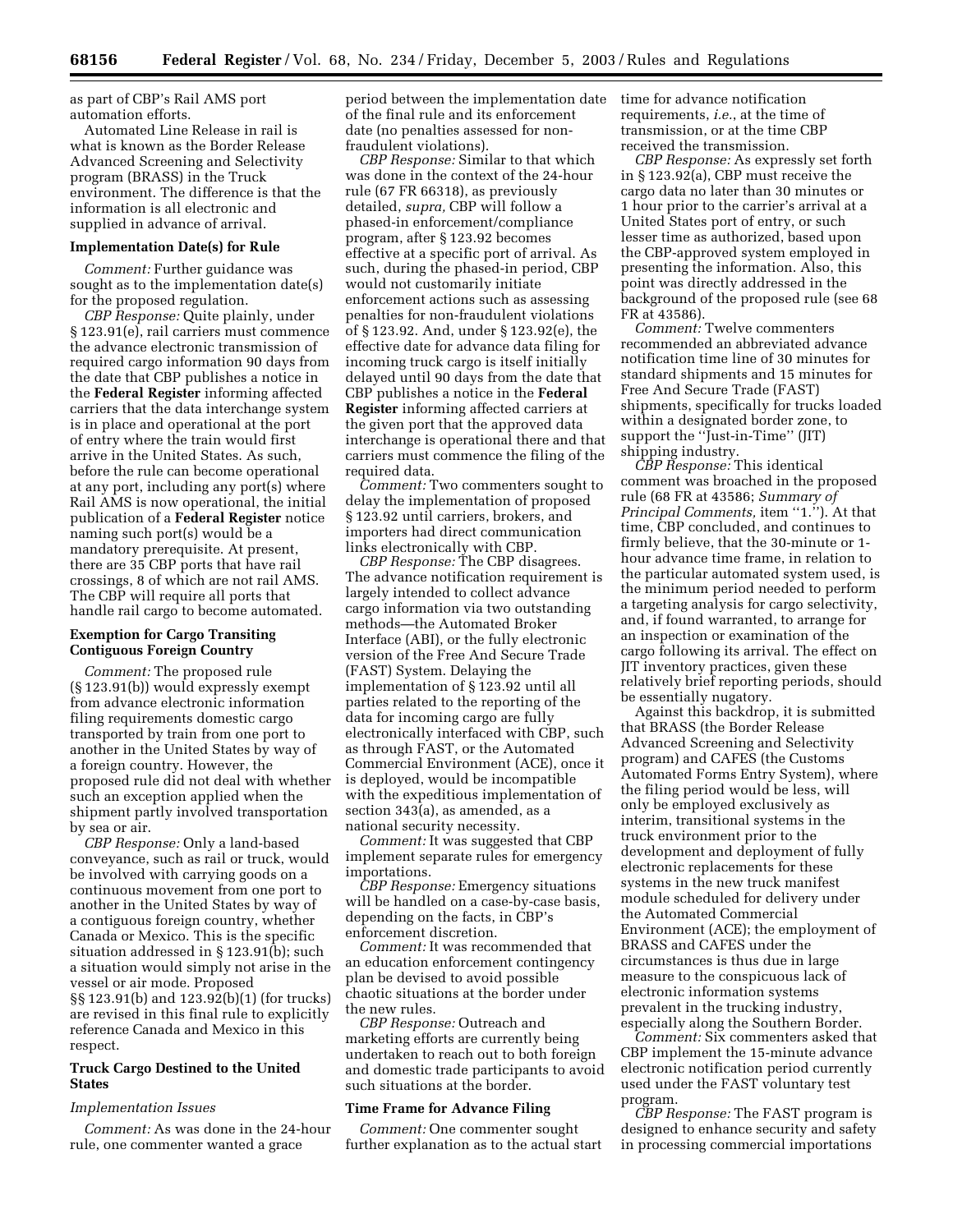along the Northern and Southern borders, while also enhancing the economic prosperity of the U.S., Canada, and Mexico by aligning, to the maximum extent possible, their customs commercial programs. While the program will still, of course, function in this capacity, nevertheless, with reference to its relationship with section 343(a), as amended, FAST will also be used for purposes of ensuring cargo safety and security and preventing smuggling. As such, and for the reasons set forth above, CBP finds it advisable to extend the overall time frame for FAST transactions to a full 30 minutes prior to arrival as an additional security measure under the program.

Thus, shipments eligible for FAST must be reported at least 30 minutes before the arrival of the conveyance at the first port of entry. FAST shipments may be reported through one of two release mechanisms: Through the allelectronic transmission of conveyance, driver and shipment information, formerly known as the National Customs Automation Program (NCAP) prototype; or through the use of the Pre-Arrival Processing System (PAPS) version of cargo selectivity. All other truck shipments still not allowed release via BRASS, must utilize PAPS and submit the data one hour before arrival of the truck. For an additional extensive review of the FAST, PAPS, BRASS, and CAFES systems, see the proposed rule at 68 FR 43586–43587.

*Comment:* Seven commenters requested that CBP initiate an electronic confirmation/receipt system, that would notify the broker/carrier that information was received, thus starting the 30-minute/1-hour clock.

*CBP Response:* The CBP already has a system in place that notifies the ABI transmitter that the data was received. This information is only available to the ABI transmitter. At this time, any notification to the carrier of successful data transmission must come via the ABI filer. Additionally, it should be pointed out that this program has already been successfully used without the need for direct electronic confirmation from CBP.

#### **Data Systems To Be Used; In-Bond Reporting**

#### *Free And Secure Trade System (FAST)*

*Comment:* Four commenters wanted to know when FAST, which was only available at a limited number of Northern Border ports, would be extended to other ports, including those along the Southern Border. Four other commenters wanted the FAST program

defined in the regulations as a method of acceptable cargo release.

*CBP Response:* A general notice published in the **Federal Register** (68 FR 55405) on September 25, 2003, announced the expansion of, and the eligibility requirements for, FAST along the Southern Border. The Southern and Northern border implementation schedule for FAST is also available on the CBP Web site (*<http://www.cbp.gov>*). This general notice also clearly defines FAST and its requirements.

*Comment:* Four commenters advocated that less-than-truckload (LTL) carriers be allowed to participate in FAST.

*CBP Response:* The current eligibility criteria for participation in the FAST program is set forth in the general notice that was published in the **Federal Register** (68 FR 55405) on September 25, 2003 (see 68 FR at 55406).

#### **Pre-Arrival Processing System (PAPS)**

*Comment:* It was suggested that CBP utilize the pre-file system, as was being done along the Southern Border.

*CBP Response:* The CBP contemplates mandating the implementation of the Pre-Arrival Processing System (PAPS) for all land border sites. The PAPS system, which uses the Automated Broker Interface (ABI), provides CBP with advance arrival information and includes carrier and importer information that is not included in the Southern Border Pre-file system. The PAPS system will basically also mesh with the advance truck manifest module when it is developed in ACE, while the Pre-file system would not.

*Comment:* The CBP should not deny the entry of PAPS shipments for failure to meet the required advance notification time. This could occur where Commercial Vehicle Processing Centers (CVPC) were not present.

*CBP Response:* In instances where CVPCs are not present, it is still the responsibility of the carrier or the importer/broker, as applicable, to ensure that the ABI transmitter receives the appropriate entry information via fax or by other means.

Should cargo information not be received within the allotted time frame, CBP may pursue any of the following options: (1) Denying a permit to unlade; (2) Delaying the release of the cargo until security screening is complete; and/or (3) Assessing a penalty/ liquidated damages.

*Comment:* Three commenters sought the continued use of bar code labels until transponders were available.

*CBP Response:* The CBP will continue to support the use of bar codes to identify PAPS shipments, as an

acceptable method for processing the entry and release of cargo.

*Comment:* Four commenters questioned what software would be called for and what cost and training investment would be needed. Four other commenters wanted the proposed rule to deal with alternative methods of advance electronic presentation of cargo for those parties without access to an approved data interchange.

*CBP Response:* All current ABI transmitters in the truck mode have access to the ABI transmission module, which requires no new additional modifications or software changes. New individual filers may have to make some changes to their existing software, either through in-house programming or via their software vendors. However, the ABI capabilities to be utilized have been available within ABI for many years. It is the carrier's, shipper's or other trade partner's responsibility to ensure that the ABI transmitter receives the appropriate entry information via fax or by other means.

A party seeking to file cargo information with CBP electronically, who does not have an approved data interchange, may employ either the services of an automated Customs broker, or a service provider or an ABI service bureau for this purpose (see § 143.1(a) and (c), Customs Regulations; 19 CFR 143.1(a) and (c)).

## **Border Release Advanced Screening And Selectivity (BRASS)**

*Comment:* Two commenters desired that CBP expand system capabilities to include advance manifest procedures for BRASS and in-bond shipments and include instructions for a Monthly Manifest.

*CBP Response:* The BRASS system, which is largely paper-based, will be employed, on an interim basis, for reporting data for incoming cargo. However, additional requirements may be implemented for BRASS to ensure that BRASS transactions achieve the basic objectives of cargo safety and security pursuant to section 343(a), as amended.

As additional interim measures, CBP will continue to employ CAFES or ABI in-bond reporting systems where available. The CBP also intends to continue support for what is known as Monthly Manifest (which applies to automotive products), until the periodic summary reporting that Monthly Manifest supports is available electronically. The Monthly Manifest program, and instructions for this program, however, fall outside the scope of this document.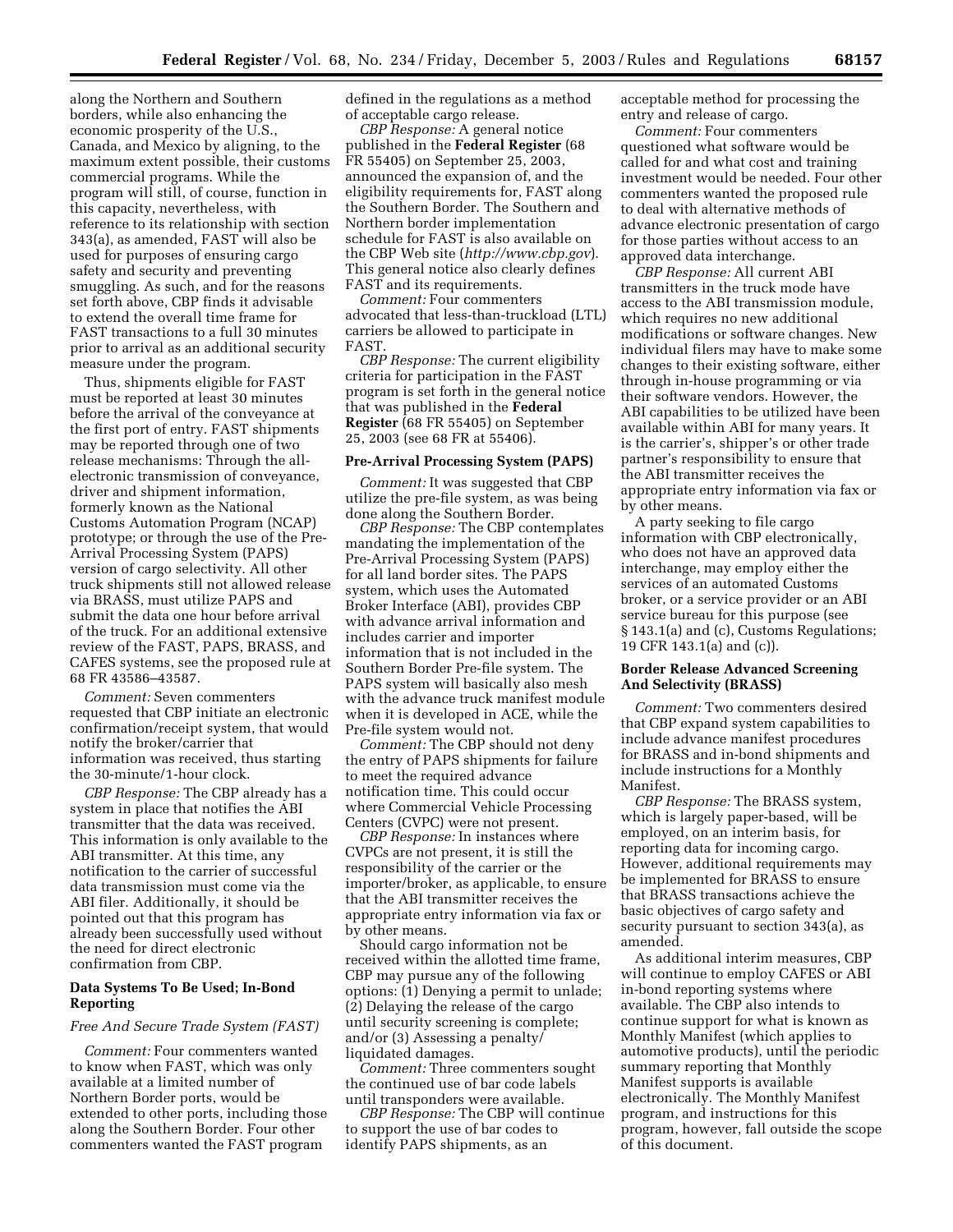*Comment:* Five commenters sought additional explanation concerning the use of BRASS as a cargo reporting system under proposed § 123.92.

*CBP Response:* As a strictly interim, transitional procedure, CBP intends to allow the continuation of BRASS for trucks, but anticipates instituting some additional measures that would otherwise modify BRASS to enhance the security of BRASS transactions. To this end, CBP will take those measures deemed necessary to safeguard the integrity of the BRASS program, which could include program requirements such as FAST Driver registration and participation in the Customs-Trade Partnership Against Terrorism (C– TPAT). However, with the incorporation of a fully electronic version of BRASS planned in the new truck manifest module in ACE, CBP does not propose making any changes to the method in which the current paper-based BRASS operates.

*Comment:* One commenter advocated that CBP restrict the use of BRASS to C– TPAT approved importers.

*CBP Response:* The CBP will consider adding this type of security enhancement to the BRASS system. However, for the present, CBP will use C–TPAT membership in targeting incoming cargo for examination, including cargo that is subject to reporting through the BRASS system.

#### **In-Bond Systems; Bar Codes**

*Comment:* Five commenters desired further guidance under the proposed rule concerning in-bond entries for immediate transportation to another port of entry, and the use of the 2–D bar code label under in-bond provisions.

*CBP Response:* As explained in the proposed rule (68 FR at 43587), CBP will continue to employ CAFES or ABI in-bond reporting systems where available. The CAFES system handles in-bond shipments utilizing 2–D bar codes that are printed on the Customs Form (CF) 7512 in-bond entry document. Because the use of bar codes is required for CAFES, BRASS, PAPS, and other functions, CBP will continue to support the use of such bar codes in accordance with these systems.

#### **Required Data Elements**

*Comment:* Two commenters pointed out that proposed § 123.92(c)(2) allowed for dual party presentation of the required data, but did not indicate which data elements were required from the carrier, importer or broker.

*CBP Response:* Where there is dualparty presentation of the data elements listed for incoming cargo in § 123.92(d), the parties to the transaction should

decide which data elements each will submit. It is, of course, presumed that if an importer or its broker elected to file advance cargo information with CBP, such data would typically encompass any required commodity and other related information that it possessed with respect to the cargo, as such information would likely be better known to the importer or its broker; and, for the same reason, the carrier would present the required data pertaining to the carriage of the cargo (see 68 FR at 43587). However, CBP will not parse the data elements in § 123.92(d), and rigidly mandate their respective assignment between the carrier and importer or broker.

*Comment:* In proposed § 123.92(d)(2), one commenter desired the elimination of the Standard Carrier Alpha (SCAC) code, because carriers along the U.S.- Mexican border did not have SCAC codes.

*CBP Response:* The CBP disagrees. The ability to identify the carrier is critical to target and assess the risk posed by shipments crossing the border. In this regard, the SCAC code is a unique four-letter code used to identify transportation companies; this unique carrier identifier supports the electronic data interchange for all motor carriers. A carrier may obtain a SCAC code by contacting the National Motor Freight Traffic Association, Inc., 2200 Mill Rd., Alexandria, VA 22314–4654.

*Comment:* One commenter mentioned that the proposed rule did not deal with a possible variation between the scheduled date of arrival and the actual date of arrival, and whether a difference in these times would result in a breach of the importer's entry bond.

*CBP Response:* In § 123.92(d)(6), the specific information required is the scheduled date and time of the carrier's arrival at the first port of entry in the United States. However, should there be a delay in the carrier's arrival following its data transmission, this may raise targeting concerns and prompt further inquiry/inspection. In any event, notwithstanding the scheduled arrival of the truck, the presentation of the required cargo data is related to the carrier's actual time of arrival in § 123.92(a).

*Comment:* Four commenters wanted the data elements for inbound truck cargo aligned with those data elements that would be required under the Automated Commercial Environment (ACE) once it is developed.

*CBP Response:* As the ACE is under development and its precise features have not as yet been determined, this comment falls outside the scope of this document.

## **Exemptions**

*Comment:* The proposed rule should exempt informal entries from advance data reporting.

*CBP Response:* Section 123.92(b)(2) does exempt informal entries from the advance cargo information notification provisions.

*Comment:* All radioactive materials entering the United States should be subject to prior notification, even if the shipment only transited a contiguous foreign country while en route from one port to another in the United States.

*CBP Response:* Upon arrival in the United States, all shipments, including those merely in-transit through a contiguous foreign country, will be scanned for radiation in primary truck lanes, and in-transit manifests, if applicable, must be tendered at that time.

## **Examination/Inspection; Penalties/ Liquidated Damages; Refusal of Admission**

*Comment:* One commenter suggested processing trucks away from the border, prior to reaching the bridge, especially for Detroit and Buffalo.

*CBP Response:* The concept of examining and processing trucks prior to their entry into the United States is currently being explored with Canada. It is a complex and sensitive issue involving matters of national sovereignty and the authority to enforce laws outside the United States.

*Comment:* One commenter inquired as to whether it would be acceptable for a carrier to arrive physically and wait in a holding area while the driver/carrier coordinated with the broker to ensure that proper advance information had been provided.

*CBP Response:* Because secondary examination areas are limited in space, CBP will not allow the shipment to be staged at a designated waiting area in the port of arrival either while the entry documentation is being processed or while the carrier consults with a broker to determine if the information has been presented in the manner prescribed.

*Comment:* Thirteen commenters expressed alarm over the prospect that the admission of cargo to the United States could be refused if the advance notice was not received.

*CBP Response:* Once implemented at a port, the advance cargo reporting provisions would be obligatory for all required cargo. For any inward carrier for which advance electronic commodity and transportation information was not presented to CBP, as otherwise required in the regulations, the transporting carrier, depending on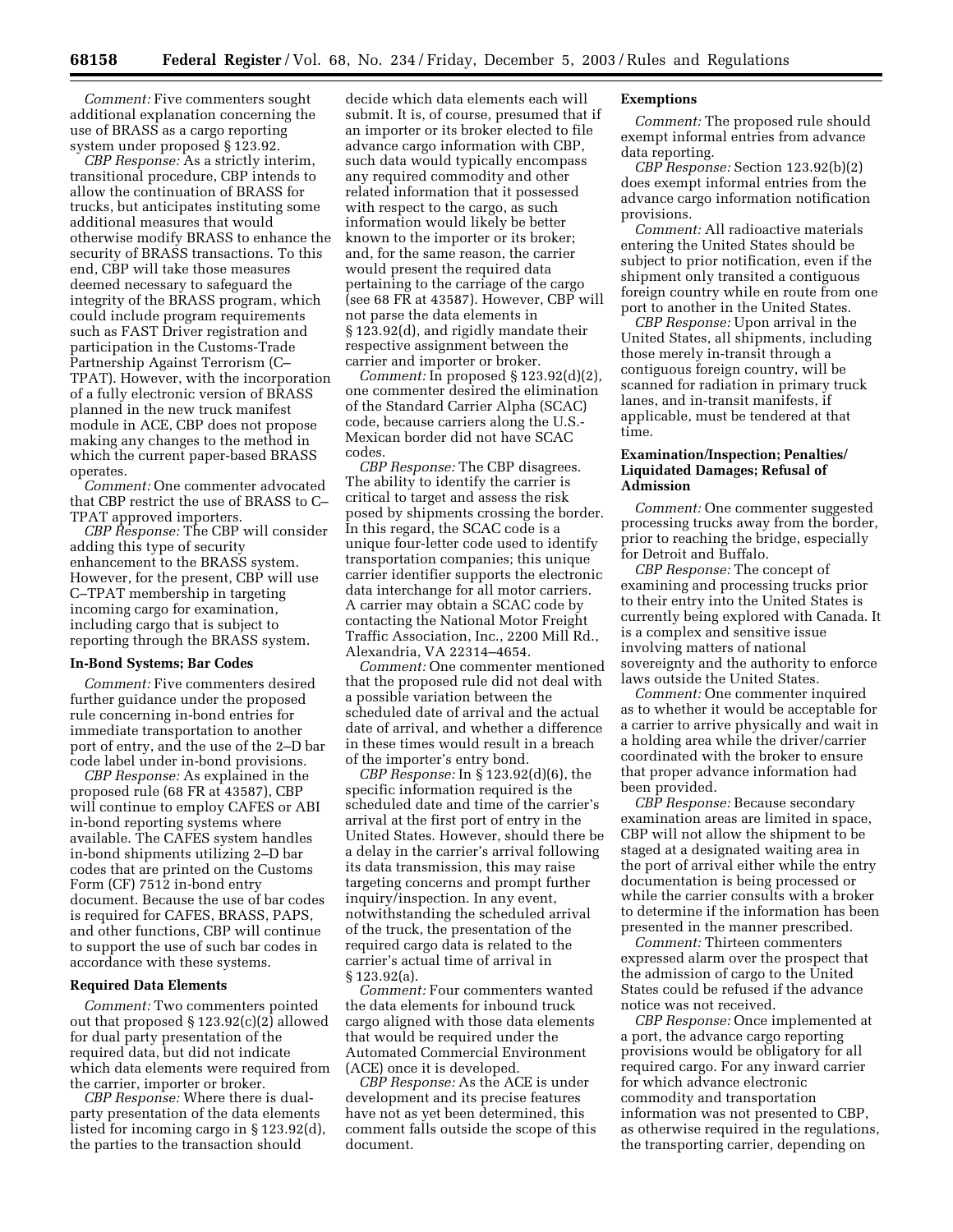the specific circumstances involved, could be refused permission to unlade until all security screening and necessary examination was initiated and concluded, in addition to being subject to applicable statutory penalties. In the alternative, the carrier could be refused admission to the United States depending, once again, upon the particular circumstances involved.

#### **Type of Carrier; Carriage of Instruments of International Traffic**

*Comment:* Two commenters sought the creation of procedures for the movement of instruments of international traffic, including the movement of empty containers aboard trucks.

*CBP Response:* With the exception of FAST, CBP will not require any advance notification if the shipment consists solely of empty articles (pallets, tanks, cores, containers, and the like) that have been designated as instruments of international traffic (IITs). However, if the IITs are commingled with other commercial cargo, CBP will, of course, require the requisite arrival notification for such commercial cargo via the authorized CBP-approved electronic data interchange system; and any empty IITs carried aboard the conveyance must be identified as such and listed on the carrier's paper manifest.

*Comment:* Three commenters questioned whether there was a distinction between an inward truck carrier as opposed to a drayage carrier. Also, they wanted to know whether there would be any differences in treatment between carriers on the Northern and Southern Borders.

*CBP Response:* The CBP defines a drayage carrier as one that only moves cargo locally (such as a cartman who only moves cargo within the limits of a port), as opposed to an incoming truck carrier which is understood to be engaged in the international movement of cargo coming from Canada or Mexico. Also, as previously assured, until the development of the truck manifest module in ACE, CBP will employ existing data systems on both the Northern and Southern Borders to receive and evaluate cargo information for incoming truck shipments.

## **Cargo Departing From the United States; All Modes**

## *Time Frames for Transmitting Required Data for Outbound Cargo*

*Comment:* One commenter wanted to know whether there could be a predeparture report for cargo that did not have an export license.

*CBP Response:* There may be predeparture reporting for shipments

without an export license. General export reporting requirements may be found in the Bureau of Census Regulations (15 CFR 30.1–30.2).

*Comment:* The proposed twenty-four hour advance notification for outgoing vessel cargo in proposed § 192.14(b)(1)(i) would considerably add to transit time, with adverse impact especially upon perishable goods.

*CBP Response:* Since the responsibility rests with the USPPI, and not the ocean carrier, to provide the advance data to CBP, there should be no undue burden placed upon the carrier. The Option 4 post-departure filing program will remain and will be available to exporters of perishables that meet requirements for volume, low-risk commodity, and compliance with export regulations.

*Comment:* The phrase, ''no later than 24 hours prior to the departure of the vessel'', in proposed § 192.14(b)(1)(i), should be further explained.

*CBP Response:* For greater clarity, this phrase in  $\S 192.14(b)(1)(i)$  is changed to read: ''no later than 24 hours prior to departure from the U.S. port where the vessel cargo is to be laden''.

*Comment:* In proposed § 192.14(b)(1)(ii), one commenter suggested a longer time frame for submitting air cargo data, while two commenters wanted the proposed 2 hour advance time frame reduced.

*CBP Response:* The CBP finds that the 2-hour advance time frame in § 192.14(b)(1)(ii) is necessary for CBP targeting purposes, and should not unduly disrupt the flow of outbound air commerce. The CBP will continue to work with the express consignment industry to explore interim use of the External Transaction Number (XTN) by those companies that are able to provide CBP access to existing automated export manifest systems with targeting capabilities.

However, for further clarification,  $§ 192.14(b)(1)(ii)$  is amended in this final rule to state that for air cargo, including cargo being transported by Air Express Couriers, the USPPI or its authorized agent must transmit and verify system acceptance of export air cargo information no later than 2 hours prior to the scheduled departure time of the aircraft from the last U.S. port.

*Comment:* Two commenters recommended that information be submitted prior to the export shipment being delivered to the outgoing carrier, but no less that 2 hours prior to departure of the flight for foreign. The concern was expressed that an air carrier would be penalized for shipments which were tendered for movement before the electronic

information filing through the Automated Export System (AES) had been completed.

*CBP Response:* The USPPI or its authorized agent must have the Internal Transaction Number (ITN) available to provide to the carrier when the cargo is tendered for export. The ITN verifies that the cargo data filing has already been completed. Carriers are only responsible for collecting the proof of electronic filing (ITN) for annotation on the carrier's outward manifest, waybill, or other export documentation covering the cargo to be shipped.

*Comment:* Three commenters proposed that data be submitted for outbound Shippers Export Declaration (SED) shipments at the time of departure for air cargo and upon arrival at the border for truck cargo.

*CBP Response:* This would not be permissible. The CBP simply cannot perform its necessary targeting and selectivity responsibilities if the information is received at the time of departure or arrival at the border.

*Comment:* It was stated that the 4 hour notification for rail as initially proposed by CBP would directly impact operations and result in delayed shipments. On this ground, it was recommended that the time frame for reporting outbound rail cargo be consistent with the 2-hour pre-arrival time frame for incoming rail cargo.

Also, it was stated that U.S. Principal Parties in Interest (USPPIs) who would be obligated to transmit the required cargo information at least 4 hours prior to the engine being attached to the train generally had little knowledge of rail operations. Therefore, it was urged that a mechanism should be put in place whereby a problem container could be held at a Canadian port until reporting issues were resolved.

*CBP Response:* The CBP will adopt the recommendation for outbound rail that was put forth by COAC (the Treasury Advisory Committee on the Commercial Operations of the U.S. Customs Service). Thus, export cargo information must be transmitted no later than two hours prior to the arrival of the train at the border, thereby creating symmetry with the advance time frame for inbound rail cargo coming from Canada or Mexico.

The CBP observes that this two-hour time frame is established as a minimum guideline. All parties involved in export transactions are encouraged to file export cargo information as far in advance as is practicable to reduce the need for CBP to delay the export of cargo because of the need for screening, examinations, and the resolution of incomplete or incorrect records. It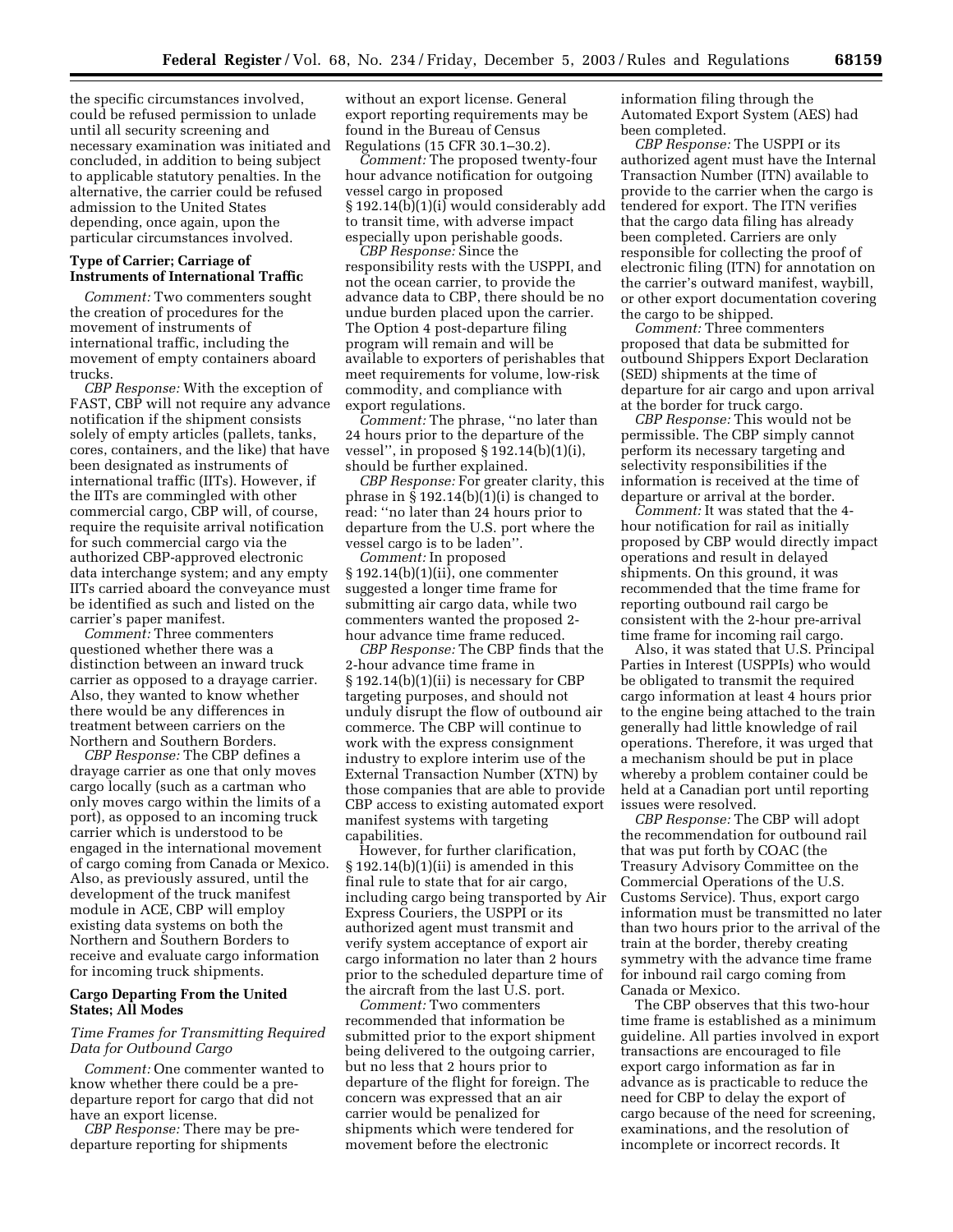should be recognized that CBP will continue to exercise its authority to remove a container from an outbound train at the time of border crossing. Further, in the event that a shipment crosses into Canada without proper reporting and is determined to be highrisk after CBP has utilized all targeting tools and information at its disposal, CBP will work with the carrier to have the container redelivered to the port of export.

## **Exemptions From Pre-Departure Reporting**

*Comment:* One commenter sought information about the export exemption list; and whether there was any reason to standardize the format of the citation which the USPPI furnished to the outbound carrier. Exemptions for low value shipments and shipments to Canada should remain the same.

*CBP Response:* The Bureau of Census already publishes export reporting exemptions in its regulations (see 15 CFR 30.50–30.58). Exemptions for low value shipments and shipments to Canada do remain the same. Also, the citation format is already standardized and available to the trade in Census Foreign Trade Statistics Regulations (FTSR) Letter 168, Amendment 2, a copy of which may be obtained from the Bureau of Census. Additionally, it is understood that information required to be submitted under Bureau of Census regulations for exports made through the U.S. Postal Service (USPS) will not be subject to being reported within the advance filing time frames of § 192.14(b) in this final rule.

*Comment:* Two commenters inquired about the reporting status of shipments to U.S. territories and Puerto Rico.

*CBP Response:* The reporting requirements for shipments to U.S. territories and to Puerto Rico also remain unchanged. Such requirements are outlined in the Bureau of Census Regulations (see 15 CFR 30.1).

## **Internal Transaction Number (ITN)/ External Transaction Number (XTN)**

*Comment:* One commenter—The U.S. Department of Defense—wanted to be excepted from the requirement to obtain an Internal Transaction Number (ITN) for export shipments, preferring instead to continue using the External Transaction Number for this purpose. This was said to be necessary to achieve an interface between DoD shipper systems and the AES.

*CBP Response:* The CBP will review the ITN requirement for non-licensed DoD shipments. However, it is emphasized that for those DoD shipments which are subject to the

Department of State's International Traffic in Arms Regulations (ITAR), the requirement of an ITN, to be reported within the advance time frames stipulated by State, will be mandatory. Proposed § 192.14(b)(2) is amended in this final rule to add a specific cross reference to State's ITAR Regulations (22 CFR parts 120–130) that contain the advance notification provisions for exports of items on the U.S. Munitions List.

*Comment:* Specifications of the format and electronic transmission requirements for the ITN should be provided, especially for airlines.

*CBP Response:* Many carriers already annotate the XTN/ITN, Option 4 statement, or other exemption on the manifest. Carriers should refer to FTSR Letter 168, Amendment 2, for the proper formats. This FTSR Letter may be obtained from the Bureau of Census.

*Comment:* Since carriers could not accept cargo from the shipper/exporter until an electronic filing number or exemption code had been annotated on the export documentation at the time of freight acceptance, it would then follow that freight acceptance times would have to be restricted to 2 hours out from the flight.

*CBP Response:* Carriers should currently not be accepting cargo without a paper SED, XTN/ITN, Option 4 or reporting exemption statement (15 CFR 30.50–30.58). Hence, the carrier's responsibility under these regulations should not perceptibly change from the proper procedure it should be following at present. It is actually the USPPI or its agent who will have to plan ahead and accomplish transmission and acceptance of the data earlier, so that the ITN will be available when the cargo is tendered to the exporting carrier.

*Comment:* The ITN requirement should be revised to allow export shipments to proceed once the USPPI/ Agent has received the ITN/AES confirmation message; and the same policy should apply for export shipments that qualified for exemptions to the pre-departure electronic filing requirements.

*CBP Response:* If the USPPI/Agent is already waiting for the ITN message to be returned, the step of noting it on the export documents would be a fairly minor exercise. Also, export exemptions follow a standard format and are listed in 15 CFR 30.50–30.58 and FTSR Letter 168, Amendment 2, *supra.* The ITN is provided via a return message from AES. Carriers are required to obtain, and, therefore, USPPIs or their agents must provide to the carrier, an AES proof of filing citation, low-risk exporter citation (currently the Option 4

citation), or an exemption statement under current Census Bureau regulations. This procedure will remain the same under section 343(a) of the Trade Act of 2002, as amended.

*Comment:* It was not at all clear how a driver, who was out picking up freight on various shippers' loading docks, would have access to the ITN.

*CBP Response:* The USPPI/Agent should have the ITN already annotated on the export documentation that would be presented to the driver. All the driver would have to do is simply verify that the shipping documents include an ITN, Option 4, or other exemption statement.

*Comment:* Two commenters were of the opinion that the performance of AES in the past in timely returning ITN confirmation numbers had led to the trade's preference for the XTN numbers.

*CBP Response:* The AES development team is required to set performance standards for system performance. One of the 2003 performance measures requires system ''through-put'' (the time it takes for data to reach the AES, be processed and put back out for return to the filer) to be routinely less than 1 minute.

*Comment:* One commenter asked whether there would be any merit in adding the time that the ITN was obtained by the USPPI, so that the carrier would know when the 24 hours had expired (in the case of outbound vessel cargo).

*CBP Response:* The current ITN format is sufficient. It is the responsibility of the USPPI or its agent to make sure the advance filing window is met.

*Comment:* The AESDirect system could only return the ITN via email, which would not be timely enough for express business. Three commenters believed that since the AES redesign was not scheduled for completion until mid-2004, and AESDirect sent the ITN via email, the ITN should not be required. One commenter requested that the XTN be used instead.

*CBP Response:* The CBP wants to especially emphasize that the annotation of the ITN number on any export documentation will not be mandated or enforced until the implementation of the redesign of the AES Commodity Module, which, as noted, is not anticipated to be completed until mid-2004. The redesign of the AES Commodity Module will make the ITN stable when records are updated.

The CBP, after consulting with the Bureau of Census, has informally estimated that its AESDirect system returns the ITN via email within 5–15 minutes. While this response period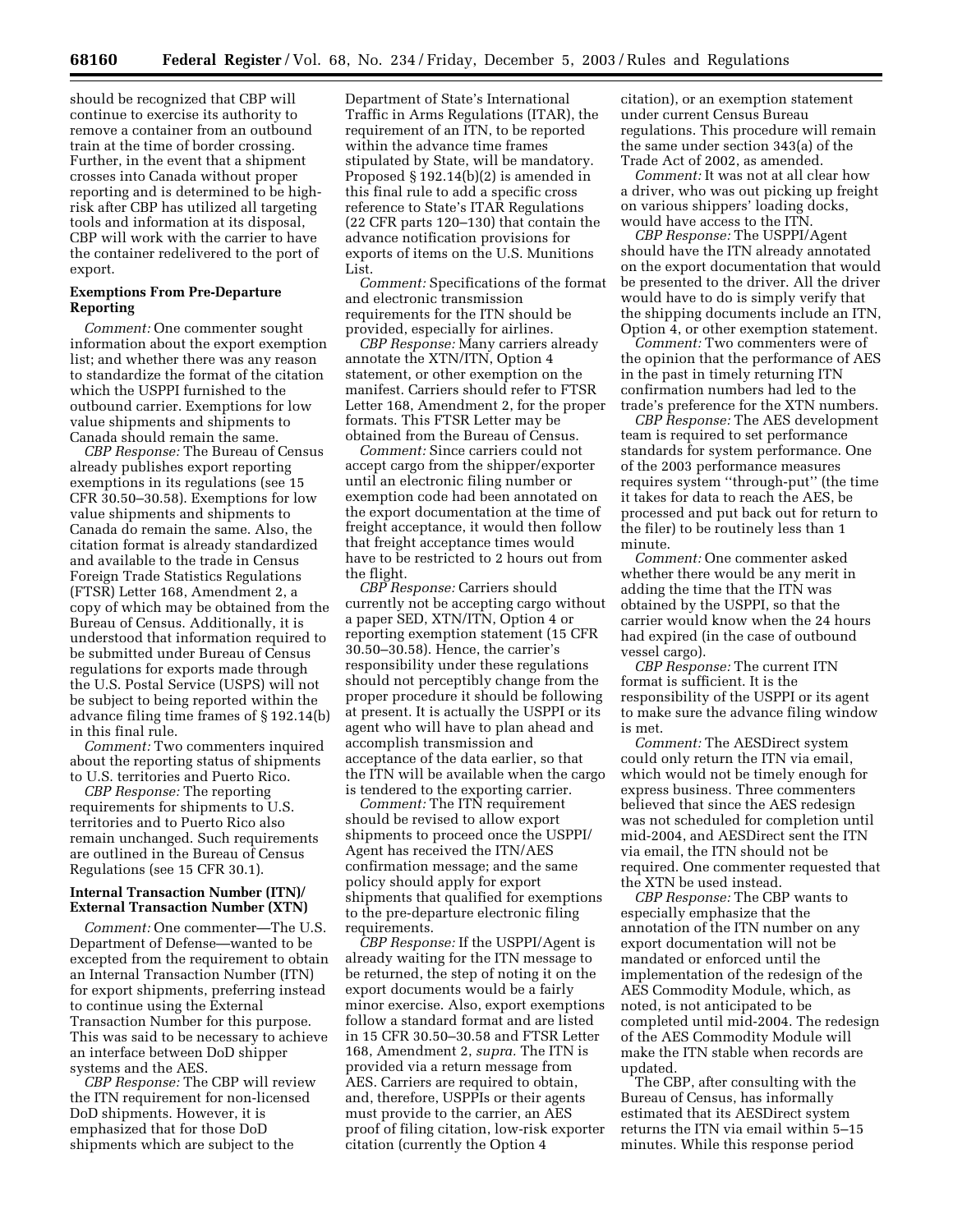may have some impact on business practices, it should prove to be a return time that is, on balance, reasonably prompt and commercially acceptable. The preference for the XTN number is understandable, but since the XTN is generated by the USPPI or its agent and may be annotated on the export documentation without the shipment data having been transmitted to AES, this number is, and has repeatedly been, subject to abuse, which will make its continued use, as a general proposition, wholly unacceptable.

*Comment:* Under the proposed regulations, the exporter could present either the ITN number, the Option 4 filing number, or an exemption statement. It was asked whether this would also comply with the statute concerning the documentation of outbound waterborne cargo (19 U.S.C. 1431a). The CBP should clarify that under Option 4 filing and for exporters that were otherwise exempt from predeparture filing, there would also be no requirement to provide separate shipping documents to the vessel carrier under 19 U.S.C. 1431a.

*CBP Response:* Issues relating to section 343(b) of the Trade Act of 2002, as amended (codified at 19 U.S.C.1431a), fall outside the scope of this rulemaking. As made clear in the proposed rule (68 FR at 43592), section 343(b), requiring proper documentation for all cargo to be exported by vessel, will be the subject of a separate publication in the **Federal Register.** To the extent legally and operationally permissible, however, the administrative implementation of the requirements of section 343(b) will be synchronized and dovetailed with these regulations under section 343(a).

*Comment:* One commenter asked how the carrier would know whether the AES filer was the USPPI or its agent.

*CBP Response:* All the carriers need to do is ensure that the proper AES proof of filing citation (including the ITN), the low-risk exporter citation, or an exemption statement is on the shipping documents that they receive with the cargo. The carrier is not required to check the validity of the ITN or the identity of the party presenting it.

## **Option 4 Filing (Post Departure)**

*Comment:* The CBP and Census should grandfather existing Option 4 holders into the ''new'' Option 4 to be jointly constructed by the two agencies.

*CBP Response:* The CBP cannot guarantee that current Option 4 USPPIs will retain the privilege under program requirements that have yet to be finalized. The current Option 4 was conceived prior to September 11, 2001,

and it is the goal of the Bureau of Census and CBP to ensure cargo safety and seaport security while at the same time fostering the continued smooth flow of commerce. The new Option 4 will emphasize volume, repetitive lowrisk commodities and compliance.

*Comment:* The CBP should take into account those exporters who repeatedly shipped the same low-risk commodities to related parties.

*CBP Response:* The CBP does take such exporters into consideration. Current Option 4 is intended for repetitive exports of low-risk commodities by compliant USPPIs. The CBP will explore with the Bureau of Census the possibility of using related parties as a requirement or factor to determine Option 4 eligibility.

*Comment:* Two commenters sought assurance that any revisions to Option 4 filing would not reduce the ability for legitimate, low-risk exporters (such as exporters of agricultural commodities) to qualify for such filing if they were otherwise in compliance, even though they did not meet minimum export volume requirements. Another commenter wanted the program expanded to additional companies that faced new lead time requirements.

*CBP Response:* The CBP and the Bureau of Census are in the early phase of redesigning the program. While export volume will be a significant factor, there may be an appeals procedure wherein a compliant lowvolume exporter can demonstrate a legitimate need for Option 4 filing under the redesigned system.

*Comment:* Two commenters strongly urged the continuation of Option 4 filing for C–TPAT (The Customs-Trade Partnership Against Terrorism) members with low-risk commodity exports. Also, it was thought that such exemptions (as Option 4) and programs for exports should match those provided for imports.

*CBP Response:* Current Option 4 filing is available to compliant exporters of low-risk commodities, regardless of C– TPAT status. The CBP does not anticipate that this will change.

#### **Automated Export System (AES)/ Technical Issues**

*Comment:* Under the planned redesign of AES to be developed by mid-2004, air carriers would be able to send transportation data directly to CBP. Two commenters sought guidance on how the CBP electronic data interchange would be interfaced with the airlines' systems.

*CBP Response:* The system enhancement projected for completion in mid-2004 is the AES Commodity

Redesign which will improve the ability of the AES to process automated Shipper's Export Declaration (SED) information. These enhancements will not enable AES to accept electronic manifest information directly from air, rail, or truck carriers, nor will the new regulations require the exporting carriers to submit such manifest data via the AES. The vessel manifest module in AES will remain optional.

*Comment:* Three commenters questioned how CBP would notify the carrier of high-risk cargo that was targeted for inspection/examination. It was recommended that a predetermined time should be set following which a carrier could confidently assume that no further hold status would be issued for the cargo.

*CBP Response:* The AES commodity module is not capable of sending electronic hold messages to carriers, so the current methods of communication by fax and/or phone will need to continue. The CBP cannot set a time frame after which a carrier could assume no further holds. Given the current design and functionality of the system, commodity records are transmitted to AES on a transaction-bytransaction basis rather than as part of a manifest, where the end of the transmission is marked. Thus, not knowing which AES commodity transaction is the last for a particular conveyance makes it impossible for CBP to provide an absolute, finite time after which no further holds will occur.

*Comment:* The proposed outbound cargo reporting provisions should be changed so that motor carriers would not have to transmit specific data elements to AES.

*CBP Response:* Carriers are not responsible for transmitting the information required by section 343(a) of the Trade Act of 2002, as amended. Section 192.14(c)(4), as proposed and as appearing in this final rule, details carrier responsibility which, as already explained, is largely limited to collecting AES proof of filing citations (ITN), Option 4 exemptions, and regular reporting exemptions (see 15 CFR 30.50–30.58). Likewise, the transmission of all automated SED commodity data (which already includes data relating to the transportation of the cargo) by the USPPI/Agent is covered in § 192.14(c)(1) and (c)(2) in this final rule.

*Comment:* Two commenters were of the view that the data elements for the estimated date of exportation and the port of exportation (proposed  $§ 192.14(c)(2)(v)$  and  $(c)(2)(vi))$  would cause potential difficulty for the motor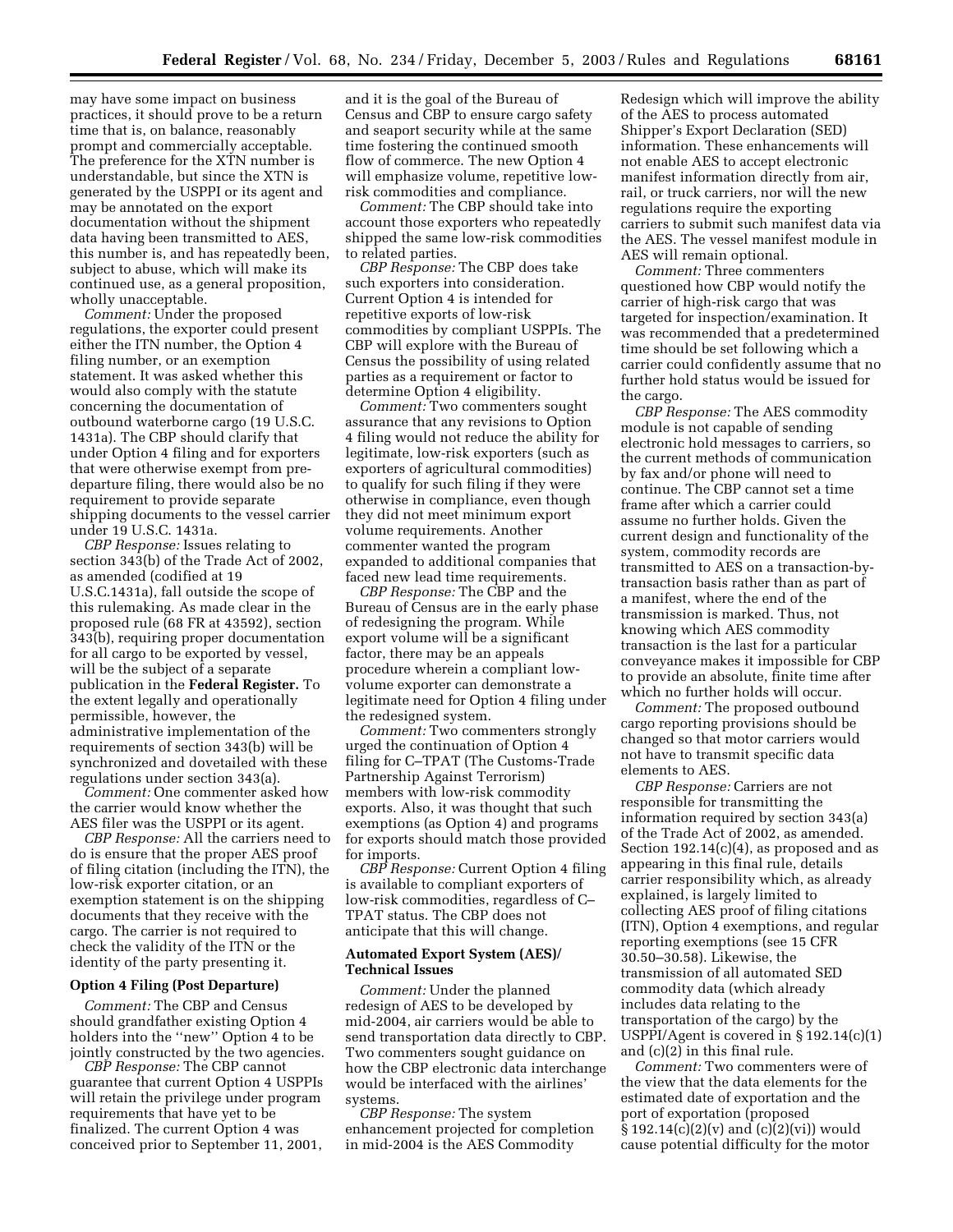industry which did not operate on strict routes and schedules.

*CBP Response:* The 6 transportation data elements in  $\S 192.14(c)(2)$ including the estimated date of exportation and the port of exportation, are data elements that are at present mandatory for AES participants under current 15 CFR 30.63. The trade should already be reporting them. To be consistent with 15 CFR 30.63, the term, ''mode of transportation'', where appearing in proposed § 192.14(c)(2)(i), is changed in this final rule to ''method of transportation.''

*Comment:* The USPPI should provide only the intended port of exportation because the actual port of exportation might not be known to the USPPI.

*CBP Response:* The USPPI or its authorized agent must report the port of exportation as known when the USPPI or its agent tenders the cargo to the outbound carrier. Should the carrier export the cargo from a different port, and the carrier so informs the USPPI or agent, the port of exportation must be corrected by the filer in AES. Proposed § 192.14(c)(2)(vi) is revised in this final rule to clarify this issue.

*Comment:* One commenter wanted a more specific estimate of the expected completion and implementation date for the AES commodity module and whether it was on target for completion.

*CBP Response:* The target date for the redesign of the AES commodity module remains mid-2004.

*Comment:* The automated systems in place should be able to accommodate the required manifest reporting sufficiently for legitimate trade to continue to flow smoothly. Also, there should be a generous and realistic grace period.

*CBP Response:* The CBP supports the use of AES systems that are already heavily in use and widely available to USPPIs; and with Internet connections, new users can be brought into the system fairly easily and inexpensively. Moreover, outbound implementation of these regulations is contingent upon the completion of the AES Commodity Redesign and implementation by the Bureau of Census of mandatory AES for all export shipments which currently require a Shipper's Export Declaration (SED) (see § 192.14(e) in this final rule).

#### **Comments on Economic Analysis**

#### *General*

*Comment:* Several commenters stated that the proposed rule is a significant regulatory action. It was contended that CBP did not completely appreciate the magnitude of the impact of the proposed requirements. Importers, exporters,

brokers, carriers, forwarders, consolidators and many others will be required to modify their business practices. Before implementation and enforcement begins, it is strongly believed that further economic impact analysis is warranted.

Several commenters stated that the preliminary economic analysis understated the true impact on the affected enterprises. In addition, some questioned that the preliminary analysis conclusion only addressed the impact on small entities, making it insufficient to make a proper determination of impact on the U.S. economy as a whole. Others expressed their belief that the real effect of the proposed rule would be far greater than the \$100 million threshold, making the proposal a significant regulatory action.

It was said to be hard to believe that the transportation and trade industry would not have a similar cost increase [to the \$4–\$6 USPS estimate]. This increased cost exceeded the \$100 million impact threshold. Already industry was seeing increases in transportation and operational costs associated with new security measures. The economic analysis presented seriously underestimated the true cost to industry.

It was believed that CBP failed to recognize the majority of other carriers [non-express], mostly non AMS, and other smaller carriers where the cost impact would be greater; these carriers would incur significant costs to redesign their systems. Moreover, the costs to consolidators, indirect air carriers, shippers and brokers were not factored in at all.

It was also asserted that the impact study had been too limited to support the conclusion that the cost was acceptable.

Finally, it was contended that the proposed rule stated that the effect of the rule on the economy would be slight to negligible. Yet, the study did not define negligible. The proposed rules would increase the cost of transportation for all goods imported into the U.S. other than by USPS. A significant portion, and perhaps all of these increased costs would be reflected in the increased costs of imported goods.

*CBP Response:* After further analysis of the proposed rule, CBP agrees that the rule is a significant regulatory action under Executive Order 12866, and that the cost of the rule will exceed \$100 million. Accordingly, CBP has conducted a regulatory impact analysis (RIA) of the rule, which is available at [the following Web site,](http://www.cbp.gov) *http:// www.cbp.gov.*

The CBP's economic analysis for the final rule has estimated the cost to all affected sectors unless it was determined that the costs would be insignificant or that the costs would be passed to a different sector (*e.g.*, from brokers to importers).

#### *Air*

*Comment:* New automation systems and interfaces should be developed to gather the additional data elements required, at considerable costs. Additional labor costs will be incurred for systems administration, data entry, and subsequent carrier activities as a result of any targeted shipments.

It is estimated that the express industry will incur development and implementation costs in excess of \$25 million. Additional labor costs for delivery of the data and subsequent required actions for targeted shipments for the express industry will exceed \$15 million annually.

There are issues of additional handling for late shipments that must be held for the next day, lost revenues for transit shipments that will no longer be shipped on U.S. carriers, additional inventory to be carried by importers as defense against supply outages or factory shutdowns; labor reductions, and similar related actions.

*CBP Response:* The CBP's economic analysis for the final rule has estimated the cost of service degradation caused by delays using a logistics cost calculator for a range of delay times. The analysis always includes estimates for additional programming. The CBP has no basis on which to estimate the percentage of cargo (by weight or value) currently being transshipped through the U.S. that might be diverted through non-U.S. airports. The CBP recognizes that targeted shipments may require additional steps for air carriers, but has no basis for estimating the number of shipments that will be targeted or the degree to which the targeting will result in additional costs. For inbound shipments, the targeted shipment will be examined on arrival, which should impose a limited burden on the air carrier.

*Comment:* Many carriers are evaluating options for AAMS. The costs indicated by CBP for transmission fees are low compared to average costs by AAMS vendors. In addition, the cost of purchasing software is above any amounts identified by CBP.

*CBP Response:* The costs used in the final economic analysis are based on estimates provided by vendors. These costs vary by vendor and by the complexity of the software and its integration into the user's system. The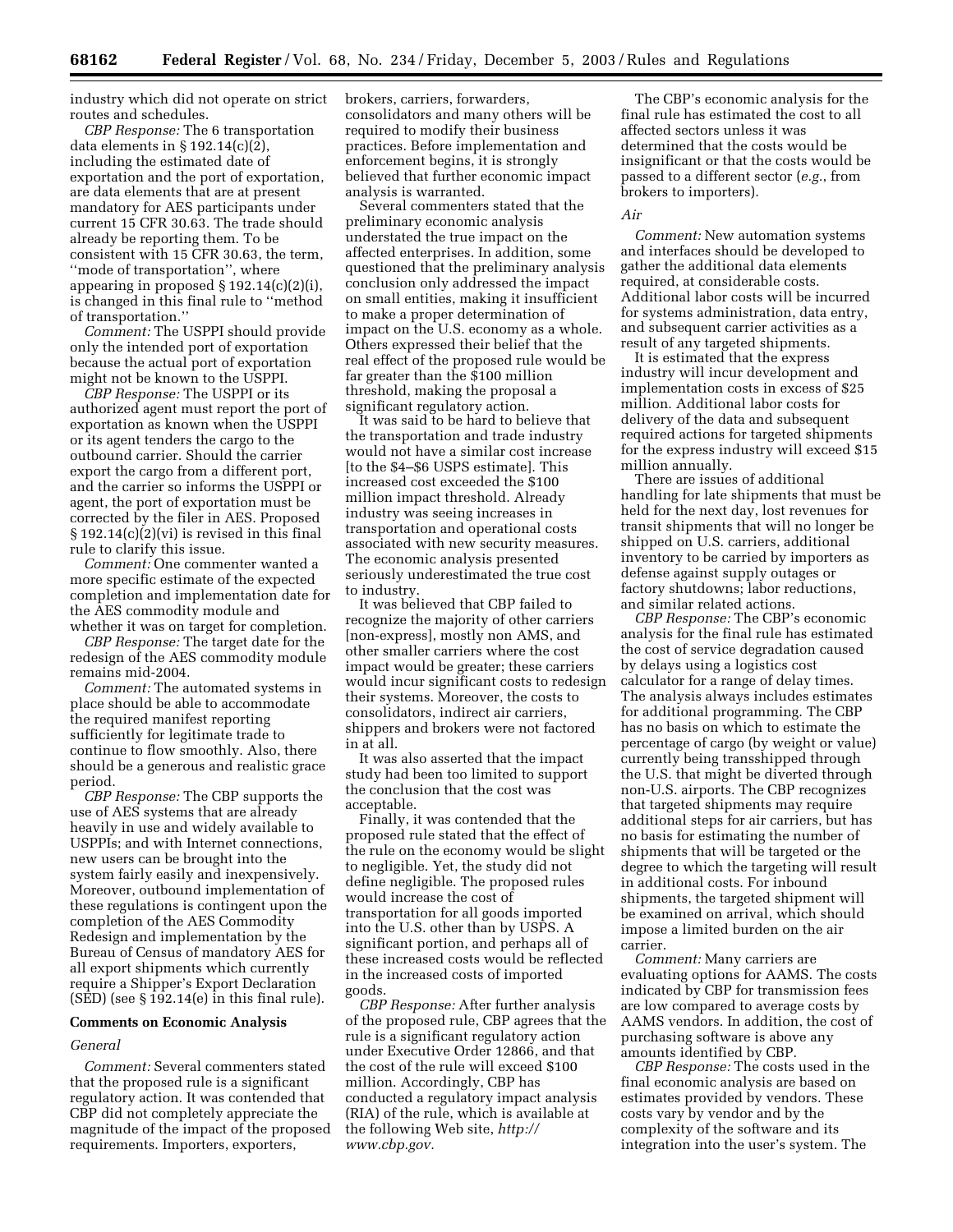analysis assumes that larger carriers will develop their own software integration packages and that existing users of AMS will modify their internal systems to provide the more detailed cargo information. Only carriers that enter fewer than 500 air bills per month incur minimum costs.

*Comment:* Labor costs do not appear to include employee benefits, which would increase the labor rate by 30%.

*CBP Response:* Labor rates used in the final economic analysis are loaded with fringe benefits and overhead.

*Comment:* The ''wheels up'' requirement will result in a significant increase in staffing to meet deadlines. Air carriers will see a shift from air to truck. The rule will result in a revenue loss of premium services.

*CBP Response:* The final economic analysis estimates the costs of delays for a range of times. These costs include personnel costs. Although it is possible that some short-haul shipments will shift to truck, most shipments from Canada and northern Mexico destined for locations beyond the immediate border will probably still be shipped by air because of the considerable timesavings. Shipments from other parts of Latin America north of the equator and the Caribbean are likely to continue being sent by air.

*Comment:* Significant costs will be associated with changes in operating schedules. A high percentage of express volume is provided late in the day, close to cut-off time. New requirements which force an earlier cut-off time would be a binding constraint.

*CBP Response:* The final economic analysis estimates costs for both delays and service degradation resulting from the new requirements.

*Comment:* Further skewing the results is the fact that no costs are included for training personnel, restructuring operational systems to allow time to receive and submit information, or handling rejected shipments. The proposed scheme would directly negatively impact the key elements of the air cargo business—speed and reliability—and would severely jeopardize the needs of the global shipping community. These costs are not captured in the study.

*CBP Response:* The final economic analysis estimates costs for both delays and service degradation. Rule familiarization costs were estimated based on U.S. wage rates for all modes, but represent a very small part of total costs.

*Comment:* Business will be lost in the transit sector. Shipments transiting the U.S. would be diverted to competitors that do not transit the U.S. The costs of

compliance will have an asymmetric impact, placing us at a competitive disadvantage.

*CBP Response:* The CBP has no basis on which to estimate the percentage of cargo (by weight or value) currently being transshipped through the U.S. that might be diverted through non-U.S. airports.

*Comment:* ''Just in time'' (JIT) shippers will also be affected by an earlier cut-off time. Earlier shipping or delayed arrival of shipments create higher costs for seller and buyer. Shippers close to the border may switch shipping modes; warehousing costs may increase; inventory and associated carrying costs will rise.

The statement in the proposed rule that JIT considerations are eliminated is simply not true. The CBP has failed to acknowledge the carrier requirements for handling and manifest preparation. Current post-departure manifesting allows manifesting on a different later schedule than sorting and loading. To complete a manifest at wheels up, the carrier will be forced to cut off receipt of shipments several hours earlier, especially for shorter flights, delaying shipments by a day or diverting them to another mode.

Removing even one or two hours available shipping time could remove 20–30% of volume for a specific market. Air carriers (express and conventional) carry time-sensitive parts and supplies every day. The CBP's claim of no impact to JIT fails to acknowledge operational realities of transportation handling requirements, at least for air shipments.

The proposal will require earlier deadlines for shippers. Shippers of perishable commodities such as flowers, produce, and fish will increase their losses from damaged and spoiled product. The cost-benefit analysis overlooks this fact.

*CBP Response:* The CBP's economic analysis for the final rule has estimated the cost of delays and service degradation caused by delays using a logistics cost calculator for a range of delay times and cargo mix (perishables, non perishables).

*Comment:* There is an additional cost for educating customers about the requirements of the rule.

*CBP Response:* The cost of educating shippers is not possible to estimate. The majority of shipments by value or weight are likely from companies that ship on a regular basis. They will incur one-time costs to understand the new requirements. There will always be new shippers entering the system who will need to learn what is needed.

*Comment:* The estimate of 2.41 million air waybills per month for

express carriers is grossly understated. Some carriers use summary manifesting, under which multiple consignments of letters or documents are manifested as one record. One entry may cover hundreds of individual consignments. It is important that each waybill be counted, rather than entries, as the individual shipment record will require screening. The CBP is urged to review these numbers, and validate their accuracy. Understatement will severely affect the calculated capacity and system performance of the Automated Targeting System (ATS).

The number of express air bills counted may only be those requiring formal entry, which represent about 15 to 25 percent of the total shipment count. The real annual number of express bills is closer to 25 million rather than 3.27 million. The economic analysis for USPS resulted in a cost of \$4–\$6 per package.

The number of other air cargo waybills were likely master air bills; no accounting was made for house bills. One may reasonably increase master bills by a factor of 10 for a total air bill count, closer to 8 million instead of 800,000. That leaves about 7 million new transactions to be entered into the automated system for regular air cargo shipments. For the express group, their volume of air bills may be a very narrow slice of what will now be required.

The question is presented as to how CBP reconciles its claim that there is virtually no cost to carriers when CBP estimates an annual cost to USPS of at least \$120 million. While automation does exist in the carrier community, the staggering increase in the number of transactions that will require reporting has a significant cost. Most of the forwarder and airline expense associated with air AMS will be new expense. Using the USPS estimate, the required reporting of potentially 32 million transactions in AMS meets the \$100 million threshold.

The assumption that USPS will not absorb these costs or pass them directly to users implies that USPS may have a competitively advantaged position.

*CBP Response:* The final economic analysis includes cost estimates for entering new information into Air AMS using a range of scenarios to reflect variations in the number of additional bills that will be entered. These cost estimates may be overstated because they are based on U.S. and Canadian wages; many shipments will be arriving from countries where wages are much lower.

*Comment:* The assumption that all large express carriers have AAMS capability at present and need only flip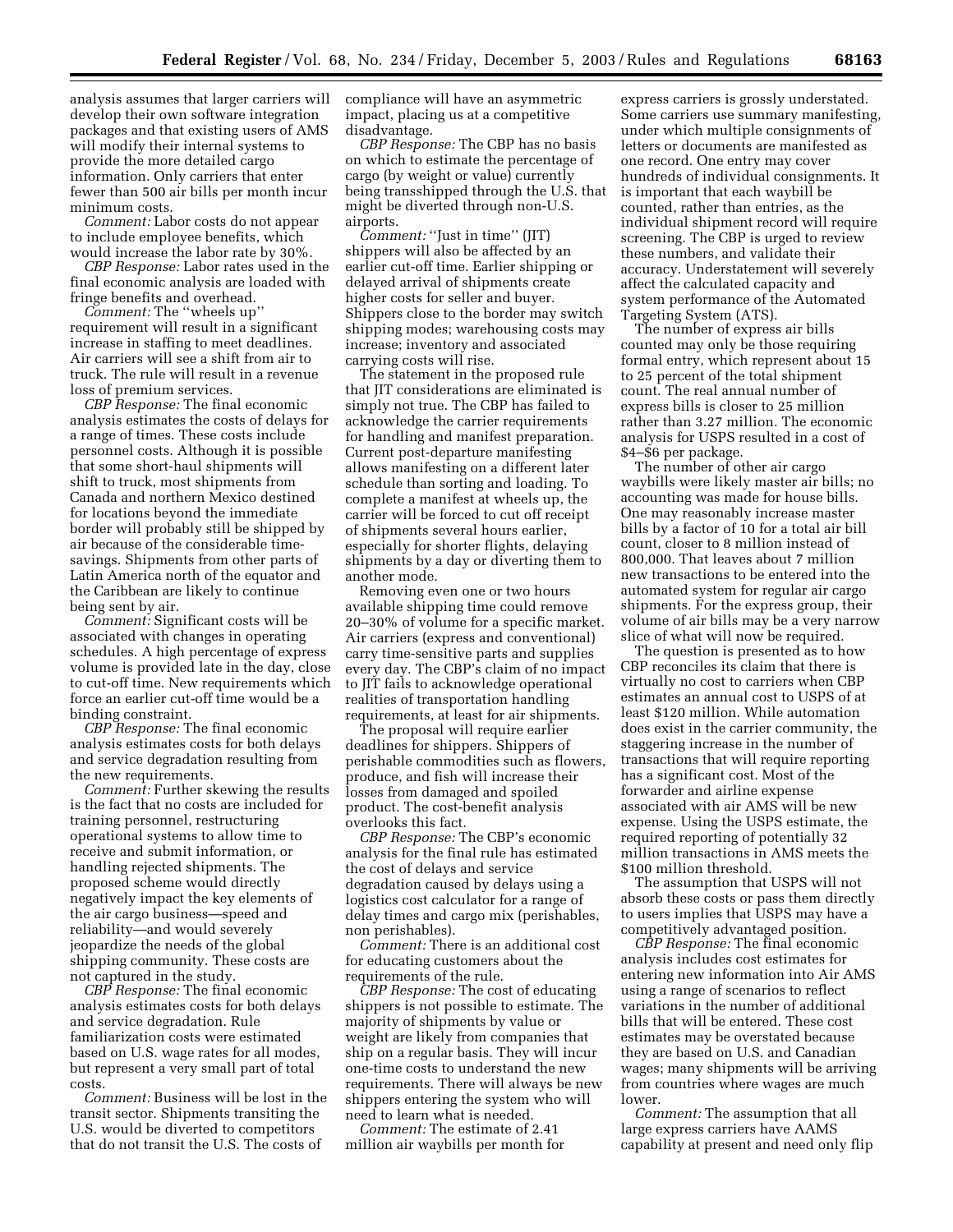a switch to immediately begin transmitting the required data is patently incorrect and ignores a multitude of operational realities of physical shipment handling, sorting, loading, weight and balance calculations, and coordinating with manifesting. Manifest preparation entails multiple automated systems that are not currently interfaced with AAMS. The simple hard fact is that large express carriers are heavily impacted through significant operational changes, earlier cut-off times, and development of new software.

*CBP Response:* The final economic analysis estimates costs for operational changes and earlier cut-off times. Because the two major express carriers do not use AMS for express consignments, but allow CBP to access their proprietary systems for data, CBP is uncertain that they will incur new costs for automated systems. Nonetheless, the final economic analysis includes costs for 4,000 hours of programming per AMS carrier to cover any new interfaces that are needed.

*Comment:* Numerous carriers arriving in the U.S. have limited or no electronic messaging capabilities in their origin locations. It would be beneficial for CBP to reevaluate the economic impact created by implementing the proposed rule. If carriers cannot currently comply or will require significant investment in systems and manpower to comply in the time allotted, JIT shipping will be in jeopardy.

*CBP Response:* The final economic analysis estimates costs for acquiring or developing the software needed to file electronically.

*Comment:* Not all affected parties were considered during the analysis. Foreign flag carriers and shippers were not part of the analysis. This rule has worldwide implications. A similar regulation has been proposed in Canada and is likely to appear in other countries. The rule will significantly impact the global trade community.

*CBP Response:* Executive Order 12866 requires a focus on the U.S. economy, thus enumerating all possible impacts to global trade may be beyond the scope of the analysis. To the extent that foreign entities, however, participate in the U.S. economy and impacts to foreign entities affect the U.S. economy, the Executive Order does apply to foreign entities. To that end, the accompanying regulatory impact analysis to this final rule does estimate the impact on foreign entities, although in many cases it is difficult to separate the impact on foreign entities from the overall estimate. On the other

hand, the Regulatory Flexibility Act does not apply to small foreign entities.

*Comment:* Forwarder and air carriers are obliged to have a huge investment to develop or modify their Electronic Data Interchange (EDI) system; they will also have a large operating cost day to day. They are afraid they will not be able to bear this huge cost.

*CBP Response:* The RIA estimates costs for implementing AMS. These costs are likely to vary considerably based on the level of imports being handled by a carrier or forwarder. The CBP notes that forwarders are not required to file information; they have the option to provide the information to the carrier.

*Comment:* The requirement for hard copy filing in the event of EDI failure is time-consuming and very costly.

*CBP Response:* The CBP assumes that carriers can easily e-mail or fax a hard copy to their agents at the destination airport should this be necessary.

#### *Truck*

*Comment:* One commenter stated that the economic analysis is inadequate and unscientific. They assert that the proposed rule is a significant regulatory action. They assert that the combined annual impact of the air and truck rules on their company would be \$695,000.

*CBP Response:* These comments are very general. Without knowing how the impact on their company was estimated, CBP cannot comment on the estimate. The CBP agrees that the rule is a significant action.

*Comment:* Several commenters stated that the ''economic assumptions'' used by CBP did not include additional labor and equipment needed to do the ''same quantity of work in a shorter time.''

*CBP Response:* These comments are not specific enough to permit direct response. The commenters do not offer any support for the assertion that time available to do required work has been reduced.

*Comment:* Some commenters refer to inaccuracies in the economic analysis, but do not specify them. They recommend that CBP conduct a comprehensive economic analysis.

*CBP Response:* The CBP has completed an economic analysis of the rule.

*Comment:* One commenter asserts that the rule will have a significant impact because many small truckers do not have the technology to use PAPS. The commenter also states that fewer than ten percent of Mexican trucking firms have automated systems in place.

*CBP Response:* The CBP agrees that the rule will have a significant economic impact. In order to use

Selectivity PAPS, a trucking firm will have to obtain a SCAC number and barcode strips. These costs are included in the RIA prepared by CBP. While many Mexican carriers may not have automated systems, U.S. customs brokers now make electronic pre-filings based on information supplied by Mexican brokers. This is true for all shipments except those coming through under BRASS. The RIA includes the cost to U.S. brokers for preparing the pre-entry filing for shipments now using BRASS.

*Comment:* The CBP is planning, in due course, full implementation of ACE. Therefore, the costs of adapting to ACE should be treated as costs of the rule.

*CBP Response:* The CBP's plans for implementation of ACE are not driven by the Trade Act and would be implemented whether or not the rule is implemented. Therefore, the costs of adaptation to ACE may not be attributed properly to the rule. Costs of adapting to Selectivity PAPS are included in the RIA.

#### *Vessel*

*Comment:* It is incumbent on CBP to provide a more meaningful and realistic analysis of the impact of the rules on small businesses before it promulgates a final rule and commences mandatory implementation and enforcement.

*CBP Response:* The Regulatory Flexibility Act, which establishes the ''significant impact to a substantial number of small entities'' test, applies to small U.S. businesses. The CBP's Regulatory Impact Analysis (RIA) for the final rule has estimated the impact of the rule on small businesses.

*Comment:* There is no analysis of the effects that the proposed rule will have on NVOCCs, air forwarders, and surface forwarders. In most, if not all instances, NVOCCs and other forwarders will be required to make substantial investments in software, employ additional personnel and enter into contractual arrangements with data service centers.

The regulatory flexibility analysis (RFA) should be broadened to consider both the dollar costs on forwarders and any operational consequences of the proposed rules.

*CBP Response:* The CBP estimates that 650 Non-Vessel Operating Common Carriers (NVOCC) are already automated. The CBP believes that the proposed requirements will not have a significant impact on a substantial number of NVOCCs. Those that choose not to automate, can instead use the services of an authorized service provider, a qualified port authority, or provide the shipment information to the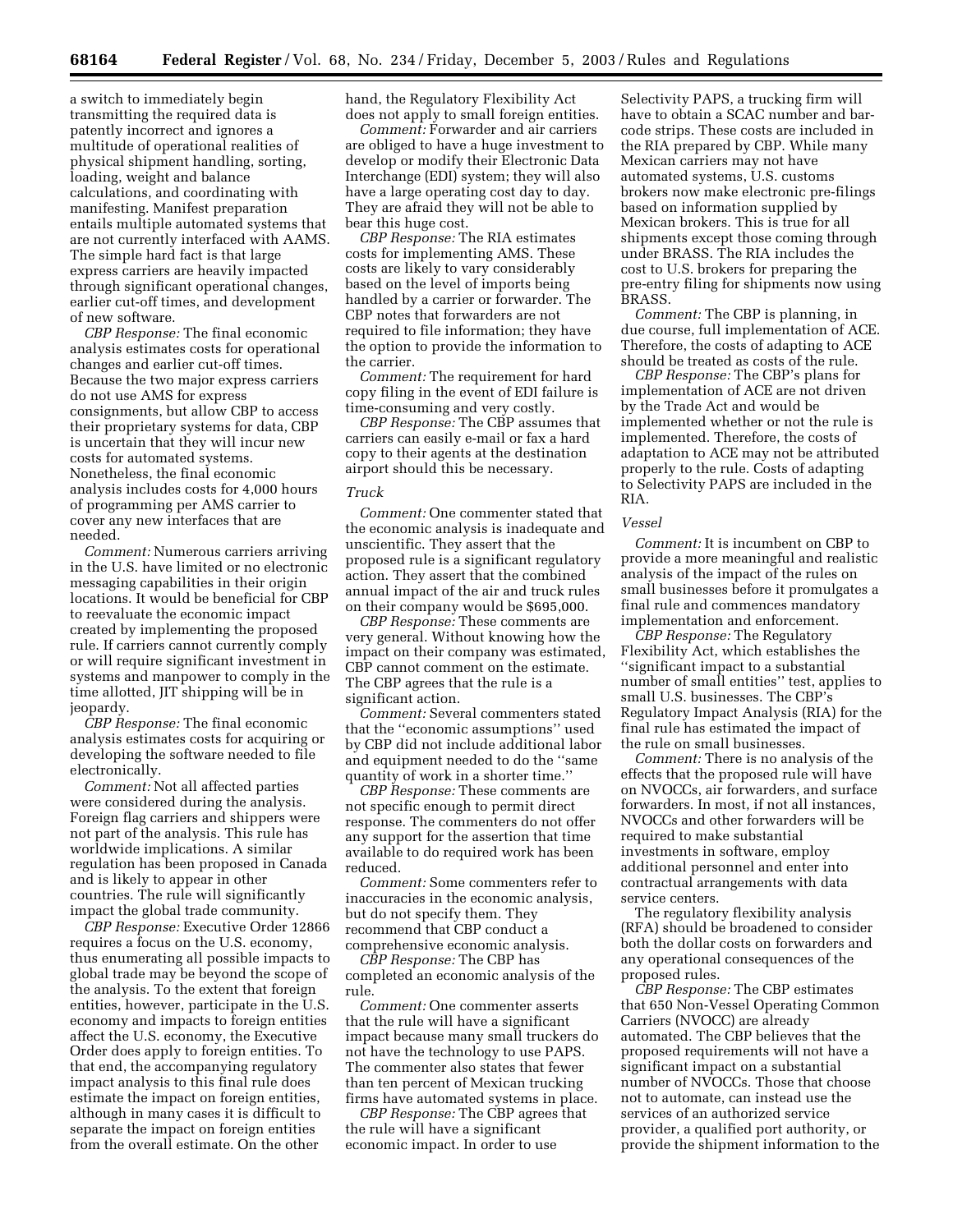carrier. Therefore, in the final economic analysis, CBP has not estimated the costs of the proposed rule on NVOCCs.

*Comment:* Although a large percentage of manifests presently submitted to Customs are submitted electronically, this does not mean that a large percentage of the organizations presently submitting manifests are presently doing so via AMS or are capable of doing so.

One company stated that it submits approximately 100 single page manifests for vessels that import over 5 million tons of bulk commodities in a year. Due to this insignificant number of manifests, which cover a large amount of cargo, the company stated that it is not equipped to submit cargo manifests electronically and to do so would represent a substantial financial penalty.

At the present time pre-arrival manifests are submitted by fax at basically no cost even though they are sent to several branches of the Federal government. An investigation into obtaining a ''provider'' via whom manifests could be submitted electronically had indicated a set up cost of \$1,000 and a monthly minimum for one SCAC code of \$200.

Therefore, strong disagreement was noted with the initial analysis that the proposed rule would not have a significant economic impact upon a substantial number of small entities.

*CBP Response:* Virtually all shipping companies that are owned by U.S. citizens or are U.S. flagged are currently filing manifests electronically. The CBP has been able to identify only 24 shipping companies that carry cargo into U.S. ports from the Caribbean that do not use AMS. The CBP does not believe that any of these companies are U.S. owned nor are any of the ships U.S. flag. Consequently, the proposed rule on vessels is not expected to have any economic impact on U.S. companies.

*Comment:* It is estimated that 25 million bills of lading are issued annually for container cargo from Japan to the United States. Shipping companies are charged a \$25 fee for transforming and inputting a shipper's cargo data to the AMS. This means that the cost of trade between Japan and the United States will increase \$625 million per year through the introduction of the 24-hour rule. Contrary to the CBP's claim that much of the trade already uses electronic transmission systems and therefore would not incur significant compliance costs, this fact indicates that substantial costs would be imposed on the trade when the requirements of advance electronic cargo information are implemented.

*CBP Response:* The CBP believes that virtually all shipping companies that are owned by U.S. citizens or are U.S. flagged are currently filing manifests electronically. Further, even if none of the non-U.S. trade participants were automated, the estimated annual cost of trade of \$625 million would represent less than one percent of a total value of U.S. imports from Japan (this calculation is based on the 2001 import values; Source: Bureau of Transportation Statistics).

## **Summary of Significant Changes**

As referenced in the Discussion of Comments, supra, this final rule document makes three significant changes from the proposed rule. These changes consist of: (1) Removing the provision concerning advance cargo data for air shipments listed as letters and documents and making it the subject of a separate **Federal Register** publication (proposed § 122.48a(d)(3) as such is removed from this final rule); (2) requiring certain additional data elements from the incoming air carrier in the case of split shipments (a new  $§ 122.48a(d)(3)$  is thus added in this final rule); and (3) decreasing the rail outbound time frame from ''4 hours prior to the attachment of the locomotive before going foreign'' to ''2 hours prior to arrival at the border'' (§ 192.14(b)(1)(iv)).

#### **Adoption of Proposal**

In view of the foregoing, and following careful consideration of the comments received and further review of the matter, CBP has concluded that the proposed regulations with the modifications discussed above should be adopted as a final rule.

## **Additional Changes**

For greater editorial accuracy, the reference in proposed § 113.64(a) and (c) to " $\S 122.48a(c)(2)$ " is changed in this final rule to ''§ 122.48a(c)(1)(ii)–  $(c)(1)(iv)$ ". Also, proposed § 122.48a(a)(2) is revised in this final rule to distinguish between Diplomatic Pouches and Diplomatic Cargo, the latter of which is subject to the full advance cargo data reporting requirements of § 122.48a. In addition, proposed § 123.8 is amended consistent with § 122.38(g) in this final rule. Lastly, proposed §§ 123.91(a) and 123.92(a) are changed to make clear that cargo data must be received within the relevant time frame before the subject cargo reaches the first port of arrival in the United States.

## **Transportation Security Administration—Cargo Security Programs**

It is also stressed that these final regulations to implement section 343(a), as amended, may, in the foreseeable future, be subject to modification as necessary to accommodate a cargo security program that may be developed by the Transportation Security Administration (TSA) in accordance with the Aviation and Transportation Security Act (Pub. L. 107–71, 115 Stat. 597; November 19, 2001 (49 U.S.C. 114(d), (f)(10); 44901(a), (f)).

#### **Regulatory Analyses**

#### *Executive Order 12866*

Under Executive Order 12866 (58 FR 51735, October 4, 1993), CBP must determine whether a regulatory action is ''significant'' and, therefore, subject to OMB review and the requirements of the Executive Order. The Order defines ''significant regulatory action'' as one that is likely to result in a rule that may:

(1) Have an annual effect on the economy of \$100 million or more or adversely affect in a material way the economy, a sector of the economy, productivity, competition, jobs, the environment, public health or safety, or state, local, or tribal government or communities.

(2) Create a serious inconsistency or otherwise interfere with an action taken or planned by another agency.

(3) Materially alter the budgetary impact of entitlements, grants, user fees, or loan programs or the rights and obligations of recipients thereof.

(4) Raise novel legal or policy issues arising out of legal mandates, the President's priorities, or the principles set forth in the Executive Order.

The CBP has determined that the rule will have an annual effect on the economy of more than \$100 million and is, therefore, an economically significant regulatory action. Accordingly, it has prepared a regulatory impact analysis for the rule, which is available on the CBP Web site, *[http://www.cbp.gov.](http://www.cbp.gov)*

#### Costs

The analysis examined each of the modes and identified changes that are likely to impose new costs on U.S. carriers. Because virtually all vessels and railroads are already filing electronically, costs were estimated for these sectors to be insignificant. Exports to Canada by truck are generally exempted from regulation. For exports by air, shippers complete the shipper's export declaration prior to presenting the shipment to a carrier; therefore, the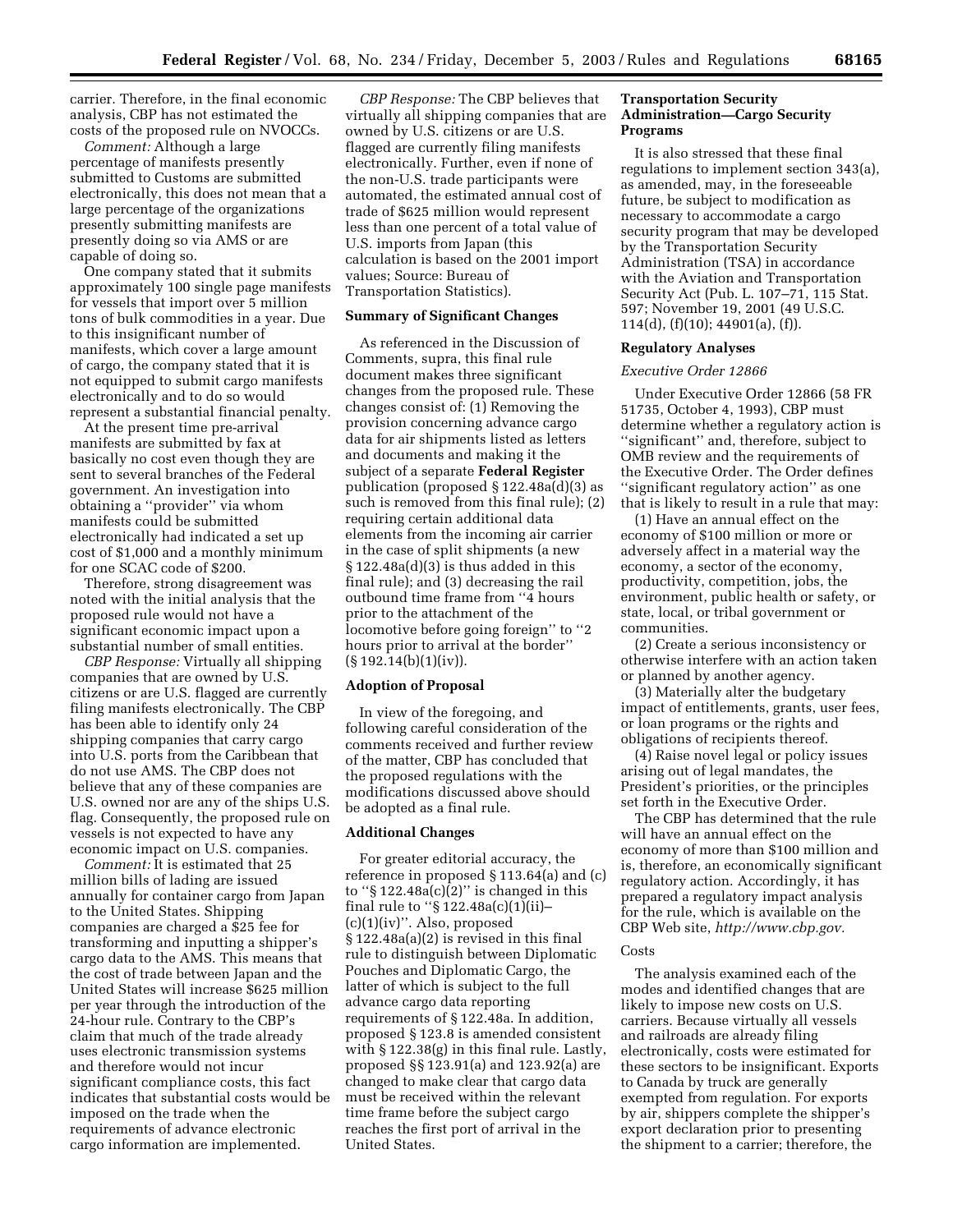new time requirements for filing will be met.

#### *Truck*

The analysis estimated costs and cost savings for inbound trucks from Canada, and inbound and outbound trucks to Mexico. Although the rule will impose costs on trucks that are not currently filing electronically, the analysis estimates that these costs are offset by the savings that will result from faster movement across the border. Overall, the analysis estimates that the rule will impose new costs of \$91 million on trucking, which will be offset by savings of \$142 million.

#### *Air*

The analysis indicates that the rule will impose substantial costs on the 39 U.S. air carriers currently certificated for foreign operations as well as more than 100 foreign carriers that fly cargo into the U.S. These costs arise from three factors: the need to implement electronic filing systems and improve existing systems; delays and service degradation that will result from the requirement to file information at wheels up from airports north of the equator in the western hemisphere; and the requirement to file detailed information on all cargo including documents. Because passenger-carrying carriers cannot easily delay operations to complete cargo information, the analysis assumed that these carriers would limit cargo and reduce revenues rather than delay flights. Comments on the proposed rule cited other changes that could result from the rule and impose costs: diversion of air cargo to trucks, diversion of in-transit cargo to other carriers who do not fly through the U.S., and targeting of shipments, delaying unloading of the aircraft. Because CBP has no basis for estimating the degree to which diversion or targeting may occur, the analysis did not quantify costs for these impacts. The analysis examined four options for air:

(1) The proposed rule, which required information on all cargo including documents;

(2) An option that required information on all cargo except documents that weigh less than one pound (16 ounces);

(3) An option that required information on all cargo except documents; and,

(4) An option originally recommended by the Treasury Advisory Committee on the Commercial Operations of the U.S. Customs Service (COAC), but modified by CBP, that would require no detailed information on documents and filing an hour before

arrival for flights into the U.S. from airports north of the equator in the western hemisphere.

The options allow an examination of the impact of varying requirements on cargo and filing times. The CBP has elected option three above because the proposal to cover advance electronic cargo information on letters and documents will be the subject of a separate **Federal Register** publication. However, the RIA for this final rule document will cover the other publication as well. As noted, the RIA is available on the CBP Web site, *[http://www.cbp.gov.](http://www.cbp.gov)*

Because of the considerable uncertainty that exists about the impacts on delays and service degradation as well as about the number of air bills that will need to be filed under the rule, the analysis examined each of these impacts across a range of scenarios from low impacts (*e.g.*, 30 minute delays, 10 percent loss of revenues, twice as many air bills) to high impacts (2 hour delays, 40 percent loss of revenue, 8 times as many air bills). The analysis indicated that the total annualized cost to the air carriers could range from \$345 million for the low impact COAC option to \$4.7 billion for the high impact proposed rule option. Table 1 presents the costs for the four options, annualized over five years (7 percent discount rate).

## TABLE 1.—ANNUALIZED TOTAL COST TO AIR CARRIERS [MILLIONS]

|                                      | Low               | Me-<br>dium           | High                    |  |  |  |  |  |
|--------------------------------------|-------------------|-----------------------|-------------------------|--|--|--|--|--|
| All Documents<br>Large Docu-         | \$2.914           | \$3,652               | \$4.736                 |  |  |  |  |  |
| ments<br>No Documents<br>COAC Option | 930<br>422<br>345 | 2,177<br>1,160<br>994 | 3,770<br>2,244<br>1.889 |  |  |  |  |  |

As can be seen from Table 1, the degree to which detailed information is required for documents drives the cost of the rule. Overall, the requirement for filing house bill rather than master bill information electronically imposes the greatest cost. The costs of delays and service degradation, although significant to a few carriers, are limited because only about 25 percent of inbound air cargo on U.S. carriers and 10 percent of inbound cargo on foreign carriers is Canada, the Caribbean, and Latin America north of the equator.

#### Benefits

Examination of the benefits was largely qualitative because the most significant benefits are essentially unquantifiable. The most important benefit of the rule will be the improvement in national security, an

issue that is difficult to measure in monetary terms. However, there are some additional benefits expected that were quantified. Most of the incremental quantifiable benefits are expected from changes taking place at the northern border crossings for inbound truck traffic. The rule is expected to streamline the process for checking inbound trucks at Canadian border crossings, leading to benefits from time savings due to reduced congestion that are in addition to the time savings realized by trucks that change their border-crossing procedures under the rules. The analysis estimated the value of the time savings at \$18 million. Additionally, reduced congestion would lead to less truck idling (or moving at very slow speeds) and consequent reductions in air pollution and fuel costs. The fuel savings were estimated at \$4 million. Because of the lack of data on how congestion reductions for commercial traffic can affect non-commercial traffic at the border (*e.g.*, cars), the analysis did not quantify this benefit. Finally, trucks leaving the country through the Mexican border are expected to provide some qualitative benefits through improvements in data collection.

## Summary

Combining the costs, cost savings, and monetized benefits, the analysis estimates that the rules produce net savings to the trucking sector of \$78 million, and net costs to U.S. air carriers of \$345 million to \$4.7 billion.

#### **Regulatory Flexibility Act**

Under the Regulatory Flexibility Act of 1980, as amended by the Small Business Regulatory Enforcement Fairness Act of 1996 (5 U.S.C. 601 *et seq.*), Federal agencies must evaluate the impact of rules on small entities and consider less burdensome alternatives. As discussed in the previous section, CBP has conducted a cost benefit analysis on this rule. As part of that analysis, CBP evaluated the impact on small entities. The CBP has determined that this rule could have a significant economic impact on a substantial number of small air carriers. Companies in the other modes are unlikely to incur substantial costs to comply and may benefit from the rule.

For air, the lowest cost option would impose costs in excess of one percent of operating revenues for 7 of the 19 small carriers. The high cost options would impose significant costs on 12 of the 19 small carriers; four of the carriers could have costs in excess of 10 percent of their operating revenues. Seven of the 19 carriers operated at a loss in 2002.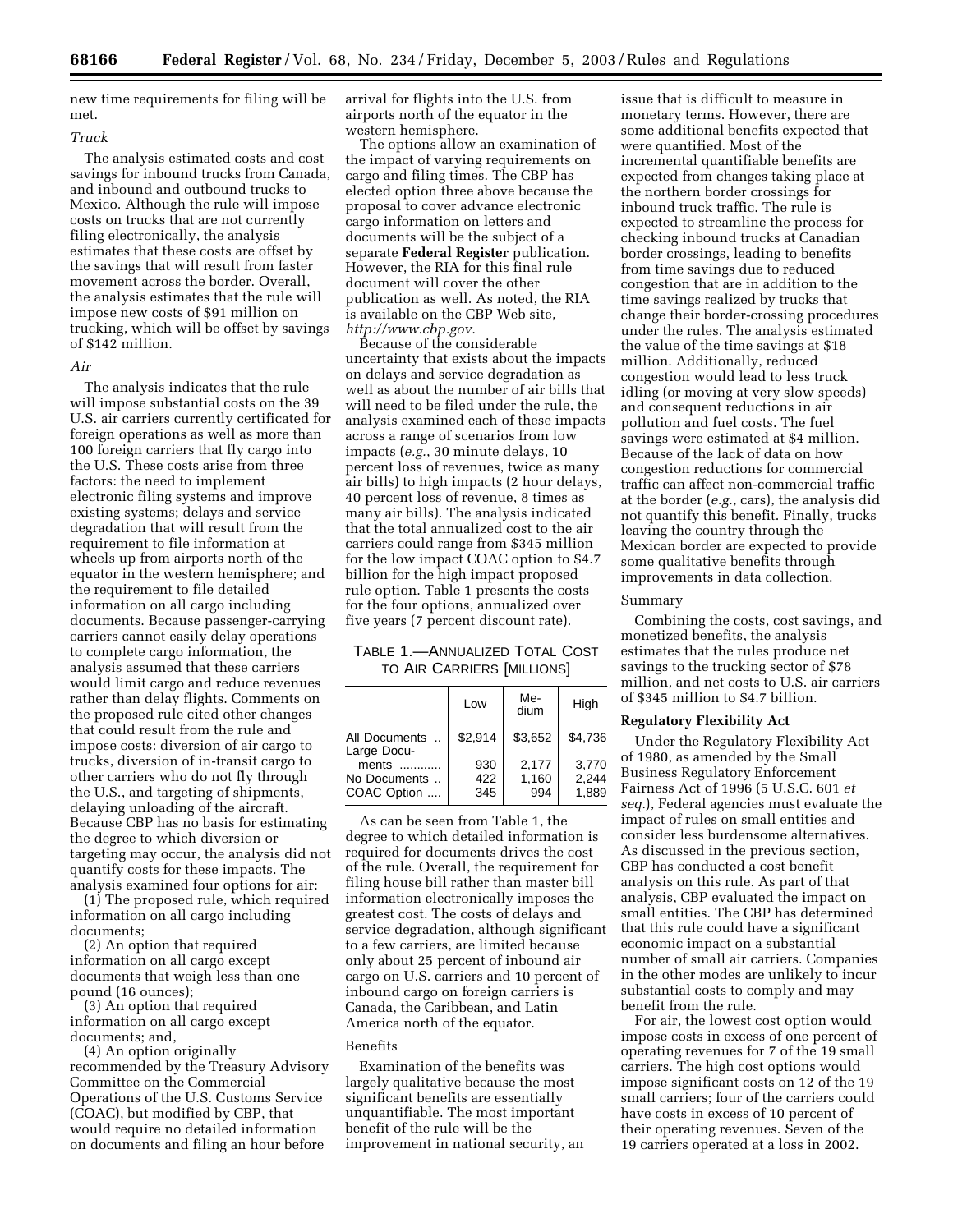Despite the uncertainty that exists in estimating costs, it is, therefore, likely that the rule would create a significant economic impact on small air carriers. Because most of these costs are driven by the cost of electronic data entry, which is mandated by statute, mitigating the impacts is difficult. Many of the small entities may address this issue by having the shipper or consolidator submit the information to CBP.

A copy of the small business analysis for this rule, which is chapter 6 of the regulatory impact analysis, is available [on the CBP Web site,](http://www.cbp.gov) *http:// www.cbp.gov.*

#### *Paperwork Reduction Act*

The collection of information in this final rule document was submitted for review and has been approved by the Office of Management and Budget (OMB) in accordance with the requirements of the Paperwork Reduction Act of 1995 (44 U.S.C. 3507(d)) under OMB control number 1651–0001 (Transportation Manifest (Cargo Declaration)). An agency may not conduct, and a person is not required to respond to, a collection of information unless the collection of information displays a valid control number assigned by OMB.

The collection of information in this document is contained in §§ 4.7a(c)(4), 122.48a, 123.91, 123.92, and 192.14. Under these sections, the information would be required and used to determine the safety and security conditions under which cargo to be brought into or sent from the United States was maintained prior to its arrival or departure. The likely respondents and/or recordkeepers are air, truck, rail and vessel carriers, Non Vessel Operating Common Carriers (NVOCCs), freight forwarders, deconsolidators, express consignment facilities, importers, exporters, and Customs brokers. The estimated average annual burden associated with this information collection is 52.3 hours per respondent or recordkeeper.

Comments on the accuracy of this burden estimate and suggestions for reducing this burden should be sent to the Regulations Branch, Office of Regulations and Rulings, Bureau of Customs and Border Protection, 1300 Pennsylvania Avenue, NW., Washington, DC 20229.

Part 178, Customs Regulations (19 CFR part 178), containing the list of approved information collections, is revised as appropriate to reflect the approved information collections covered by this final rule.

## *Executive Order 12988*

This regulation meets the applicable standards set forth in Sections 3(a) and 3(b)(2) of Executive Order 12988 Civil Justice Reform.

#### *Executive Order 13132*

This rulemaking does not preempt or modify any provision of state law; nor does it impose enforcement responsibilities on any state; nor does it diminish the power of any state to enforce its own laws. Accordingly, this rulemaking does not have federalism implications warranting the application of Executive Order 13132.

## *Unfunded Mandates Reform Act of 1995*

Title II of the Unfunded Mandates Reform Act of 1995 (UMRA; 2 U.S.C. 1501 *et seq.*) requires cost-benefit and other analyses before any rulemaking if the rule would include a ''Federal mandate that may result in the expenditure by State, local, and tribal governments, in the aggregate, or by the private sector, of \$100,000,000 or more (adjusted annually for inflation) in any 1 year''. The current inflation-adjusted statutory threshold is \$113 million.

This rule will not have a significant effect on state, local or tribal governments within the scope of the UMRA. However, CBP has determined that this final rule is significant under UMRA because it anticipates that the rule will result in an aggregate expenditure by the private sector of \$113,000,000 or more in any one year.

Consequently, CBP has conducted the required economic impact analyses as noted in the above section, ''EXECUTIVE ORDER 12866''. The other requirements under UMRA include assessing the rule's effects on:

- Future costs
- Particular regions, communities, or industrial sectors
	- National productivity
	- Economic growth
	- Full employment
	- Job creation
	-
	- Exports

The regulatory impact analysis, discussed in the ''EXECUTIVE ORDER 12866'' section, covered many of these issues in greater detail. To summarize, the regulations will impose costs into the future; most costs are presented in the impact analysis on an annual basis. The regulations will impact many different regions, communities, and sectors; but with the exception of air carriers the impact will be disbursed and will not be concentrated geographically. In addition, these regulatory impacts, although large in absolute terms, generally do not rise to

the level where they could cause any sort of macro effects on productivity, growth, employment, or jobs.

With regard to the impacts on trade, although most of the information required for advance manifest notification and SED (Shippers Export Declaration) notification is already supplied to CBP, this new notice requirement may cause a reduction of imports of certain products into the U.S. and exports out of the U.S. Some entities may choose to stop exporting products from the U.S. (or importing products to the U.S.) if the additional costs of complying increase the price of the products to the point where they cannot compete with lower-priced products produced within domestic markets. On the other hand, there are products for which substitutes are not available. In these cases, and in cases where demand for the product greatly exceeds domestic supply, importers may pay an increased price for the product. The CBP believes, however, that the ''per shipment'' cost of these requirements is quite small and therefore this rulemaking will not have a significant impact on the relative competitiveness of foreign versus domestically produced products either within or outside of the U.S.

When a rule would result in expenditures greater than \$113 million, UMRA requires outreach to the regulated community and discussion of proposals. The CBP conducted extensive discussions with the regulated community prior to the development of the rule. In January 2003 CBP held separate meetings with each of the transportation modes to solicit information and comments. The CBP also accepted comments from members of the regulated community as it developed its proposed rule and held numerous meetings with the COAC committees, which submitted recommendations. Finally, CBP received more than 100 comments on the proposed rule, which were considered in the development of the final rule.

For a more detailed analysis, please refer to the regulatory impact analysis prepared for this rule, which is available [on the CBP Web site,](http://www.cbp.gov) *http:// www.cbp.gov.*

## **CBP Issuance of Rule Under DHS Authority; 19 CFR 0.2(a)**

When the Trade Act of 2002 was enacted (Pub. L. 107–210; August 6, 2002), the Customs Service existed as part of the Department of the Treasury. Thereafter, the Homeland Security Act of 2002 was enacted (Public Law 107– 296; November 25, 2002), which created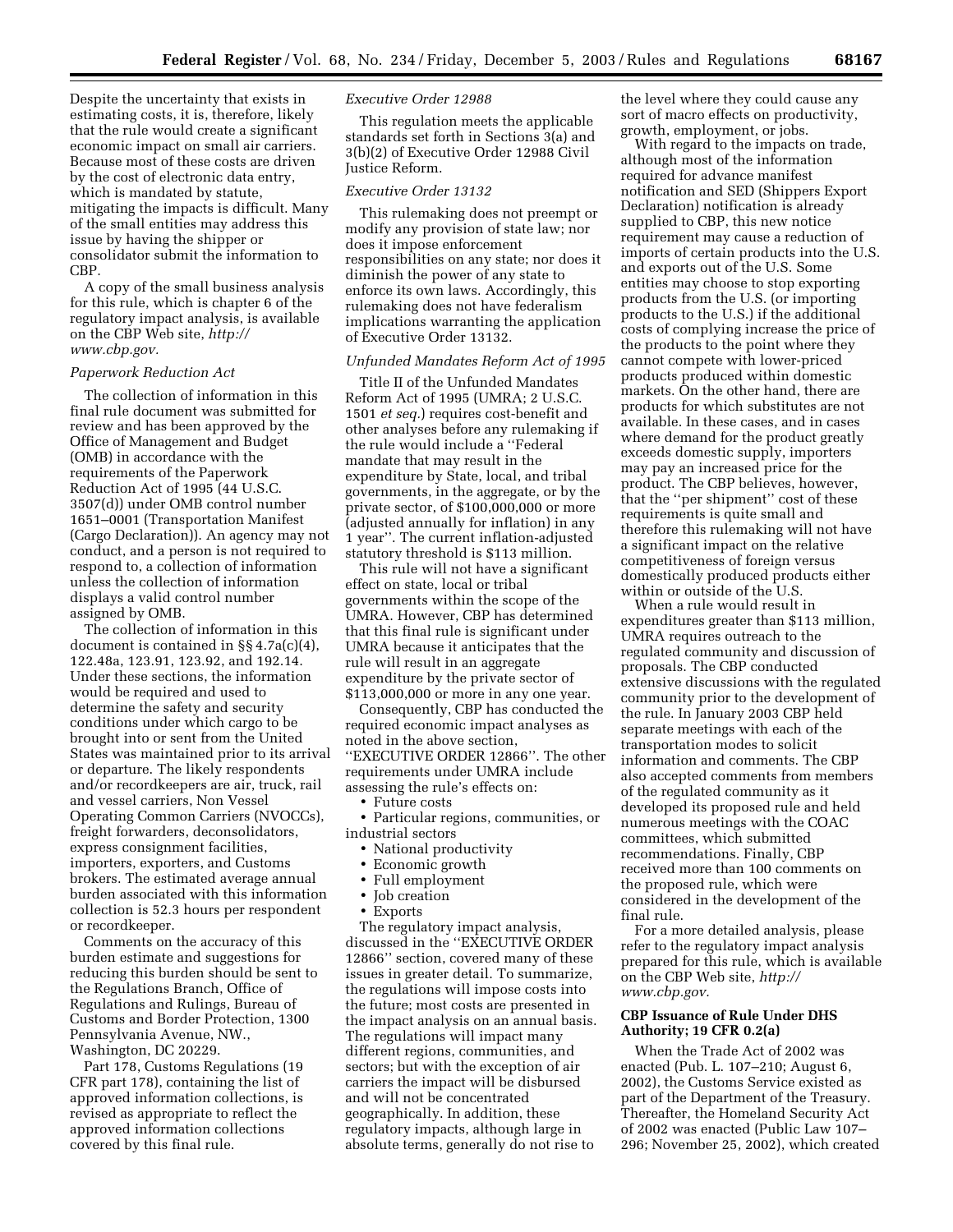the Department of Homeland Security (DHS). Section 403 of the Homeland Security Act (the Act) transferred to the newly created Department the functions, personnel, assets, and liabilities of the Customs Service, including the functions of the Secretary of the Treasury relating thereto. Customs, later renamed as CBP, thereby became a component of DHS. Furthermore, the Department of the Treasury recently issued an order (Treasury Order 100–16, dated May 15, 2003) delegating to DHS certain Customs revenue functions that were otherwise retained by the Treasury Department under sections 412 and 415 of the Act. In accordance with the Homeland Security Act and this transfer and delegation of functions, certain matters, such as this rule which is designed to ensure cargo safety and security rather than revenue assessment, now fall solely within the jurisdiction of DHS. Therefore, this regulation is being issued by CBP under the authority of DHS in accordance with 19 CFR 0.2(a) (see CBP Dec. 03–24, 68 FR 51868, August 28, 2003).

Coordination of Final Rule With Congress

Pursuant to section  $343(a)(3)(L)$  (19 U.S.C. 2071 note, section  $(a)(3)(L)$ , the required report regarding this final rule document has been timely made to the committees on finance and commerce, science, and transportation of the Senate and the committees on ways and means and transportation and infrastructure of the House of Representatives.

## **List of Subjects**

#### *19 CFR Part 4*

Administrative practice and procedure, Arrival, Cargo vessels, Common carriers, Customs duties and inspection, Declarations, Entry, Exports, Foreign commerce and trade statistics, Freight, Imports, Inspection, Maritime carriers, Merchandise, Penalties, Reporting and recordkeeping requirements, Shipping, Vessels.

#### *19 CFR Part 103*

Administrative practice and procedure, Computer technology, Confidential business information, Electronic filing, Freedom of information, Reporting and recordkeeping requirements.

## *19 CFR Part 113*

Air carriers, Bonds, Common carriers, Customs duties and inspection, Exports, Foreign commerce and trade statistics, Freight, Imports, Reporting and recordkeeping requirements, Vessels.

## *19 CFR Part 122*

Administrative practice and procedure, Advance notice of arrival, Advance notice requirements, Air cargo, Air cargo manifest, Air carriers, Aircraft, Air transportation, Commercial aircraft, Customs duties and inspection, Entry procedure, Foreign commerce and trade statistics, Freight, Imports, Penalties, Reporting and recordkeeping requirements, Security measures.

## *19 CFR Part 123*

Administrative practice and procedure, Aircraft, Canada, Common carriers, Customs duties and inspection, Entry of merchandise, Freight, Imports, International traffic, Mexico, Motor carriers, Railroads, Reporting and recordkeeping requirements, Vehicles, Vessels.

#### *19 CFR Part 178*

Administrative practice and procedure, Collections of information, Exports, Imports, Paperwork requirements, Reporting and recordkeeping requirements.

## *19 CFR Part 192*

Administrative practice and procedure, Aircraft, Customs duties and inspection, Exports, Foreign trade statistics, Law enforcement, Motor vehicles, Reporting and recordkeeping procedures, Vehicles, Vessels.

#### **Amendments to the Regulations**

■ Parts 4, 103, 113, 122, 123, 178, and 192, Customs Regulations (19 CFR parts 4, 103, 113, 122, 123, 178, and 192), are amended as set forth below.

## **PART 4—VESSELS IN FOREIGN AND DOMESTIC TRADES**

■ 1. The general authority citation for part 4 is revised, and the relevant specific authority citations continue, to read as follows:

**Authority:** 5 U.S.C. 301; 19 U.S.C. 66, 1431, 1433, 1434, 1624, 2071 note; 46 U.S.C. App. 3, 91;

\* \* \* \* \*

Section 4.5 also issued under 19 U.S.C. 1441;

Section 4.7 also issued under 19 U.S.C. 1581(a); 46 U.S.C. App. 883a, 883b;

\* \* \* \* \* Section 4.61 also issued under 46 U.S.C. App. 883;

\* \* \* \* \*

 $\blacksquare$  2. Amend § 4.5(a) by:

■ a. Removing the references to the numerical terms "(1)" and "(2)" appearing in the first sentence; and ■ b. Adding two new sentences after the first sentence to read as follows:

## **§ 4.5 Government vessels.**

(a)  $* * * In addition, any vessel$ chartered by, and transporting only cargo that is the property of, the U.S. Department of Defense (DoD) will be treated as a Government vessel for the purpose of being exempt from entry, where the DoD-chartered vessel is manned entirely by the civilian crew of the vessel carrier under contract to DoD. Notwithstanding § 4.60(b)(3) of this part, such DoD-chartered vessel is not exempt from vessel clearance requirements. \*\*\*

\* \* \* \* \*

■ 3. Amend § 4.7 by:

■ a. Revising the first sentence of paragraph (b)(1);

■ b. Revising paragraph (b)(2);

■ c. Removing the words, "if

automated'', where appearing in paragraph (b)(3)(i);

■ d. Adding a new paragraph (b)(3)(iii); and

■ e. Adding a new paragraph (b)(5). The revisions and additions read as follows:

## **§ 4.7 Inward foreign manifest; production on demand; contents and form; advance filing of cargo declaration.**

\* \* \* \* \* (b)(1) With the exception of any Cargo Declaration that has been filed in advance as prescribed in paragraph (b)(2) of this section, the original and one copy of the manifest must be ready for production on demand. \* \* \*

(2) Subject to the effective date provided in paragraph (b)(5) of this section, and with the exception of any bulk or authorized break bulk cargo as prescribed in paragraph (b)(4) of this section, Customs and Border Protection (CBP) must receive from the incoming carrier, for any vessel covered under paragraph (a) of this section, the CBPapproved electronic equivalent of the vessel's Cargo Declaration (Customs Form 1302), 24 hours before the cargo is laden aboard the vessel at the foreign port (see  $\S 4.30(n)(1)$ ). The current approved system for presenting electronic cargo declaration information to CBP is the Vessel Automated Manifest System (AMS).

 $(3)(i) * * * * *$ 

(iii) Where the party electronically presenting to CBP the cargo information required in  $\S 4.7a(c)(4)$  receives any of this information from another party, CBP will take into consideration how, in accordance with ordinary commercial practices, the presenting party acquired such information, and whether and how the presenting party is able to verify this information. Where the presenting party is not reasonably able to verify such information, CBP will permit the party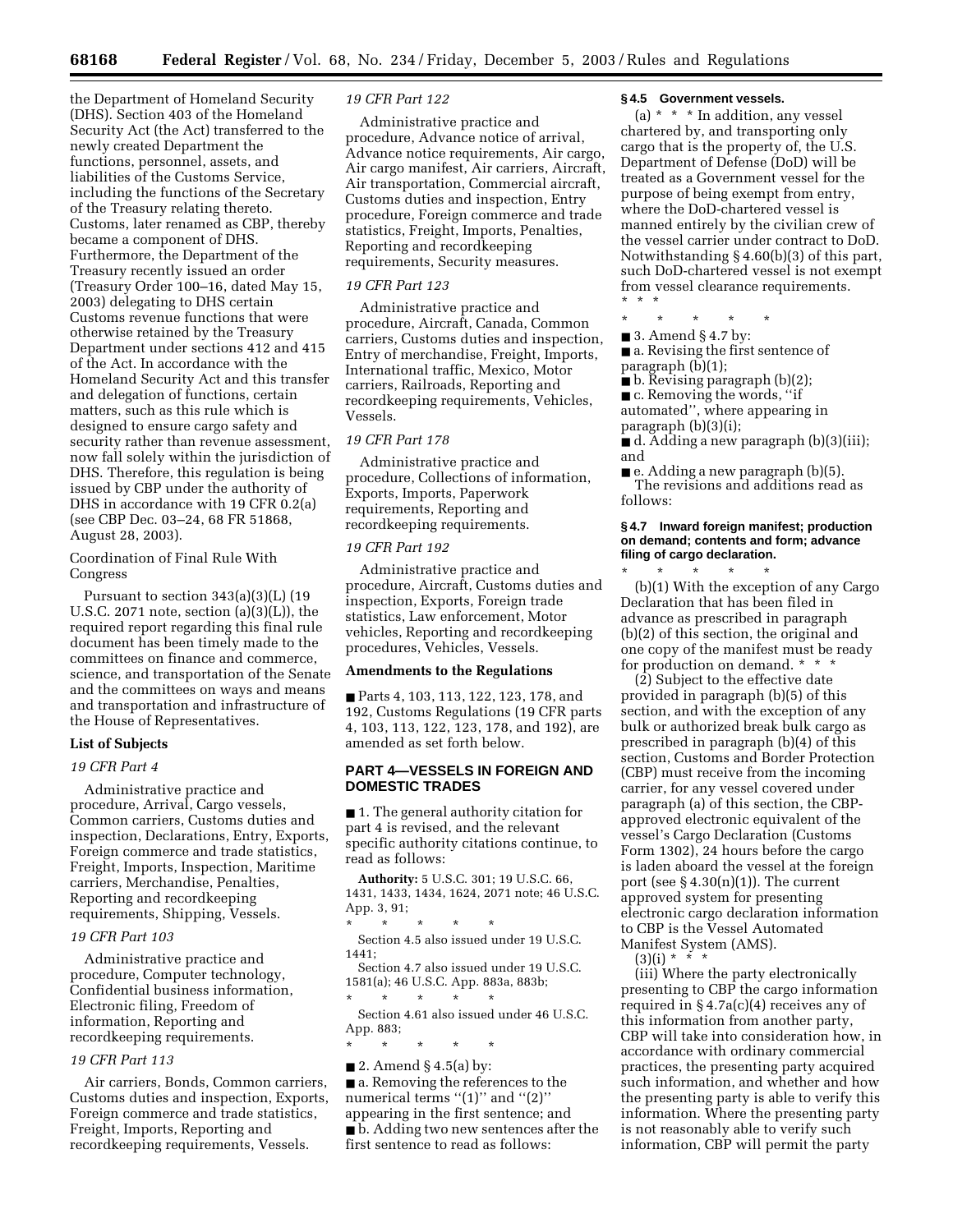to electronically present the information of lading for delivery or contact on the basis of what the party reasonably believes to be true.

 $\star$   $\qquad$   $\star$   $\qquad$   $\star$ (5) Within 90 days of December 5, 2003, all ocean carriers, and NVOCCs electing to participate, must be automated on the Vessel AMS system at all ports of entry in the United States.

 $\blacksquare$  4. Amend § 4.7a by:

\* \* \* \* \*

■ a. Revising paragraphs (c)(4)(viii) and  $(c)(4)(ix);$ 

■ b. Removing the word "and" after paragraph (c)(4)(xiii);

■ c. Removing the period after paragraph (c)(4)(xiv), and adding, in its place, a semicolon; and

 $\blacksquare$  d. Adding new paragraphs (c)(4)(xv) and (c)(4)(xvi).

■ Revised paragraphs (c)(4)(viii) and  $(c)(4)(ix)$  and new paragraphs  $(c)(4)(xv)$ and (c)(4)(xvi) read as follows:

#### **§ 4.7a Inward manifest; information required; alternative forms.**

\* \* \* \* \* (c) *Cargo Declaration.* \* \* \*

 $(4) * * * *$ 

(viii) The shipper's complete name and address, or identification number, from all bills of lading. (At the master bill level, for consolidated shipments, the identity of the Non Vessel Operating Common Carrier (NVOCC), freight forwarder, container station or other carrier is sufficient; for nonconsolidated shipments, and for each house bill in a consolidated shipment, the identity of the foreign vendor, supplier, manufacturer, or other similar party is acceptable (and the address of the foreign vendor, etc., must be a foreign address); by contrast, the identity of the carrier, NVOCC, freight forwarder or consolidator is not acceptable; the identification number will be a unique number assigned by CBP upon the implementation of the Automated Commercial Environment);

(ix) The complete name and address of the consignee, or identification number, from all bills of lading. (For consolidated shipments, at the master bill level, the NVOCC, freight forwarder, container station or other carrier may be listed as the consignee. For nonconsolidated shipments, and for each house bill in a consolidated shipment, the consignee is the party to whom the cargo will be delivered in the United States, with the exception of ''FROB'' (foreign cargo remaining on board). However, in the case of cargo shipped ''to order of [a named party],'' the carrier must report this named ''to order'' party as the consignee; and, if there is any other commercial party listed in the bill

purposes, the carrier must also report this other commercial party's identity and contact information (address) in the ''Notify Party'' field of the advance electronic data transmission to CBP, to the extent that the CBP-approved electronic data interchange system is capable of receiving this data. The identification number will be a unique number assigned by CBP upon implementation of the Automated Commercial Environment);

(xv) Date of departure from foreign, as reflected in the vessel log (this element relates to the departure of the vessel from the foreign port with respect to which the advance cargo declaration is filed (see  $\S 4.7(b)(2)$ ); the time frame for reporting this data element will be either:

\* \* \* \* \*

(A) No later than 24 hours after departure from the foreign port of lading, for those vessels that will arrive in the United States more than 24 hours after sailing from that foreign port; or

(B) No later than the presentation of the permit to unlade (Customs Form (CF) 3171, or electronic equivalent), for those vessels that will arrive less than 24 hours after sailing from the foreign port of lading); and

(xvi) Time of departure from foreign, as reflected in the vessel log (see § 4.7a(c)(4)(xv) for the applicable foreign port and the time frame within which this data element must be reported to CBP).

■ 5. Amend § 4.61 by adding a new paragraph (c)(24) to read as follows:

\* \* \* \* \*

#### **§ 4.61 Requirements for clearance.**

\* \* \* \* \* (c) *Verification of compliance.*  $\star$   $\qquad$   $\star$   $\qquad$   $\star$   $\qquad$   $\star$ 

(24) Electronic receipt of required vessel cargo information (see  $\S$  192.14(c) of this chapter). \* \* \* \* \*

## **PART 103—AVAILABILITY OF INFORMATION**

■ 1. The general authority citation for part 103 continues, and a specific authority citation is added for § 103.31a in appropriate numerical order, to read as follows:

**Authority:** 5 U.S.C. 301, 552, 552a; 19 U.S.C. 66, 1624; 31 U.S.C. 9701;

Section 103.31a also issued under 19 U.S.C. 2071 note;

\* \* \* \* \*

\* \* \* \* \*

■ 2. Amend subpart C of part 103 by adding a new § 103.31a to read as follows:

#### **§ 103.31a Advance electronic information for air, truck, and rail cargo.**

Advance cargo information that is electronically presented to Customs and Border Protection (CBP) for inbound or outbound air, rail, or truck cargo in accordance with § 122.48a, 123.91, 123.92, or 192.14 of this chapter, is per se exempt from disclosure under § 103.12(d), unless CBP receives a specific request for such records pursuant to § 103.5, and the owner of the information expressly agrees in writing to its release.

## **PART 113—CUSTOMS BONDS**

■ 1. The authority citation for part 113 continues to read as follows:

**Authority:** 19 U.S.C. 66, 1623, 1624.

■ 2. Amend § 113.62 by:

■ a. Revising the heading of paragraph (j), and redesignating its current text as paragraph (j)(1);

■ b. Adding a new paragraph (j)(2); and  $\blacksquare$  c. Amending paragraph  $(l)(1)$  by adding the citation,  $"(j)(2),"$ , after the

 $citation, "(i),".$ 

The revision and addition to paragraph (j) read as follows:

## **§ 113.62 Basic importation and entry bond conditions.**

\* \* \* \* \* (j) *Agreement to comply with electronic entry and/or advance cargo information filing requirements.*  $(1) * * * *$ 

(2) If the principal elects to provide advance inward air or truck cargo information to Customs and Border Protection (CBP) electronically, the principal agrees to provide such cargo information to CBP in the manner and in the time period required, respectively, under § 122.48a or 123.92 of this chapter. If the principal defaults with regard to these obligations, the principal and surety (jointly and severally) agree to pay liquidated damages of \$5,000 for each regulation violated.

\* \* \* \* \*

■ 3. Amend § 113.64 by revising the first sentence of paragraph (a); and by revising paragraph (c) to read as follows:

## **§ 113.64 International carrier bond conditions.**

(a) *Agreement to Pay Penalties, Duties, Taxes, and Other Charges.* If any vessel, vehicle, or aircraft, or any master, owner, or person in charge of a vessel, vehicle or aircraft, slot charterer, or any non-vessel operating common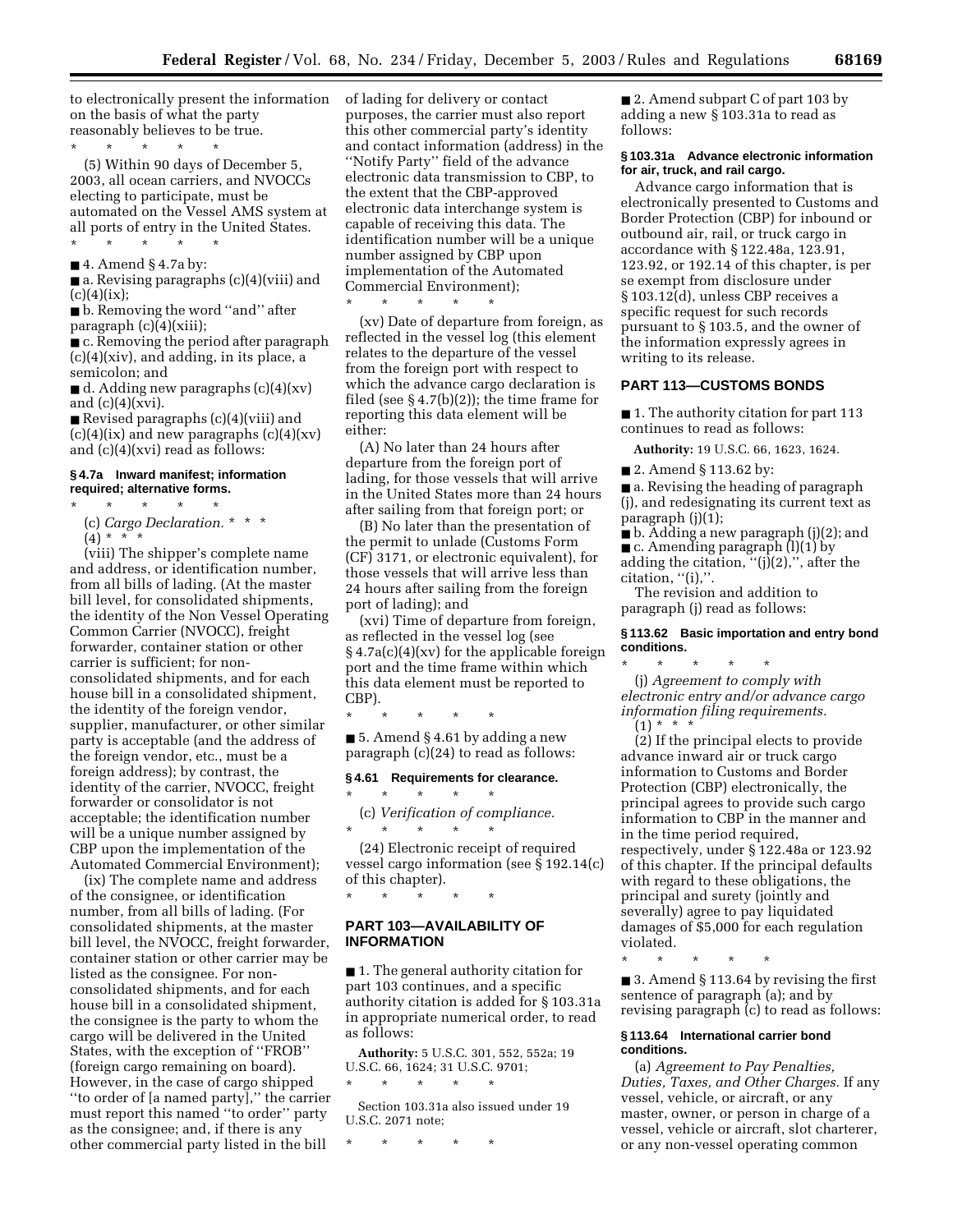carrier as defined in § 4.7(b)(3)(ii) of this chapter or other party as specified in  $§ 122.48a(c)(1)(ii)–(c)(1)(iv)$  of this chapter, incurs a penalty, duty, tax or other charge provided by law or regulation, the obligors (principal and surety, jointly and severally) agree to pay the sum upon demand by Customs and Border Protection (CBP). \* \* \*

\* \* \* \* \*

(c) *Non-vessel operating common carrier (NVOCC); other party.* If a slot charterer, non-vessel operating common carrier (NVOCC) as defined in § 4.7(b)(3)(ii) of this chapter, or other party specified in  $\S 122.48a(c)(1)(ii)$ (c)(1)(iv) of this chapter, elects to provide advance cargo information to CBP electronically, the NVOCC or other party, as a principal under this bond, in addition to compliance with the other provisions of this bond, also agrees to provide such cargo information to CBP in the manner and in the time period required under those respective sections. If the NVOCC or other party, as principal, defaults with regard to these obligations, the principal and surety (jointly and severally) agree to pay liquidated damages of \$5,000 for each regulation violated.

\* \* \* \* \*

## **PART 122—AIR COMMERCE REGULATIONS**

■ 1. The general authority citation for part 122 is revised to read as follows:

**Authority:** 5 U.S.C. 301; 19 U.S.C. 58b, 66, 1431, 1433, 1436, 1448, 1459, 1590, 1594, 1623, 1624, 1644, 1644a, 2071 note.

\* \* \* \* \*

■ 2. Amend § 122.12 by revising the heading of paragraph (c) and adding a sentence at the end of paragraph (c) to read as follows:

#### **§ 122.12 Operation of international airports.**

\* \* \* \* \* (c) *FAA rules; denial of permission to land.* \* \* \* In addition, except in the case of an emergency or forced landing (see § 122.35), permission to land at an international airport may be denied if advance electronic information for incoming foreign cargo aboard the aircraft has not been received as provided in § 122.48a.

\* \* \* \* \*

■ 3. Amend § 122.14 by:

■ a. Redesignating paragraphs (d)(4) and  $(d)(5)$  as paragraphs  $(d)(5)$  and  $(d)(6)$ , respectively;

■ b. Adding a new paragraph (d)(4); and ■ c. Revising newly redesignated paragraph (d)(5).

The addition and revision read as follows:

## **§ 122.14 Landing rights airport.**

 $\star$   $\qquad$   $\star$   $\qquad$   $\star$ 

(d) *Denial or withdrawal of landing rights.* \* \* \*

(4) Advance cargo information has not been received as provided in § 122.48a;

(5) Other reasonable grounds exist to believe that Federal rules and regulations pertaining to safety, including cargo safety and security, and Customs, or other inspectional activities have not been followed; or

\* \* \* \* \*

■ 4. Amend § 122.33 by:

■ a. Revising paragraph (a), introductory text; and

■ b. Revising paragraph (a)(1). The revisions read as follows:

#### **§ 122.33 Place of first landing.**

(a) The first landing of an aircraft entering the United States from a foreign area will be:

(1) At a designated international airport (see § 122.13), provided that permission to land has not been denied pursuant to  $\S 122.12(c)$ ;  $\star$   $\star$   $\star$ 

■ 5. Amend § 122.38 by:

 $*$  \*

- a. Adding a sentence at the end of paragraph (c); and
- b. Adding a new paragraph (g). The additions read as follows:

## **§ 122.38 Permit and special license to unlade and lade.**

(c) *Term permit or special license.* \* \* \* In addition, a term permit or special license to unlade or lade already issued will not be applicable to any inbound or outbound flight, with respect to which Customs and Border Protection (CBP) has not received the advance electronic cargo information required, respectively, under § 122.48a or  $192.14(b)(1)(ii)$  of this chapter (see paragraph (g) of this section). \* \* \* \* \*

(g) *Advance receipt of electronic cargo information.* The CBP will not issue a permit to unlade or lade cargo upon arrival or departure of an aircraft, and a term permit or special license already issued will not be applicable to any inbound or outbound flight, with respect to which CBP has not received the advance electronic cargo information required, respectively, under § 122.48a or 192.14 of this chapter. In cases in which CBP does not receive complete cargo information in the time and manner and in the electronic format required by § 122.48a or 192.14 of this chapter, as applicable,

CBP may delay issuance of a permit or special license to unlade or lade cargo, and a term permit or special license to unlade or lade already issued may not apply, until all required information is received. The CBP may also decline to issue a permit or special license to unlade or lade, and a term permit or special license already issued may not apply, with respect to the specific cargo for which advance information is not timely received electronically, as specified in § 122.48a or 192.14(b)(1)(ii) of this chapter.

■ 6. Amend § 122.41 by:

■ a. Revising its introductory text;

■ b. Removing the word "and" following paragraph (a), and redesignating paragraph (b) as paragraph (c); and

■ c. Adding a new paragraph (b). The revision and addition read as follows:

#### **§ 122.41 Aircraft required to enter.**

All aircraft coming into the United States from a foreign area must make entry under this subpart except:

\* \* \* \* \* (b) Aircraft chartered by, and transporting only cargo that is the property of, the U.S. Department of Defense (DoD), where the DoD-chartered aircraft is manned entirely by the civilian crew of the air carrier under contract to DoD; and

\* \* \* \* \* ■ 7. Amend § 122.48 by revising paragraph (a) to read as follows:

#### **§ 122.48 Air cargo manifest.**

(a) *When required.* Except as provided in paragraphs (d) and (e) of this section, an air cargo manifest need not be filed or retained aboard the aircraft for any aircraft required to enter under § 122.41. However, an air cargo manifest for all cargo on board must otherwise be available for production upon demand. The general declaration must be filed as provided in § 122.43.

\* \* \* \* \*

■ 8. Amend subpart E of part 122 by adding a new § 122.48a to read as follows:

## **§ 122.48a Electronic information for air cargo required in advance of arrival.**

(a) *General requirement.* Pursuant to section 343(a), Trade Act of 2002, as amended (19 U.S.C. 2071 note), and subject to paragraph (e) of this section, for any inbound aircraft required to enter under § 122.41, that will have commercial cargo aboard, Customs and Border Protection (CBP) must electronically receive from the inbound air carrier and, if applicable, an approved party as specified in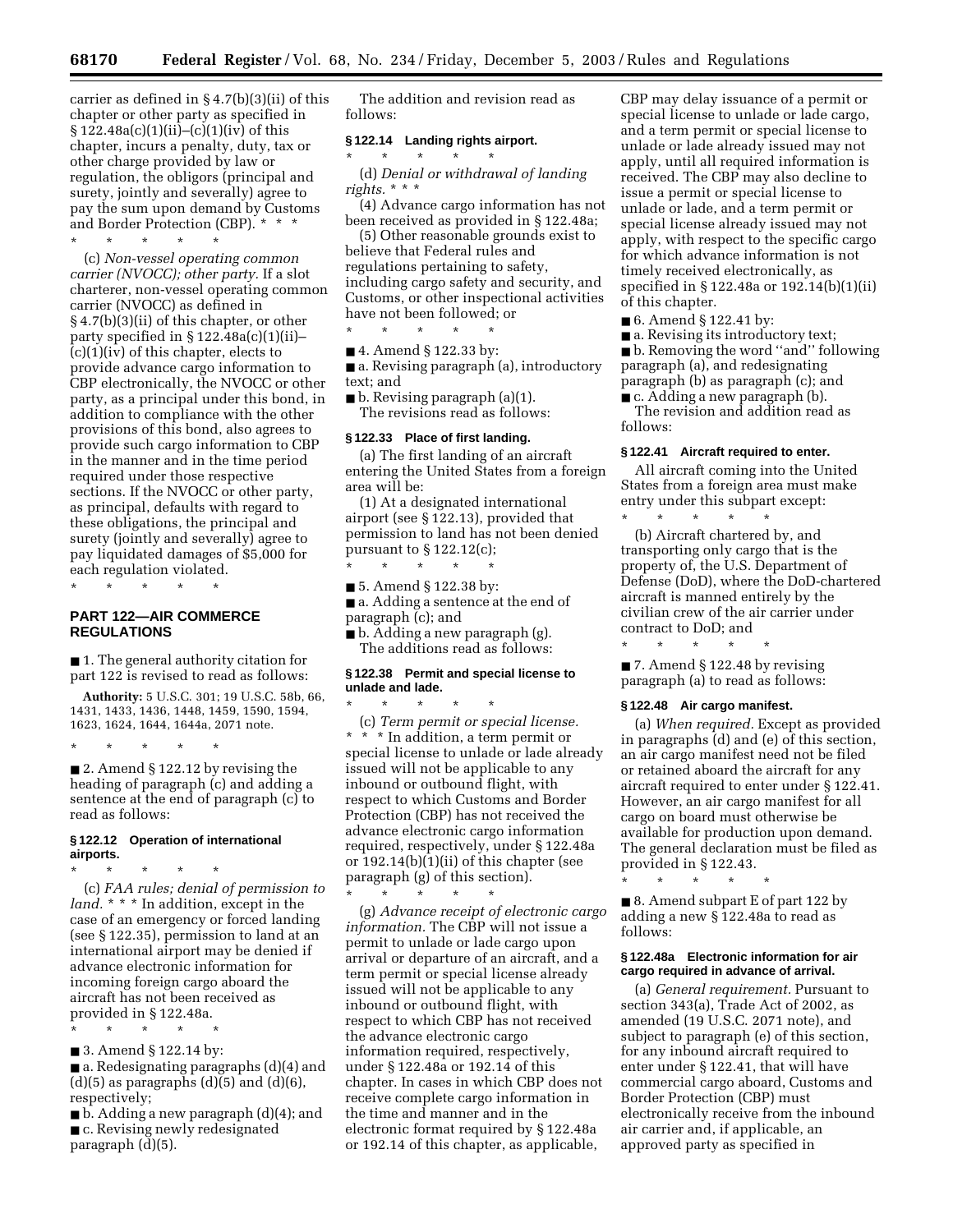paragraph (c)(1) of this section, certain information concerning the incoming cargo, as enumerated, respectively, in paragraphs (d)(1) and (d)(2) of this section. The CBP must receive such information no later than the time frame prescribed in paragraph (b) of this section. The advance electronic transmission of the required cargo information to CBP must be effected through a CBP-approved electronic data interchange system.

(1) *Cargo remaining aboard aircraft; cargo to be entered under bond.* Air cargo arriving from and departing for a foreign country on the same through flight and cargo that is unladen from the arriving aircraft and entered, in bond, for exportation, or for transportation and exportation (see subpart J of this part), are subject to the advance electronic information filing requirement under paragraph (a) of this section.

(2) *Diplomatic Pouches and Diplomatic Cargo.* When goods comprising a diplomatic or consular bag (including cargo shipments, containers, and the like identified as Diplomatic Pouch) that belong to the United States or to a foreign government are shipped under an air waybill, such cargo is subject to the advance reporting requirements, but the description of the shipment as Diplomatic Pouch will be sufficient detail for description. Shipments identified as Diplomatic Cargo, such as office supplies or unaccompanied household goods, are subject to the advance reporting requirements of paragraph (a) of this section.

(b) *Time frame for presenting data.* (1) *Nearby foreign areas.* In the case of aircraft under paragraph (a) of this section that depart for the United States from any foreign port or place in North America, including locations in Mexico, Central America, South America (from north of the Equator only), the Caribbean, and Bermuda, CBP must receive the required cargo information no later than the time of the departure of the aircraft for the United States (the trigger time is no later than the time that wheels are up on the aircraft, and the aircraft is en route directly to the United States).

(2) *Other foreign areas.* In the case of aircraft under paragraph (a) of this section that depart for the United States from any foreign area other than that specified in paragraph (b)(1) of this section, CBP must receive the required cargo information no later than 4 hours prior to the arrival of the aircraft in the United States.

(c) *Party electing to file advance electronic cargo data.* (1) *Other filer.* In addition to incoming air carriers for

whom participation is mandatory, one of the following parties meeting the qualifications of paragraph (c)(2) of this section, may elect to transmit to CBP the electronic data for incoming cargo that is listed in paragraph (d)(2) of this section:

(i) An Automated Broker Interface (ABI) filer (importer or its Customs broker) as identified by its ABI filer code;

(ii) A Container Freight Station/ deconsolidator as identified by its FIRMS (Facilities Information and Resources Management System) code;

(iii) An Express Consignment Carrier Facility as identified by its FIRMS code; or,

(iv) An air carrier as identified by its carrier IATA (International Air Transport Association) code, that arranged to have the incoming air carrier transport the cargo to the United States.

(2) *Eligibility.* To be qualified to file cargo information electronically, a party identified in paragraph (c)(1) of this section must establish the communication protocol required by CBP for properly presenting cargo information through the approved data interchange system. Also, other than a broker or an importer (see § 113.62(j)(2) of this chapter), the party must possess a Customs international carrier bond containing all the necessary provisions of § 113.64 of this chapter.

(3) *Nonparticipation by other party.* If another party as specified in paragraph (c)(1) of this section does not participate in advance electronic cargo information filing, the party that arranges for and/or delivers the cargo shipment to the incoming carrier must fully disclose and present to the carrier the cargo information listed in paragraph (d)(2) of this section; and the incoming carrier, on behalf of the party, must present this information electronically to CBP under paragraph (a) of this section.

(4) *Required information in possession of third party.* Any other entity in possession of required cargo data that is not the incoming air carrier or a party described in paragraph (c)(1) of this section must fully disclose and present the required data for the inbound air cargo to either the air carrier or other electronic filer, as applicable, which must present such data to CBP.

(5) *Party receiving information believed to be accurate.* Where the party electronically presenting the cargo information required in paragraph (d) of this section receives any of this information from another party, CBP will take into consideration how, in accordance with ordinary commercial

practices, the presenting party acquired such information, and whether and how the presenting party is able to verify this information. Where the presenting party is not reasonably able to verify such information, CBP will permit the party to electronically present the information on the basis of what that party reasonably believes to be true.

(d) *Non-consolidated/consolidated shipments.* For non-consolidated shipments, the incoming air carrier must transmit to CBP all of the information for the air waybill record, as enumerated in paragraph (d)(1) of this section. For consolidated shipments: the incoming air carrier must transmit to CBP the information listed in paragraph (d)(1) of this section that is applicable to the master air waybill; and the air carrier must transmit cargo information for all associated house air waybills as enumerated in paragraph (d)(2) of this section, unless another party as described in paragraph (c)(1) of this section electronically transmits this information directly to CBP.

(1) *Cargo information from air carrier.* The incoming air carrier must present to CBP the following data elements for inbound air cargo (an ''M'' next to any listed data element indicates that the data element is mandatory in all cases; a ''C'' next to the listed data element indicates that the data element is conditional and must be transmitted to CBP only if the particular information pertains to the inbound cargo):

(i) Air waybill number (M) (The air waybill number is the International Air Transport Association (IATA) standard 11-digit number);

(ii) Trip/flight number (M);

(iii) Carrier/ICAO (International Civil Aviation Organization) code (M) (The approved electronic data interchange system supports both 3- and 2-character ICAO codes, provided that the final digit of the 2-character code is not a numeric value);

(iv) Airport of arrival (M) (The 3-alpha character ICAO code corresponding to the first airport of arrival in the Customs territory of the United States (for example, Chicago O'Hare = ORD; Los Angeles International Airport = LAX));

(v) Airport of origin (M) (The 3-alpha character ICAO code corresponding to the airport from which a shipment began its transportation by air to the United States (for example, if a shipment began its transportation from Hong Kong (HKG), and it transits through Narita, Japan (NRT), en route to the United States, the airport of origin is HKG, not NRT));

(vi) Scheduled date of arrival (M); (vii) Total quantity based on the smallest external packing unit (M) (for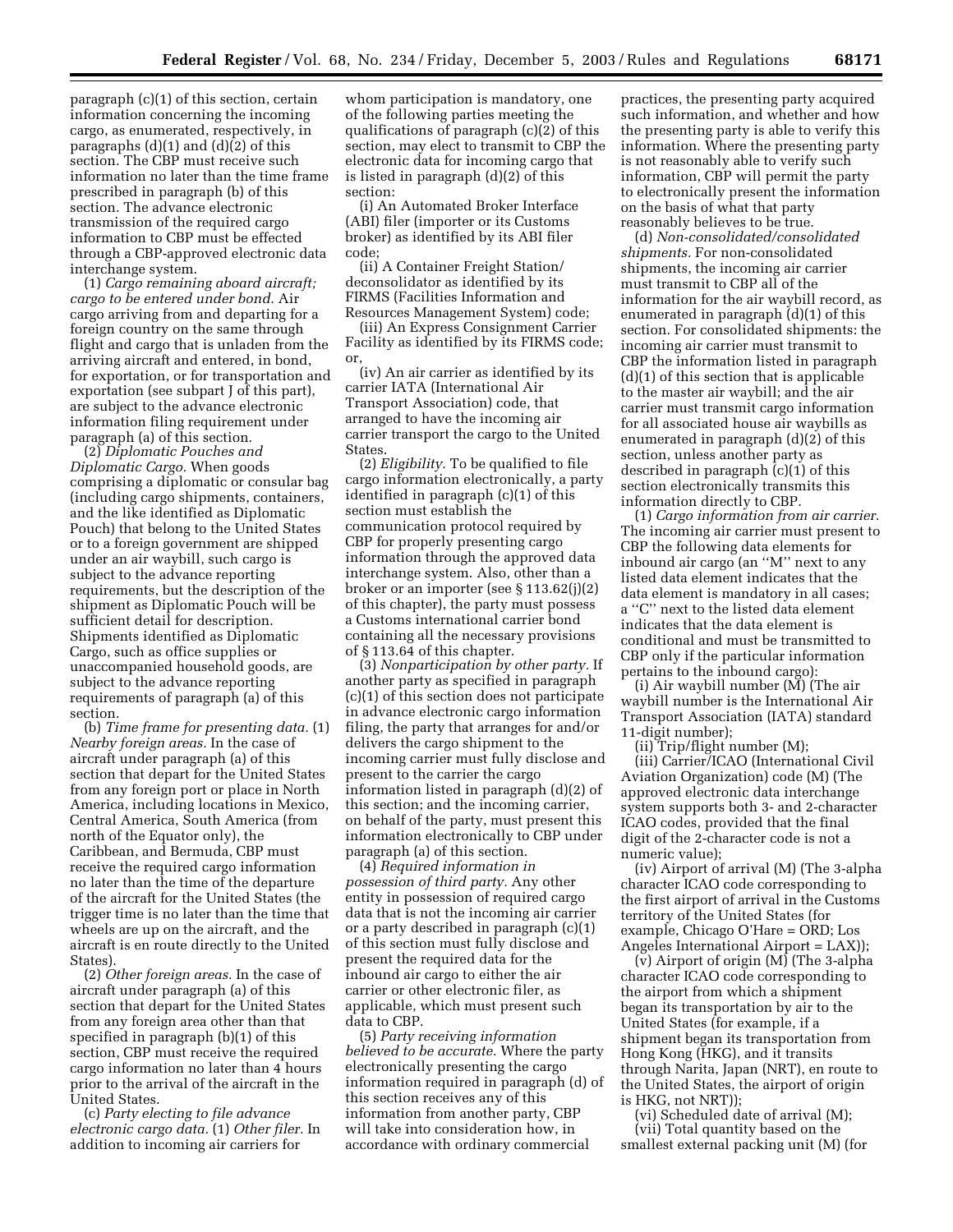example, 2 pallets containing 50 pieces each would be considered as 100, not 2);

(viii) Total weight (M) (may be expressed in either pounds or kilograms);

(ix) Precise cargo description (M) (for consolidated shipments, the word ''Consolidation'' is a sufficient description for the master air waybill record; for non-consolidated shipments, a precise cargo description or the 6-digit Harmonized Tariff Schedule (HTS) number must be provided (generic descriptions, specifically those such as "FAK" ("freight of all kinds"), "general cargo'', and ''STC'' (''said to contain'') are not acceptable));

(x) Shipper name and address (M) (for consolidated shipments, the identity of the consolidator, express consignment or other carrier, is sufficient for the master air waybill record; for nonconsolidated shipments, the name of the foreign vendor, supplier, manufacturer, or other similar party is acceptable (and the address of the foreign vendor, etc., must be a foreign address); by contrast, the identity of a carrier, freight forwarder or consolidator is not acceptable);

(xi) Consignee name and address (M) (for consolidated shipments, the identity of the container station, express consignment or other carrier is sufficient for the master air waybill record; for non-consolidated shipments, the name and address of the party to whom the cargo will be delivered is required, with the exception of ''FROB'' (Foreign Cargo Remaining On Board); this party need not be located at the arrival or destination port);

(xii) Consolidation identifier (C);

(xiii) Split shipment indicator (C) (see paragraph (d)(3) of this section for the specific data elements that must be presented to CBP in the case of a split shipment);

(xiv) Permit to proceed information (C) (this element includes the permit-toproceed destination airport (the 3-alpha character ICAO code corresponding to the permit-to-proceed destination airport); and the scheduled date of arrival at the permit-to-proceed destination airport);

(xv) Identifier of other party which is to submit additional air waybill information (C);

(xvi) In-bond information (C) (this data element includes the destination airport; the international/domestic identifier (the in-bond type indicator); the in-bond control number, if there is one (C); and the onward carrier identifier, if applicable (C)); and

(xvii) Local transfer facility (C) (this facility is a Container Freight Station as identified by its FIRMS code, or the

warehouse of another air carrier as identified by its carrier code).

(2) *Cargo information from carrier or other filer.* The incoming air carrier must present the following additional information to CBP for the incoming cargo, unless another party as specified in paragraph (c)(1) of this section elects to present this information directly to CBP. Information for all house air waybills under a single master air waybill consolidation must be presented electronically to CBP by the same party. (An ''M'' next to any listed data element indicates that the data element is mandatory in all cases; a ''C'' next to any listed data element indicates that the data element is conditional and must be transmitted to CBP only if the particular information pertains to the inbound cargo):

(i) The master air waybill number and the associated house air waybill number (M) (the house air waybill number may be up to 12 alphanumeric characters (each alphanumeric character that is indicated on the paper house air waybill document must be included in the electronic transmission; alpha characters may not be eliminated));

(ii) Foreign airport of origin (M) (The 3-alpha character ICAO code corresponding to the airport from which a shipment began its transportation by air to the United States (for example, if a shipment began its transportation from Hong Kong (HKG), and it transits through Narita, Japan (NRT), en route to the United States, the airport of origin is HKG, not NRT));

(iii) Cargo description (M) (a precise description of the cargo or the 6-digit Harmonized Tariff Schedule (HTS) number must be provided);

(iv) Total quantity based on the smallest external packing unit (M) (for example, 2 pallets containing 50 pieces each would be considered as 100, not 2);

(v) Total weight of cargo (M) (may be expressed in either pounds or kilograms);

(vi) Shipper name and address (M) (the name of the foreign vendor, supplier, manufacturer, or other similar party is acceptable (and the address of the foreign vendor, etc., must be a foreign address); by contrast, the identity of a carrier, freight forwarder or consolidator is not acceptable);

(vii) Consignee name and address (M) (the name and address of the party to whom the cargo will be delivered in the United States, with the exception of ''FROB'' (Foreign Cargo Remaining On Board); this party need not be located at the arrival or destination port); and

(viii) In-bond information (C) (this data element includes the destination airport; the international/domestic

identifier (the in-bond type indicator); the in-bond control number, if there is one (C); and the onward carrier identifier, if applicable (C)).

(3) *Additional cargo information from air carrier; split shipment.* When the incoming air carrier elects to transport cargo covered under a single consolidated air waybill on more than one aircraft as a split shipment (see § 141.57 of this chapter), the carrier must report the following additional information for each house air waybill covered under the consolidation (An ''M'' next to any listed data element indicates that the data element is mandatory in all cases; a ''C'' next to any listed data element indicates that the data element is conditional and must be transmitted to CBP only if the particular information pertains to the inbound cargo):

(i) The master and house air waybill number (M) (The master air waybill number is the IATA standard 11-digit number; the house air waybill number may be up to 12 alphanumeric characters (each alphanumeric number that is indicated on the paper house air waybill must be included in the electronic transmission; alpha characters may not be eliminated));

(ii) The trip/flight number (M);

(iii) The carrier/ICAO code (M) (The approved electronic data interchange system supports both 3- and 2-character ICAO codes, provided that the final digit of the 2-character code is not a numeric value);

(iv) The airport of arrival (M) (The 3 alpha character ICAO code corresponding to the first airport of arrival in the Customs territory of the United States (for example, Chicago O'Hare = ORD; Los Angeles International Airport = LAX));

(v) The airport of origin (M) (The 3 alpha character ICAO code corresponding to the airport from which a shipment began its transportation by air to the United States (for example, if a shipment began its transportation from Hong Kong (HKG), and it transits through Narita, Japan (NRT), en route to the United States, the airport of origin is HKG, not NRT));

(vi) Scheduled date of arrival (M);

(vii) The total quantity of the cargo covered by the house air waybill based on the smallest external packing unit (M) (For example, 2 pallets containing 50 pieces each would be considered as 100, not 2);

(viii) The total weight of the cargo covered by the house air waybill (M) (May be expressed in either pounds or kilograms);

(ix) Description (M) (This description should mirror the precise level of cargo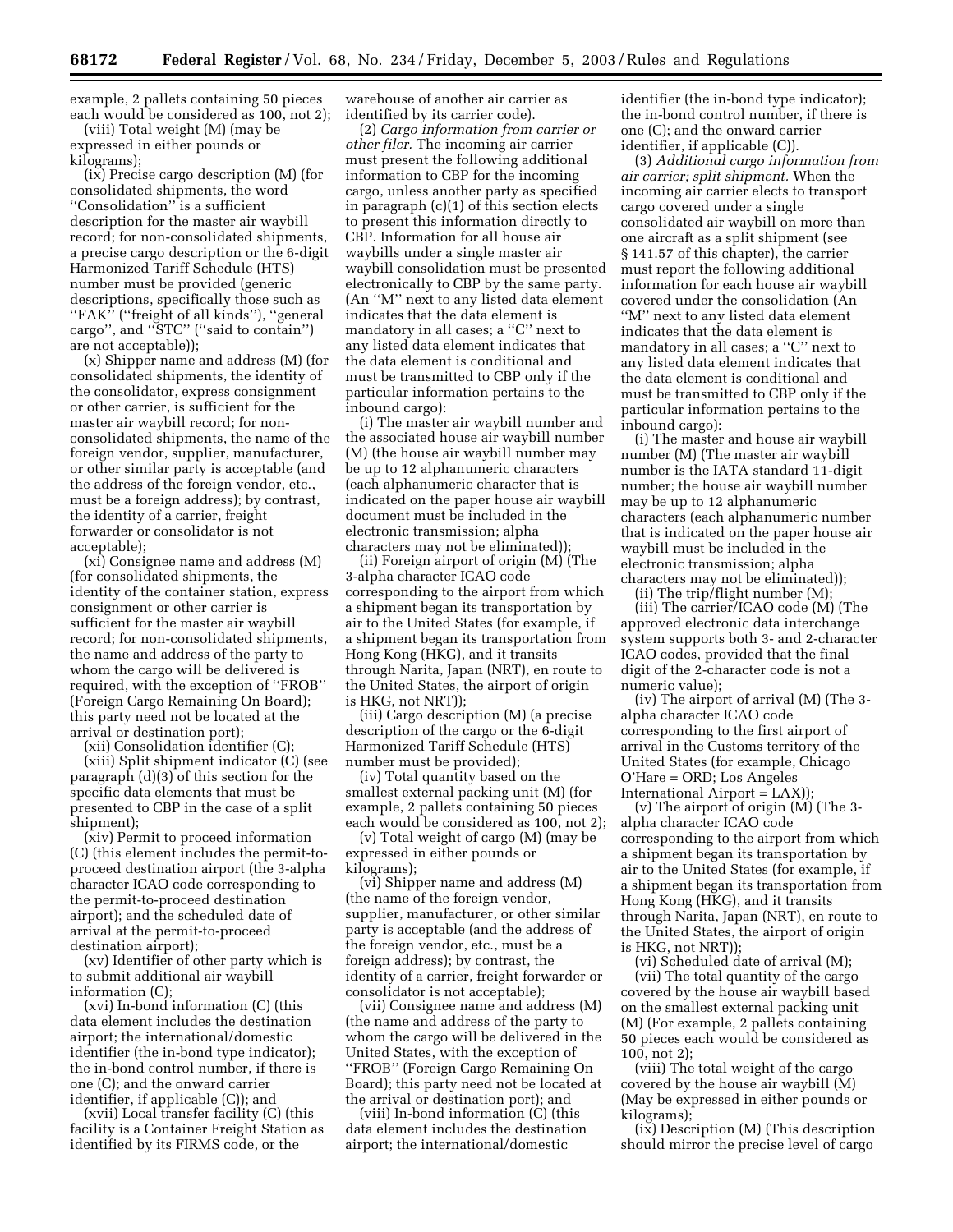description information that is furnished to the incoming carrier by the other electronic filer, if applicable (see paragraph (c)(1) of this section));

(x) Permit-to-proceed information (C) (This element includes the permit-toproceed destination airport (the 3-alpha character ICAO code corresponding to the permit-to-proceed destination airport); and the scheduled date of arrival at the permit-to-proceed destination airport);

(xi) Boarded quantity (C) (The quantity of the cargo covered by the house air waybill (see paragraph (d)(3)(vii) of this section) that is included in the incoming portion of the split shipment); and

(xii) Boarded weight (C) (The weight of the cargo covered by the house air waybill (see paragraph (d)(3)(viii) of this section) that is included in the incoming portion of the split shipment).

(e) *Compliance date of this section.* (1) *General.* Subject to paragraph (e)(2) of this section, all affected air carriers, and other parties as specified in paragraph (c)(1) of this section that elect to participate in advance automated cargo information filing, must comply with the requirements of this section on and after March 4, 2004.

(2) *Delay in compliance date of section.* The CBP may delay the general compliance date set forth in paragraph (e)(1) of this section in the event that any necessary modifications to the approved electronic data interchange system are not yet in place. Also, CBP may delay the general compliance date of this section at a given port until CBP has afforded any necessary training to CBP personnel at that port. In addition, CBP may delay implementation if further time is required to complete certification testing of new participants. Any such delay would be the subject of an announcement in the **Federal Register.**

■ 9. Amend subpart G of part 122 by adding a new § 122.66 to read as follows:

## **§ 122.66 Clearance or permission to depart denied.**

If advance electronic air cargo information is not received as provided in § 192.14 of this chapter, Customs and Border Protection may deny clearance or permission for the aircraft to depart from the United States.

## **PART 123—CUSTOMS RELATIONS WITH CANADA AND MEXICO**

■ 1. The general authority citation for part 123 is revised, and the relevant specific sectional authority citation continue, to read as follows:

**Authority:** 19 U.S.C. 66, 1202 (General Note 23, Harmonized Tariff Schedule of the United States (HTSUS)), 1431, 1433, 1436, 1448, 1624, 2071 note.

\* \* \* \* \* Section 123.8 also issued under 19 U.S.C. 1450–1454, 1459;

\* \* \* \* \*

■ 2. Amend § 123.8 by: ■ a. Adding two sentences after the second sentence in paragraph (a); and ■ b. Adding a sentence at the end of

paragraph (d).

## The additions read as follows:

## **§ 123.8 Permit or special license to unlade or lade a vessel or vehicle.**

(a) *Permission to unlade or lade.* \* \* \* Permission to unlade or lade a truck will be denied for any cargo with respect to which advance electronic information has not been received as provided in § 123.92 or 192.14 of this chapter, as applicable. In cases in which CBP does not receive complete cargo information in the time and manner and in the electronic format required by § 123.92 or 192.14 of this chapter, as applicable, CBP may delay issuance of a permit or special license to unlade or lade a truck. \* \* \*

\* \* \* \* \* (d) *Term permit or special license.* \* \* \* A term permit or special license to unlade or lade a truck already issued will not be applicable as to any cargo with respect to which advance electronic information has not been received as provided in § 123.92 or 192.14 of this chapter, as applicable. ■ 3. Amend part 123 by adding a new

subpart J to read as follows:

## **Subpart J—Advance Information for Cargo Arriving by Rail or Truck**

Sec.

123.91 Electronic information for rail cargo required in advance of arrival.

123.92 Electronic information for truck cargo required in advance of arrival.

## **Subpart J—Advance Information for Cargo Arriving by Rail or Truck**

## **§ 123.91 Electronic information for rail cargo required in advance of arrival.**

(a) *General requirement.* Pursuant to section 343(a), Trade Act of 2002, as amended (19 U.S.C. 2071 note), and subject to paragraph (e) of this section, for any train requiring a train sheet under § 123.6, that will have commercial cargo aboard, Customs and Border Protection (CBP) must electronically receive from the rail carrier certain information concerning the incoming cargo, as enumerated in paragraph (d) of this section, no later than 2 hours prior to the cargo reaching the first port of arrival in the United

States. Specifically, to effect the advance electronic transmission of the required rail cargo information to CBP, the rail carrier must use a CBP-approved electronic data interchange system.

(1) *Through cargo in transit to a foreign country.* Cargo arriving by train for transportation in transit across the United States from one foreign country to another; and cargo arriving by train for transportation through the United States from point to point in the same foreign country are subject to the advance electronic information filing requirement for incoming cargo under paragraph (a) of this section.

(2) *Cargo under bond.* Cargo that is to be unladed from the arriving train and entered, in bond, for exportation, or for transportation and exportation, in another vehicle or conveyance is also subject to the advance electronic information filing requirement under paragraph (a) of this section.

(b) *Exception; cargo in transit from point to point in the United States.* Domestic cargo transported by train to one port from another in the United States by way of Canada or Mexico is not subject to the advance electronic information filing requirement for incoming cargo under paragraph (a) of this section.

(c) *Incoming rail carrier.* (1) *Receipt of data; acceptance of cargo.* As a prerequisite to accepting the cargo, the carrier must receive, from the foreign shipper and owner of the cargo or from a freight forwarder, as applicable, any necessary cargo shipment information, as listed in paragraph (d) of this section, for electronic transmission to CBP.

(2) *Accuracy of information received by rail carrier.* Where the rail carrier electronically presenting the cargo information required in paragraph (d) of this section receives any of this information from another party, CBP will take into consideration how, in accordance with ordinary commercial practices, the rail carrier acquired such information, and whether and how the carrier is able to verify this information. Where the rail carrier is not reasonably able to verify such information, CBP will permit the carrier to electronically present the information on the basis of what the carrier reasonably believes to be true.

(d) *Cargo information required.* The rail carrier must electronically transmit to CBP the following information for all required incoming cargo that will arrive in the United States by train:

(1) The rail carrier identification SCAC code (the unique Standard Carrier Alpha Code assigned for each carrier by the National Motor Freight Traffic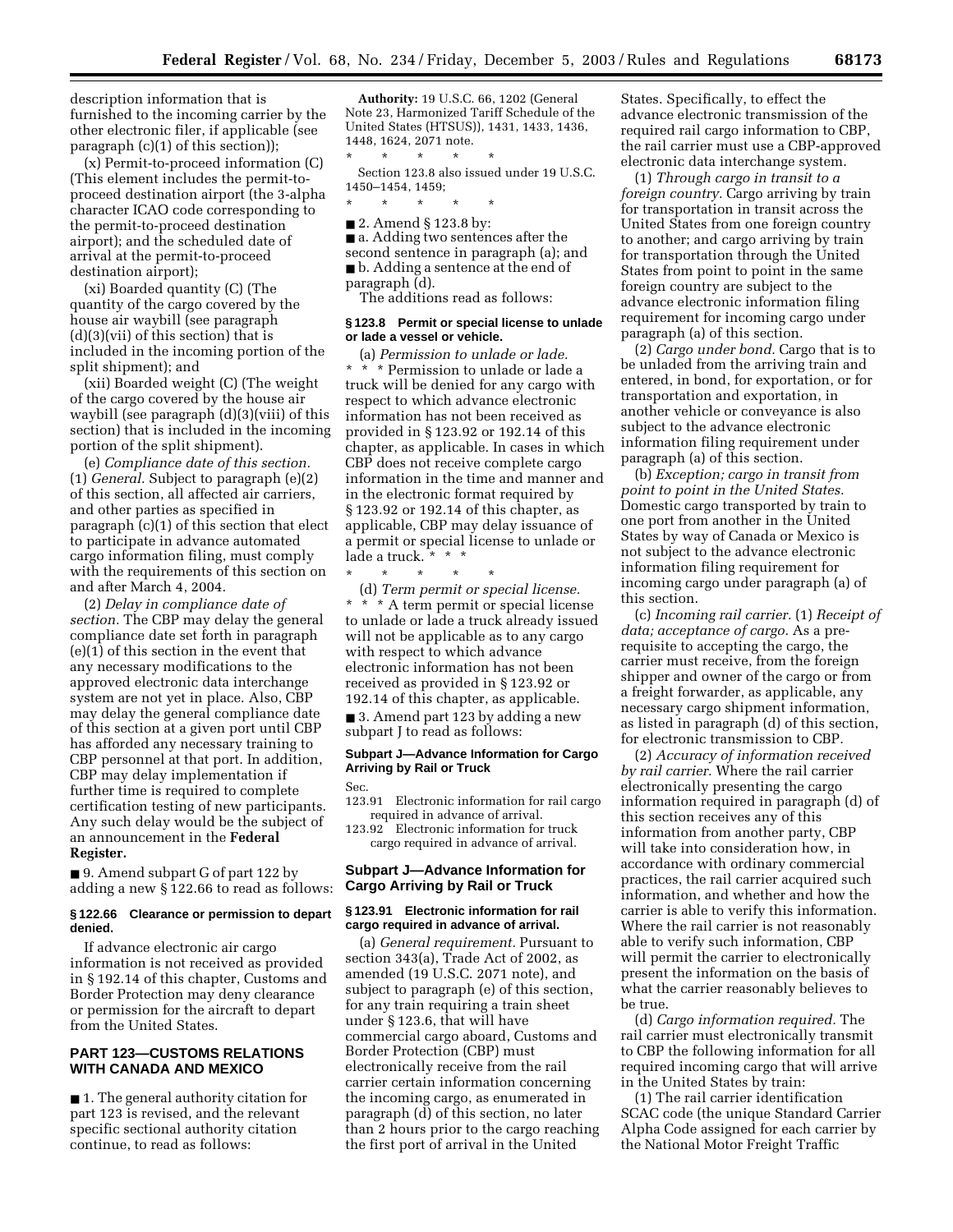Association; see  $\S 4.7a(c)(2)(iii)$  of this chapter);

(2) The carrier-assigned conveyance name, equipment number and trip number;

(3) The scheduled date and time of arrival of the train at the first port of entry in the United States;

(4) The numbers and quantities of the cargo laden aboard the train as contained in the carrier's bill of lading, either master or house, as applicable (this means the quantity of the lowest external packaging unit; containers and pallets do not constitute acceptable information; for example, a container holding 10 pallets with 200 cartons should be described as 200 cartons);

(5) A precise cargo description (or the Harmonized Tariff Schedule (HTS) number(s) to the 6-digit level under which the cargo is classified if that information is received from the shipper) and weight of the cargo; or, for a sealed container, the shipper's declared description and weight of the cargo (generic descriptions, specifically those such as ''FAK'' (''freight of all kinds''), ''general cargo,'' and ''STC'' (''said to contain'') are not acceptable);

(6) The shipper's complete name and address, or identification number, from the bill(s) of lading (for each house bill in a consolidated shipment, the identity of the foreign vendor, supplier, manufacturer, or other similar party is acceptable (and the address of the foreign vendor, etc., must be a foreign address); by contrast, the identity of the carrier, freight forwarder, consolidator, or broker, is not acceptable; the identification number will be a unique number to be assigned by CBP upon the implementation of the Automated Commercial Environment);

(7) The complete name and address of the consignee, or identification number, from the bill(s) of lading (The consignee is the party to whom the cargo will be delivered in the United States. However, in the case of cargo shipped ''to order of [a named party],'' the carrier must identify this named ''to order'' party as the consignee; and, if there is any other commercial party listed in the bill of lading for delivery or contact purposes, the carrier must also report this other commercial party's identity and contact information (address) in the ''Notify Party'' field of the advance electronic data transmission to CBP, to the extent that the CBP-approved electronic data interchange system is capable of receiving this data. The identification number will be a unique number assigned by CBP upon implementation of the Automated Commercial Environment);

(8) The place where the rail carrier takes possession of the cargo shipment;

(9) Internationally recognized hazardous material code when such materials are being shipped by rail;

(10) Container numbers (for containerized shipments) or the rail car numbers; and

(11) The seal numbers for all seals affixed to containers and/or rail cars to the extent that CBP's data system can accept this information (for example, if a container has more than two seals, and only two seal numbers can be accepted through the system per container, the carrier's electronic presentation of two of these seal numbers for the container would be considered as constituting full compliance with this data element).

(e) *Date for compliance with this section.* Rail carriers must commence the advance electronic transmission to CBP of the required cargo information, 90 days from the date that CBP publishes notice in the **Federal Register** informing affected carriers that the approved electronic data interchange system is in place and operational at the port of entry where the train will first arrive in the United States.

## **§ 123.92 Electronic information for truck cargo required in advance of arrival.**

(a) *General requirement.* Pursuant to section 343(a) of the Trade Act of 2002, as amended (19 U.S.C. 2071 note), and subject to paragraph (e) of this section, for any truck required to report its arrival under § 123.1(b), that will have commercial cargo aboard, Customs and Border Protection (CBP) must electronically receive from the party described in paragraph (c) of this section certain information concerning the cargo, as enumerated in paragraph (d) of this section. The CBP must receive such cargo information by means of a CBP-approved electronic data interchange system no later than either 30 minutes or 1 hour prior to the carrier's reaching the first port of arrival in the United States, or such lesser time as authorized, based upon the CBPapproved system employed to present the information.

(1) *Through cargo in transit to a foreign country.* Cargo arriving by truck in transit through the United States from one foreign country to another (§ 123.31(a)); and cargo arriving by truck for transportation through the United States from one point to another in the same foreign country (§ 123.31(b); § 123.42) are subject to the advance electronic information filing requirement in paragraph (a) of this section.

(2) *Cargo entered under bond.* Cargo that is to be unladed from the arriving

truck and entered, in bond, for exportation, or for transportation and exportation, in another vehicle or conveyance are also subject to the advance electronic information filing requirement in paragraph (a) of this section.

(b) *Exceptions from advance reporting requirements.*

(1) *Cargo in transit from point to point in the United States.* Domestic cargo transported by truck and arriving at one port from another in the United States after transiting Canada or Mexico (§ 123.21; § 123.41) is exempt from the advance electronic filing requirement for incoming cargo under paragraph (a) of this section.

(2) *Certain informal entries.* The following merchandise is exempt from the advance cargo information reporting requirements under paragraph (a) of this section, to the extent that such merchandise qualifies for informal entry pursuant to part 143, subpart C, of this chapter:

(i) Merchandise which may be informally entered on Customs Form (CF) 368 or 368A (cash collection or receipt);

(ii) Merchandise unconditionally or conditionally free, not exceeding \$2,000 in value, eligible for entry on CF 7523; and

(iii) Products of the United States being returned, for which entry is prescribed on CF 3311.

(c) *Carrier; and importer or broker.* (1) *Single party presentation.* Except as provided in paragraph (c)(2) of this section, the incoming truck carrier must present all required information to CBP in the time and manner prescribed in paragraph (a) of this section.

(2) *Dual party presentation.* The United States importer, or its Customs broker, may elect to present to CBP a portion of the required information that it possesses in relation to the cargo. Where the broker, or the importer (see § 113.62(j)(2) of this chapter), elects to submit such data, the carrier is responsible for presenting to CBP the remainder of the information specified in paragraph (d) of this section.

(3) *Party receiving information believed to be accurate.* Where the party electronically presenting the cargo information required in paragraph (d) of this section receives any of this information from another party, CBP will take into consideration how, in accordance with ordinary commercial practices, the presenting party acquired such information, and whether and how the presenting party is able to verify this information. Where the presenting party is not reasonably able to verify such information, CBP will permit the party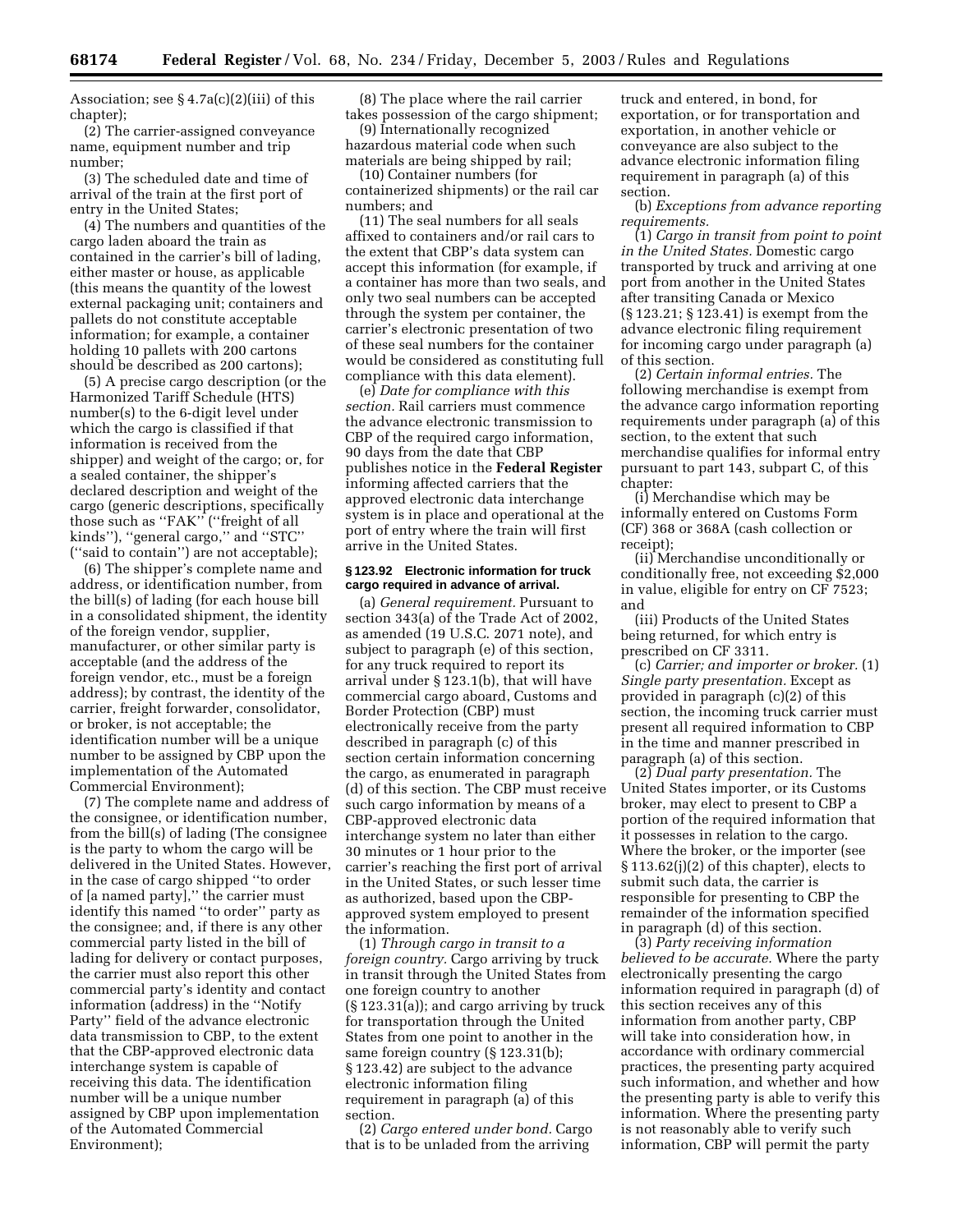to electronically present the information on the basis of what the party reasonably believes to be true.

(d) *Cargo information required.* The following commodity and transportation information, as applicable, must be electronically transmitted to and received by CBP for all required incoming cargo arriving in the United States by truck, to the extent that the particular CBP-approved electronic data interchange system employed can accept this information:

(1) Conveyance number, and (if applicable) equipment number (the number of the conveyance is its Vehicle Identification Number (VIN) or its license plate number and state of issuance; the equipment number, if applicable, refers to the identification number of any trailing equipment or container attached to the power unit);

(2) Carrier identification (this is the truck carrier identification SCAC code (the unique Standard Carrier Alpha Code) assigned for each carrier by the National Motor Freight Traffic Association; see  $\S 4.7a(c)(2)(iii)$  of this chapter);

(3) Trip number and, if applicable, the transportation reference number for each shipment (the transportation reference number is the freight bill number, or Pro Number, if such a number has been generated by the carrier);

(4) Container number(s) (for any containerized shipment) (if different from the equipment number), and the seal numbers for all seals affixed to the equipment or container(s);

(5) The foreign location where the truck carrier takes possession of the cargo destined for the United States;

(6) The scheduled date and time of arrival of the truck at the first port of entry in the United States;

(7) The numbers and quantities for the cargo laden aboard the truck as contained in the bill(s) of lading (this means the quantity of the lowest external packaging unit; containers and pallets do not constitute acceptable information; for example, a container holding 10 pallets with 200 cartons should be described as 200 cartons);

(8) The weight of the cargo, or, for a sealed container, the shipper's declared weight of the cargo;

(9) A precise description of the cargo or the Harmonized Tariff Schedule (HTS) numbers to the 6-digit level under which the cargo will be classified (generic descriptions, specifically those such as FAK (''freight of all kinds''), ''general cargo,'' and ''STC'' (''said to contain'') are not acceptable);

(10) Internationally recognized hazardous material code when such cargo is being shipped by truck;

(11) The shipper's complete name and address, or identification number, from the bill(s) of lading (for each house bill in a consolidated shipment, the identity of the foreign vendor, supplier, manufacturer, or other similar party is acceptable (and the address of the foreign vendor, etc., must be a foreign address); by contrast, the identity of the carrier, freight forwarder, consolidator, or broker, is not acceptable; the identification number will be a unique number to be assigned by CBP upon the implementation of the Automated Commercial Environment); and

(12) The complete name and address of the consignee, or identification number, from the bill(s) of lading (the consignee is the party to whom the cargo will be delivered in the United States, with the exception of ''FROB'' (Foreign Cargo Remaining On Board); the identification number will be a

unique number assigned by CBP upon implementation of the Automated Commercial Environment).

(e) *Date for compliance with this section.* The incoming truck carrier and, if electing to do so, the United States importer, or its Customs broker, must present the necessary cargo data to CBP at the particular port of entry where the truck will arrive in the United States on and after 90 days from the date that CBP has published a notice in the **Federal Register** informing affected carriers that:

(1) The approved data interchange is in place and fully operational at that port; and

(2) The carrier must commence the presentation of the required cargo information through the approved system.

## **PART 178—APPROVAL OF INFORMATION COLLECTION REQUIREMENTS**

■ 1. The authority citation for part 178 continues to read as follows:

**Authority:** 5 U.S.C. 301; 19 U.S.C. 1624; 44 U.S.C. 3501 *et seq.*

■ 2. Section 178.2 is amended as follows:  $\blacksquare$  a. In the listing for § 4.7a(c)(4), by removing the number ''1515–0001'' under the heading ''OMB Control No.'', and adding, in its place, the number ''1651–0001''; and

■ b. By adding new listings for §§ 122.48a, 123.91, 123.92 and 192.14 in appropriate numerical sequence according to the section number under the columns indicated.

The listings for §§ 4.7a(c)(4), 122.48a, 123.91, 123.92, and 192.14 read as follows:

#### **§ 178.2 Listing of OMB control numbers.**

| 19 CFR section |         |                                                                                                                                 | Description |  |  |           | <b>OMB</b><br>Control No. |           |
|----------------|---------|---------------------------------------------------------------------------------------------------------------------------------|-------------|--|--|-----------|---------------------------|-----------|
|                |         | * * * * * * * *                                                                                                                 |             |  |  |           |                           | 1651-0001 |
|                |         |                                                                                                                                 |             |  |  |           |                           |           |
|                |         |                                                                                                                                 |             |  |  |           | 1651-0001                 |           |
|                |         | $\star \qquad \qquad \star \qquad \qquad \star \qquad \qquad \star \qquad \qquad \star \qquad \qquad \star \qquad \qquad \star$ |             |  |  |           |                           | 1651-0001 |
|                | $\star$ | $\star$ $\star$ $\star$ $\star$ $\star$ $\star$ $\star$                                                                         |             |  |  |           |                           |           |
|                |         |                                                                                                                                 |             |  |  |           | 1651-0001                 |           |
|                | $\star$ | $\star$ $\star$ $\star$ $\star$ $\star$ $\star$ $\star$                                                                         |             |  |  |           |                           |           |
|                |         |                                                                                                                                 |             |  |  | 1651-0001 |                           |           |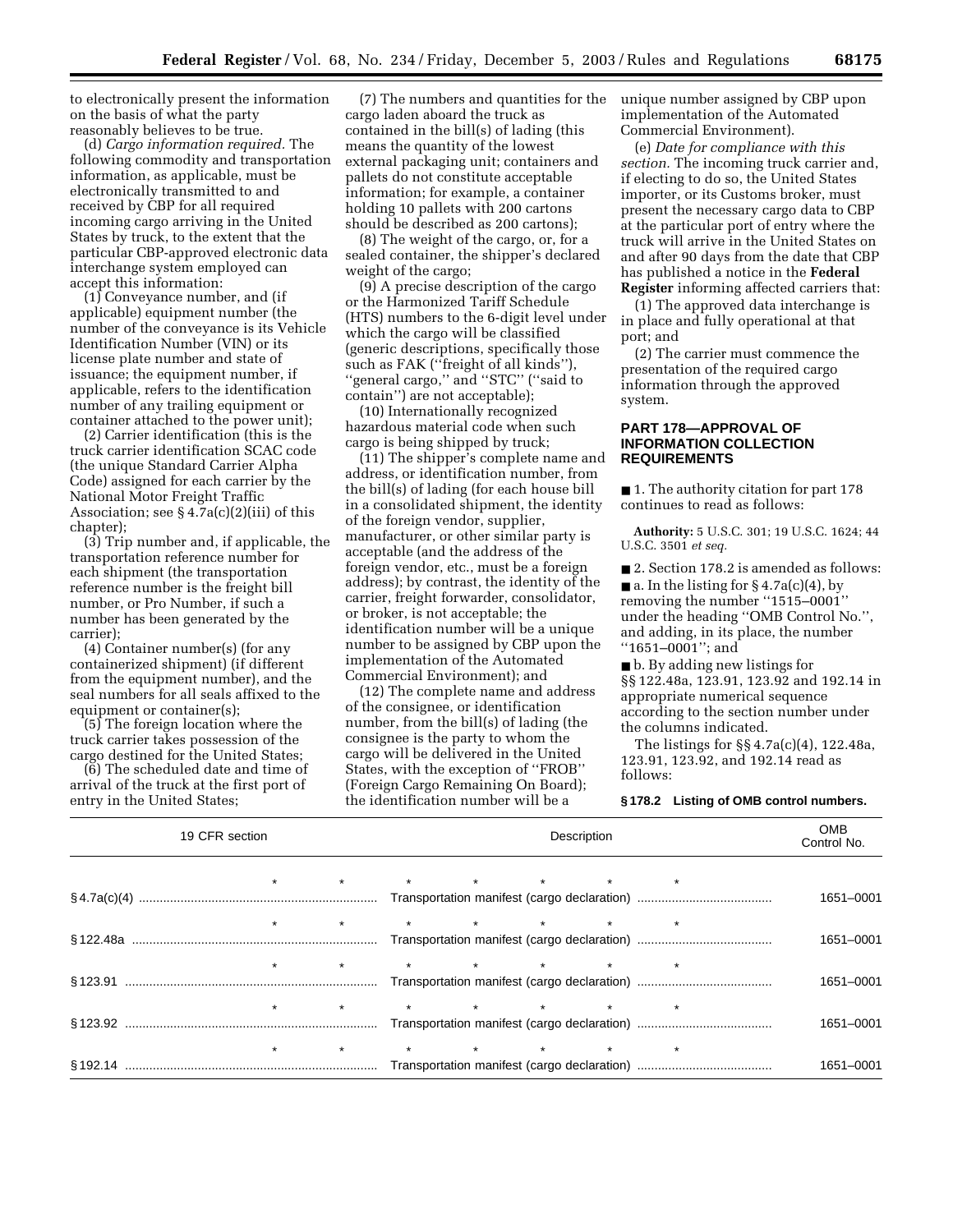#### **PART 192—EXPORT CONTROL**

■ 1. The authority citation for part 192 is revised to read as follows:

**Authority:** 19 U.S.C. 66, 1624, 1646c. Subpart A also issued under 19 U.S.C. 1627a, 1646a, 1646b; subpart B also issued under 13 U.S.C. 303; 19 U.S.C. 2071 note; 46 U.S.C. 91.

■ 2. Amend subpart B of part 192 by adding a new § 192.14 to read as follows:

#### **§ 192.14 Electronic information for outward cargo required in advance of departure.**

(a) *General requirement.* Pursuant to section 343(a), Trade Act of 2002, as amended (19 U.S.C. 2071 note), and subject to paragraph (e) of this section, for any commercial cargo that is to be transported out of the United States by vessel, aircraft, rail, or truck, unless exempted under paragraph (d) of this section, the United States Principal Party in Interest (USPPI), or its authorized agent, must electronically transmit for receipt by Customs and Border Protection (CBP), no later than the time period specified in paragraph (b) of this section, certain cargo information, as enumerated in paragraph (c) of this section. Specifically, to effect the advance electronic transmission of the required cargo information to CBP, the USPPI or its authorized agent must use a CBPapproved electronic data interchange system (currently, the Automated Export System (AES)).

(b) *Presentation of data.* (1) *Time for presenting data.* USPPIs or their authorized agents must electronically transmit and verify system acceptance of required cargo information for outbound cargo no later than the time period specified as follows (see paragraph (b)(3) of this section):

(i) For vessel cargo, the USPPI or its authorized agent must transmit and verify system acceptance of export vessel cargo information no later than 24 hours prior to departure from the U.S. port where the vessel cargo is to be laden;

(ii) For air cargo, including cargo being transported by Air Express Couriers, the USPPI or its authorized agent must transmit and verify system acceptance of export air cargo information no later than 2 hours prior to the scheduled departure time of the aircraft from the last U.S. port;

(iii) For truck cargo, including cargo departing by Express Consignment Courier, the USPPI or its authorized agent must transmit and verify system acceptance of export truck cargo information no later than 1 hour prior to the arrival of the truck at the border; and

(iv) For rail cargo, the USPPI or its authorized agent must transmit and verify system acceptance of export rail cargo information no later than two hours prior to the arrival of the train at the border.

(2) *Applicability of time frames*. The time periods in paragraph (b)(1) of this section for reporting required export cargo information to CBP for outward vessel, air, truck, or rail cargo only apply to shipments without an export license, that require full pre-departure reporting of shipment data, in order to comply with the advance cargo information filing requirements under section 343(a), as amended. Paragraph (e) of this section details dates for compliance with the time frames provided in paragraph (b)(1) of this section. Requirements placed on exports controlled by other Government agencies will remain in force unless changed by the agency having the regulatory authority to do so. The CBP will also continue to require 72-hour advance notice for used vehicle exports pursuant to  $\S 192.2(c)(1)$  and  $(c)(2)(i)$  of this part. USPPIs or their authorized agents should refer to the relevant titles of the Code of Federal Regulations (CFR) for pre-filing requirements of other Government agencies. In particular, for the advance reporting requirements for exports of U.S. Munitions List items, see the U.S. Department of State's International Traffic in Arms Regulations (ITAR) (22 CFR parts 120 through 130).

(3) *System verification of data acceptance*. Once the USPPI or its authorized agent has transmitted the data required under paragraphs (c)(1) and (c)(2) of this section, and the CBPapproved electronic system has received and accepted this data, the system will generate and transmit to the USPPI or its authorized agent (whichever is the filer in AES) a confirmation number (this number is known as the Internal Transaction Number (ITN)), which verifies that the data has been accepted as transmitted for the outgoing shipment.

(c) *Information required*. (1) *Currently collected commodity data*. The export cargo information to be collected from USPPIs or their authorized agents for outbound cargo is already contained in the Bureau of Census electronic Shipper's Export Declaration (SED) that the USPPI or its authorized agent currently presents to CBP through the approved electronic system. The AES Commodity Module already captures the requisite export data, so no new data elements for export cargo are required under this section. The export cargo data elements that are required to be

reported electronically through the approved system are also found in § 30.63 of the Bureau of Census Regulations (15 CFR 30.63).

(2) *Transportation data*. Reporting of the following transportation information is currently mandatory for AES participants under 15 CFR 30.63 for the vessel, air, truck, and rail modes (see also paragraph (c)(3) of this section):

(i) Method of transportation (the method of transportation is defined as that by which the goods are exported or shipped (vessel, air, rail, or truck));

(ii) Carrier identification (for vessel, rail and truck shipments, the unique carrier identifier is the 4-character Standard Carrier Alpha Code (SCAC); for aircraft, the carrier identifier is the 2- or 3-character International Air Transport Association (IATA) code);

(iii) Conveyance name (the conveyance name is the name of the carrier; for sea carriers, this is the name of the vessel; for others, the carrier name);

(iv) Country of ultimate destination (this is the country as known to the USPPI or its authorized agent at the time of exportation, where the cargo is to be consumed or further processed or manufactured; this country would be identified by the 2-character International Standards Organization (ISO) code for the country of ultimate destination);

(v) Estimated date of exportation (the USPPI or its authorized agent must report the date the cargo is scheduled to leave the United States for all modes of transportation; if the actual date is not known, the USPPI or its authorized agent must report the best estimate as to the time of departure); and

(vi) Port of exportation (the port where the outbound cargo departs from the United States is designated by its unique code, as set forth in Annex C, Harmonized Tariff Schedule of the United States (HTSUS); the USPPI or its authorized agent must report the port of exportation as known when the USPPI or its agent tenders the cargo to the outbound carrier; should the carrier export the cargo from a different port and the carrier so informs the USPPI or agent, the port of exportation must be corrected by the filer in AES.).

(3) *Proof of electronic filing; exemption from filing.* The USPPI, or its authorized agent, must furnish to the outbound carrier a proof of electronic filing citation (the ITN), low-risk exporter citation (currently, the Option 4 filing citation), or exemption statement, for annotation on the carrier's outward manifest, waybill, or other export documentation covering the cargo to be shipped. The proof of